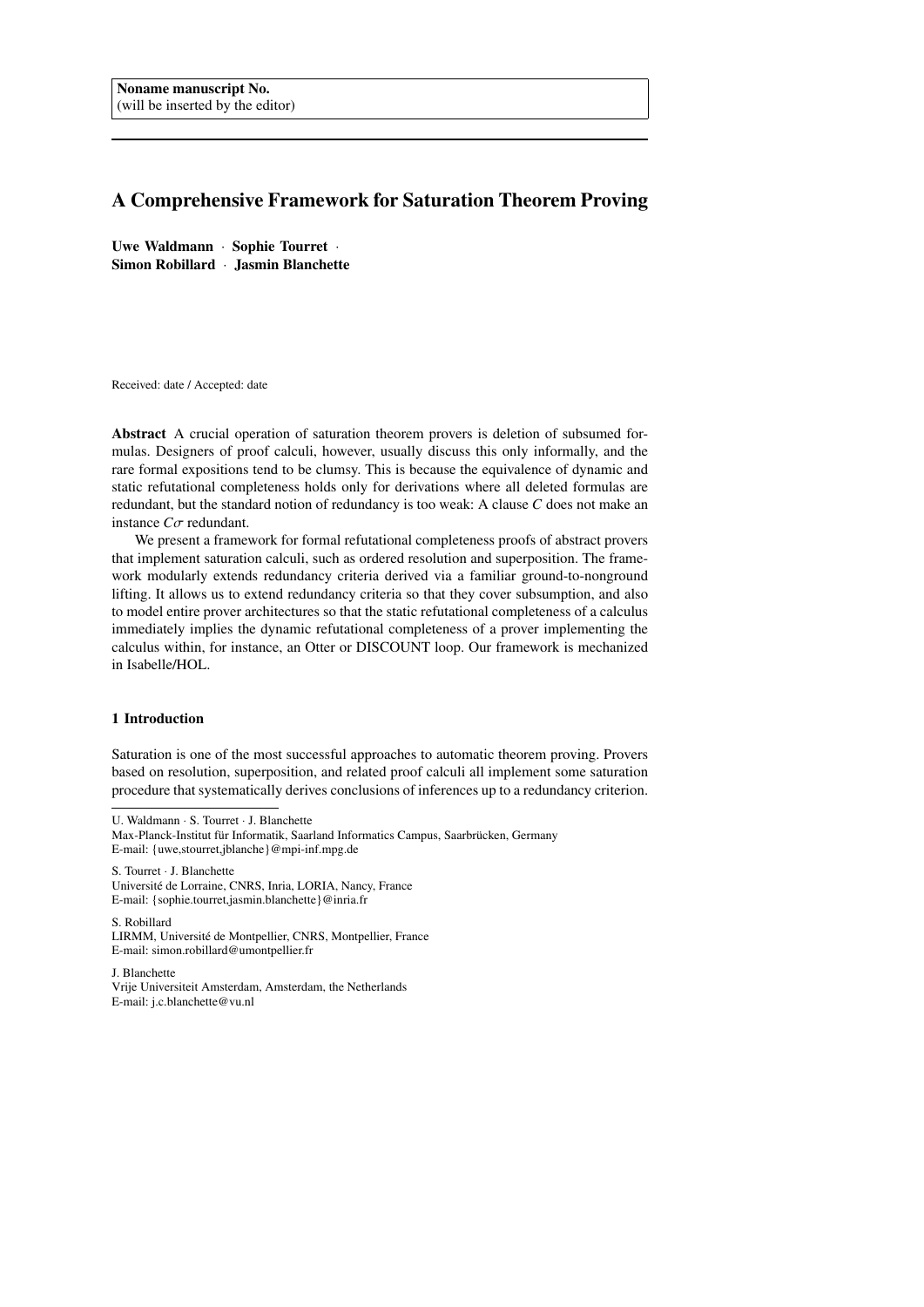More specifically, a saturation prover starts with a problem to refute, typically given as a set of clauses, and draws inferences from the clauses, adding the conclusions to the set. The prover may remove redundant clauses at any point. The refutation attempt ends as soon as the empty clause ⊥, denoting a contradiction, has been derived. The proof calculus specifies which inferences need to be performed and which clauses are redundant.

In their *Handbook of Automated Reasoning* chapter [\[6,](#page-38-0) Section 4], Bachmair and Ganzinger remark that "unfortunately, comparatively little effort has been devoted to a formal analysis of redundancy and other fundamental concepts of theorem proving strategies, while more emphasis has been placed on investigating the refutational completeness of a variety of modifications of inference rules, such as resolution." As a remedy, they present an abstract framework for saturation up to redundancy. Briefly, theorem proving derivations take the form  $N_0 \triangleright N_1 \triangleright \cdots$ , where  $N_0$  is the initial clause set and each step either adds inferred clauses or deletes redundant clauses. Given a suitable notion of fairness, the limit *N*<sup>∞</sup> of a fair derivation is saturated up to redundancy. If the calculus is refutationally complete and *N*∞ does not contain  $\bot$ , then *N*<sub>0</sub> has a model. We will refer to the calculus' refutational completeness as *static* as opposed to a prover's *dynamic* completeness.

Bachmair and Ganzinger also define a concrete prover, RP, based on a first-order ordered resolution calculus and the given clause procedure. However, like all realistic resolution provers, RP implements subsumption deletion: It will delete a clause *C* if it is subsumed by another clause *C'*, meaning that  $C = C' \sigma \vee D$  for some substitution  $\sigma$  and some clause *D*. Yet the case where  $D = \perp$  is not covered by the standard definition of redundancy, according to which a clause *C* is redundant w.r.t. a clause set *N* if all its ground instances  $C\theta$  are entailed by *strictly* smaller ground instances of clauses belonging to *N*. Concretely, we would like  $P(x)$  to make P(a) redundant, but this fails because the instance of  $P(x)$  that entails P(a), namely  $P(a)$  itself, is not strictly smaller than  $P(a)$ . As a result, RP-derivations are *not*  $\triangleright$ derivations, and Bachmair and Ganzinger's saturation framework is *not* applicable.

There are two ways to address this problem. In the *Handbook*, Bachmair and Ganzinger start from scratch and prove the dynamic refutational completeness of RP by relating nonground derivations to ground derivations. This proof, though, turns out to be rather nonmodular—it refers simultaneously to properties of the calculus, to properties of the prover, and to the fairness of the derivations. Extending it to other calculi or prover architectures would be costly. For this reason, most authors stop after proving static refutational completeness of their calculi.

An alternative approach is to extend the redundancy criterion so that subsumed clauses become redundant. As demonstrated by Bachmair and Ganzinger in 1990 [\[3\]](#page-38-1), this is possible by redefining redundancy in terms of closures (*C*, θ) instead of ground instances *<sup>C</sup>*θ. We show that this approach can be generalized and modularized: First, any redundancy criterion that is obtained by lifting a ground criterion can be extended to a redundancy criterion that supports subsumption without affecting static refutational completeness. Second, by applying this property to labeled formulas, it becomes possible to give generic completeness proofs for prover architectures in a straightforward way.

Most saturation provers implement a variant of the given clause procedure. We present an abstract version of the procedure that can be refined to obtain an Otter [\[28\]](#page-39-0) or DIS-COUNT [\[1\]](#page-38-2) loop, and we prove it refutationally complete. We also present a generalization that decouples scheduling and computation of inferences, to support *orphan formula deletion* and *inference dovetailing*. A formula is an orphan when it has lost one of its parents to the redundancy criterion [\[24,](#page-38-3) [39\]](#page-39-1); removing such formulas reduces the search space. Dovetailing makes it possible to support infinitary inference rules, such as λ-superposition and its possibly infinite sequences of higher-order unifiers [\[13\]](#page-38-4).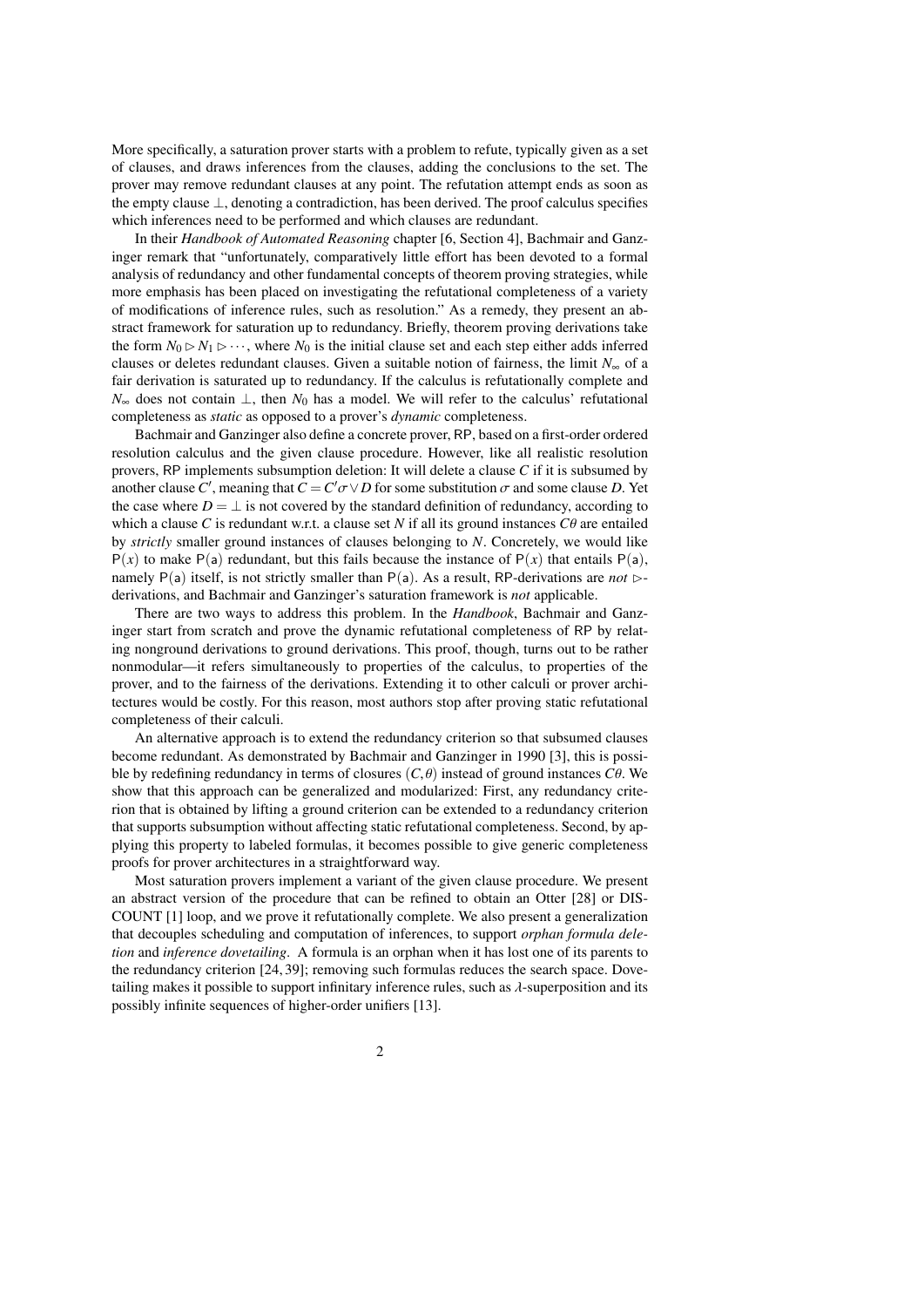When users of the framework instantiate these prover architectures with a concrete saturation calculus, they obtain the dynamic refutational completeness of the combination from the properties of the prover architecture and the static refutational completeness proof for the calculus. The framework is applicable to a wide range of calculi, including ordered resolution [\[6\]](#page-38-0), unfailing completion [\[2\]](#page-38-5), standard superposition [\[5\]](#page-38-6), constraint superposition [\[29\]](#page-39-2), theory superposition [\[44\]](#page-39-3), and hierarchic superposition [\[8\]](#page-38-7), It is already used in several pub-lished and ongoing works on combinatory superposition [\[15\]](#page-38-8),  $\lambda$ -free superposition [\[14\]](#page-38-9),  $\lambda$ -superposition [\[12,](#page-38-10) [13\]](#page-38-4), superposition with interpreted Booleans [\[33\]](#page-39-4), AVATAR-style splitting [\[21\]](#page-38-11), and superposition with SAT-inspired inprocessing [\[43\]](#page-39-5).

When Schlichtkrull, Blanchette, Traytel, and Waldmann [\[36\]](#page-39-6) mechanized Bachmair and Ganzinger's chapter using the Isabelle/HOL proof assistant [\[32\]](#page-39-7), they found quite a few mistakes, including one that compromised RP's dynamic refutational completeness [\[36,](#page-39-6) Section 7.1]. This motivated us to mechanize our framework as well.

This article is structured as follows:

- Section [2](#page-2-0) introduces the basic notions of Bachmair–Ganzinger-style saturation theorem proving, which also form the basis of our framework. These include the notions of inferences, redundancy, and static and dynamic refutational completeness.
- Section [3](#page-12-0) shows how to lift the refutational completeness of a ground calculus to the nonground level. This step adds support for subsumption and formula labels.
- Section [4](#page-23-0) presents several prover architectures that are variants of the given clause procedure, showing how to cope with multiple formula sets.
- Section [5](#page-35-0) briefly describes the Isabelle mechanization of the framework.

An earlier version of this work was presented at IJCAR 2020 [\[45\]](#page-39-8). This article extends the IJCAR paper with detailed proofs, more explanations and examples, and an index. The Isabelle mechanization is described in more detail in a CPP 2021 paper [\[41\]](#page-39-9).

### <span id="page-2-0"></span>2 Preliminaries

Our framework is parameterized by abstract notions of formulas, inferences, and redundancy criteria, defined below. We also introduce various auxiliary concepts, notably static and dynamic refutational completeness, and study variations found in the literature.

### <span id="page-2-1"></span>2.1 Inferences and Redundancy

A set **F** of *formulas* is a nonempty set with a nonempty subset  $\mathbf{F}_{\perp} \subseteq \mathbf{F}$ . Elements of  $\mathbf{F}_{\perp}$ represent *false*. Typically,  $\mathbf{F}_{\perp}$  is a singleton—i.e.,  $\mathbf{F}_{\perp} = {\perp}$ . The possibility to distinguish between several *false* elements will be useful when we model concrete prover architectures, where different elements of F<sup>⊥</sup> represent different situations in which a contradiction has been derived.

A *consequence relation*  $\models$  over **F** is a relation  $\models \subseteq \mathcal{P}(\mathbf{F}) \times \mathcal{P}(\mathbf{F})$  with the following properties for all  $N_1, N_2, N_3 \subseteq \mathbf{F}$ :

- <span id="page-2-3"></span>(C1)  $\{\perp\} \models N_1$  for every  $\perp \in \mathbf{F}_\perp$ ;
- (C2)  $N_2 \subseteq N_1$  implies  $N_1 \models N_2$ ;
- <span id="page-2-4"></span>(C3) if  $N_1 \models \{C\}$  for every  $C \in N_2$ , then  $N_1 \models N_2$ ;
- <span id="page-2-2"></span>(C4) if  $N_1 \models N_2$  and  $N_2 \models N_3$ , then  $N_1 \models N_3$ .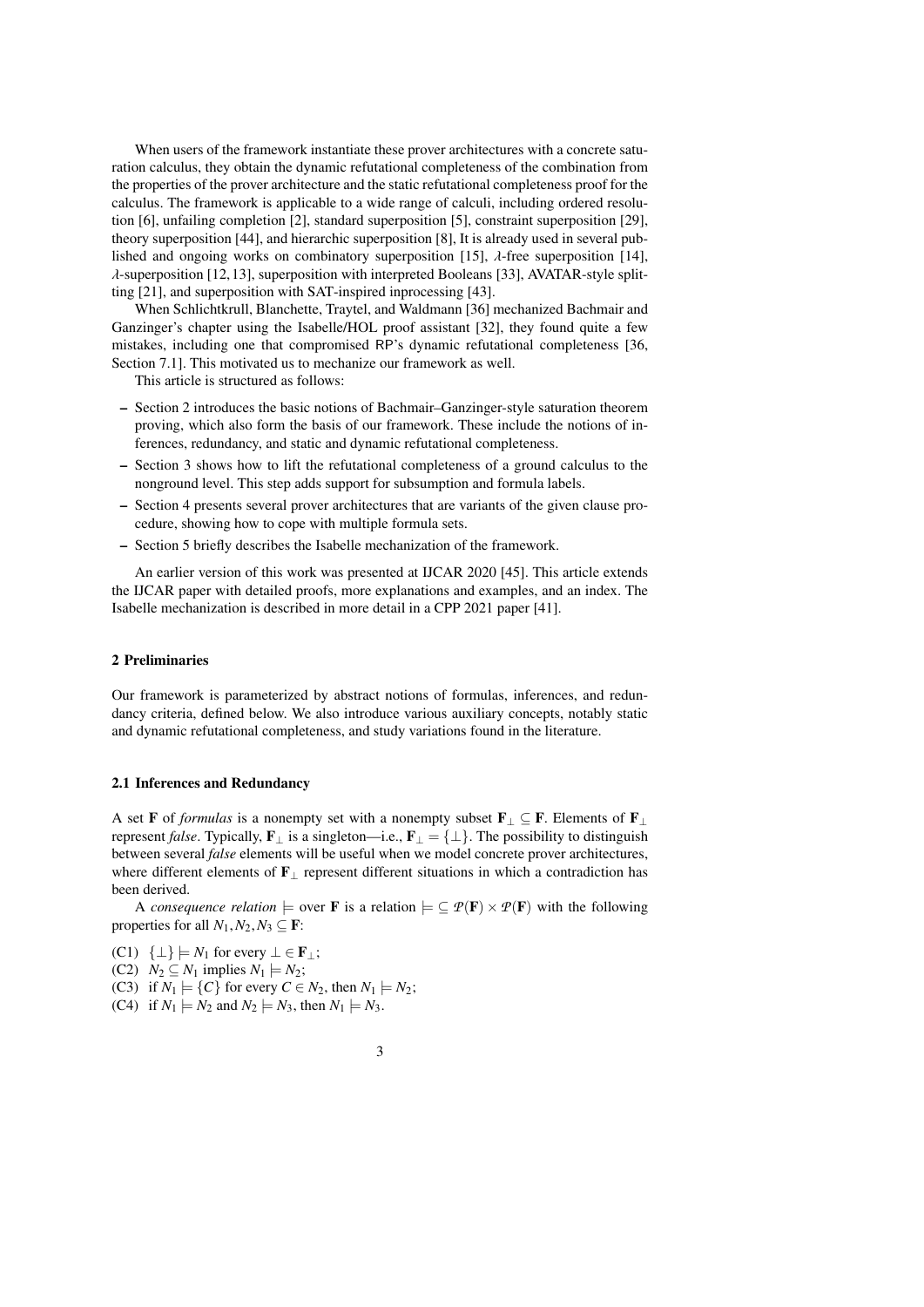It is easy to show that  $N_1 \models N_2$  if and only if  $N_1 \models \{C\}$  for every  $C \in N_2$ , and that  $N \models$  $\bigcup_{i \in I} N_i$  if and only if  $N \models N_i$  for every  $i \in I$ . Moreover, all elements of **F**<sub>⊥</sub> are logically equivalent: If  $N \models {\perp}$  for some  $\bot \in \mathbf{F}_{\perp}$ , then  $N \models {\perp'}$  for every  $\bot' \in \mathbf{F}_{\perp}$ .

Consequence relations are used (1) when one discusses the soundness of a calculus (and hence, when we justify the addition of formulas) and (2) when one discusses the refutational completeness of a calculus (and hence, when we justify the deletion of redundant formulas). Perhaps unexpectedly, the consequence relations used for these purposes may be different ones. A typical example is theory superposition, where one may use entailment w.r.t. all theory axioms for (1), but only entailment w.r.t. a subset of the (instances of the) theory axioms for (2). Another example is constraint superposition, where one uses entailment w.r.t. the set of all ground instances for (1), but entailment w.r.t. a subset of those instances for (2). Typically, the consequence relation  $\approx$  used for (1) is the intended one, and some additional calculus-dependent argument is necessary to show that refutational completeness w.r.t. the consequence relation  $\models$  used for (2) implies refutational completeness w.r.t.  $\models$ .

An F-inference *i* is a tuple  $(C_n, \ldots, C_0) \in \mathbf{F}^{n+1}$ ,  $n \ge 0$ . The formulas  $C_n, \ldots, C_1$  are called<br>nises of *t*:  $C_0$  is called the *conclusion* of *t* denoted by *concl(t)*. An E-inference system *premises* of <sup>ι</sup>; *<sup>C</sup>*<sup>0</sup> is called the *conclusion* of <sup>ι</sup>, denoted by *concl*(ι). An <sup>F</sup>-*inference system Inf* is a set of **F**-inferences. If  $N \subseteq \mathbf{F}$ , we write *Inf(N)* for the set of all inferences in *Inf* whose premises are contained in *N*. We write  $Inf(N,M) := Inf(N \cup M) \setminus Inf(N \setminus M)$  for the set of all inferences in *Inf* such that one premise is in *M* (and possibly in *N* as well) and the other premises are contained in *N* ∪ *M*.

One can find several slightly differing definitions for redundancy criteria, fairness, and saturation in the literature [\[6,](#page-38-0) [8,](#page-38-7) [44\]](#page-39-3). We discuss the differences in Section [2.3.](#page-7-0) Here we mostly follow Waldmann [\[44\]](#page-39-3).

A *redundancy criterion* for an inference system *Inf* and a consequence relation  $\models$  is a pair  $Red = (Red_{I}, Red_{F})$ , where  $Red_{I}: \mathcal{P}(F) \to \mathcal{P}(Inf)$  and  $Red_{F}: \mathcal{P}(F) \to \mathcal{P}(F)$  are map-<br>pings from sets of formulas to sets of inferences and from sets of formulas to sets of formulas pings from sets of formulas to sets of inferences and from sets of formulas to sets of formulas that satisfy the following conditions for all sets of formulas *N* and *N'*:

<span id="page-3-1"></span>(R1) if  $N \models {\perp}$  for some  $\bot \in \mathbf{F}_{\perp}$ , then  $N \setminus Red_F(N) \models {\perp};$ 

(R2) if  $N \subseteq N'$ , then  $Red_F(N) \subseteq Red_F(N')$  and  $Red_I(N) \subseteq Red_I(N')$ ;

(R3) if  $N' \subseteq Red_F(N)$ , then  $Red_F(N) \subseteq Red_F(N \setminus N')$  and  $Red_I(N) \subseteq Red_I(N \setminus N')$ ;

<span id="page-3-2"></span>(R4) if  $\iota \in \text{Inf}$  and  $\text{concl}(\iota) \in N$ , then  $\iota \in \text{Red}_{\mathbb{I}}(N)$ .

Inferences in  $Red_{\rm I}(N)$  and formulas in  $Red_{\rm F}(N)$  are called *redundant* w.r.t. N. In a prover, Red<sub>I</sub> indicates which inferences need not be performed (e.g., because they have already been performed), whereas *Red*<sub>F</sub> justifies the deletion and simplification of formulas. Intuitively, (R1) states that deleting redundant formulas preserves inconsistency. (R2) and (R3) state that formulas or inferences that are redundant w.r.t. a set *N* remain redundant if arbitrary formulas are added to *N* or redundant formulas are deleted from *N*. (R4) ensures that computing an inference makes it redundant. Note that  $C \in Red_F({C})$  generally does not hold.

The connection between redundant inferences and redundant formulas is given by the second part of  $(R3)$ . Together with  $(R4)$  it implies that inferences with a redundant conclusion are themselves redundant:

<span id="page-3-0"></span>**Lemma 1** If  $\iota \in \text{Inf}$  and  $\text{concl}(\iota) \in \text{Red}_{F}(N)$ , then  $\iota \in \text{Red}_{F}(N)$ .

*Proof* Let  $\iota \in \text{Inf}$  and  $\text{concl}(\iota) \in \text{Red}_{\text{F}}(N)$ . Then  $\iota \in \text{Red}_{\text{F}}(\text{Red}_{\text{F}}(N)) \subseteq \text{Red}_{\text{F}}(N \cup \text{Red}_{\text{F}}(N))$ . Since  $Red_{\mathbb{F}}(N)\setminus N \subseteq Red_{\mathbb{F}}(N) \subseteq Red_{\mathbb{F}}(N\cup Red_{\mathbb{F}}(N))$ , we obtain  $\iota \in Red_{\mathbb{I}}(N\cup Red_{\mathbb{F}}(N)) \subseteq Red_{\mathbb{F}}(N\cup N \cup Red_{\mathbb{F}}(N))\setminus (Red_{\mathbb{F}}(N)\setminus N) = Red_{\mathbb{F}}(N)$  $Red_{\mathbb{F}}((N \cup Red_{\mathbb{F}}(N)) \setminus (Red_{\mathbb{F}}(N) \setminus N)) = Red_{\mathbb{F}}(N).$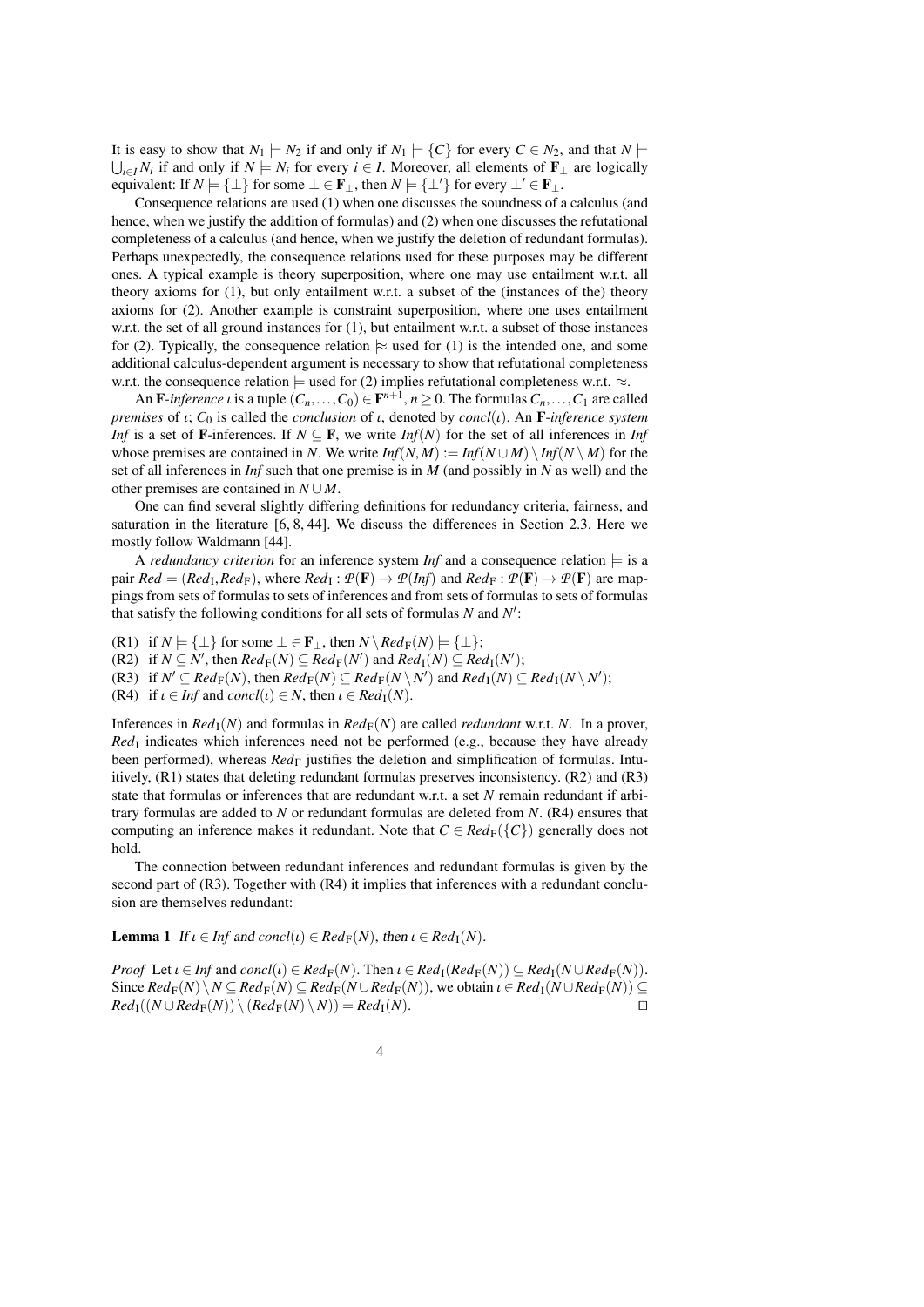Redundant inferences will play a central role in the definition of saturation and refutational completeness in Section [2.2.](#page-4-0)

<span id="page-4-1"></span>**Example 2** The *trivial redundancy criterion* defined by  $Red<sub>1</sub>(N) = \{ \iota \in Inf \mid conc(l) \in N \}$ and  $Red_F(N) = \emptyset$  clearly meets requirements (R1)–(R4). According to this criterion, an inference becomes redundant once its conclusion has been added to the set of formulas (e.g., by performing the inference), whereas formulas are never redundant.

<span id="page-4-2"></span>**Example 3** Assume  $\models$  to be compact—i.e.,  $N \models \{C\}$  implies that  $M \models \{C\}$  for some finite *M* ⊆ *N*. Given a well-founded ordering  $\succ$  on **F** and an inference system *Inf* that satisfies  $C_1 \succ C_0$  for all  $(C_n, \ldots, C_1, C_0) \in \text{Inf}$ , the *standard redundancy criterion* defined by

$$
Red_{I}(N) := \{ (C_n, ..., C_1, C_0) \in Inf \mid \{C_n, ..., C_2\} \cup \{D \in N \mid C_1 \succ D\} \models \{C_0\} \}
$$
  

$$
Red_{F}(N) := \{ C \in \mathbf{F} \mid \{D \in N \mid C \succ D\} \models \{C\} \}
$$

also meets requirements (R1)–(R4) [\[6,](#page-38-0) Section 4.2]. Intuitively, a formula is redundant if it is entailed by  $\succ$ -smaller formulas in *N*, whereas an inference is redundant if it is entailed by the side premises  $C_n$ ,..., $C_2$  together with some formulas  $M \subseteq N$  that are  $\succ$ -smaller than the main premise  $C_1$ . This criterion is used in conjunction with ordered resolution and superposition. Some authors require the subsets  $M$  to be finite but this is not necessary if  $\models$  is compact. *Inf* often satisfies  $C_1 \succ C_k$  for all  $k > 1$ ; the definition of  $Red_1$  can then be simplified to  $Red_1(N) := \{ (C_n, ..., C_1, C_0) \in Inf \mid \{ D \in N \mid C_1 \succ D \} \models \{ C_0 \} \}.$ 

Example 4 It is always possible to conflate redundant inferences and formulas by defining *Red*<sub>I</sub> such that  $\iota \in Red_1(N)$  if and only if  $\iota \in Inf$  and  $concl(\iota) \in N \cup Red_F(N)$  for all  $\iota$  and  $N$ . This is, however, needlessly weak for many calculi. Consider superposition, which is based on the standard redundancy criterion. Let  $d > c > b > a$  be the atom ordering, and assume the premises of the superposition inference

$$
\frac{\mathbf{d} \approx \mathbf{b} \quad \mathbf{d} \approx \mathbf{c} \lor \mathbf{d} \approx \mathbf{a}}{\mathbf{b} \approx \mathbf{c} \lor \mathbf{d} \approx \mathbf{a}}
$$

are in the clause set. Instead of performing the inference, we would like to exhaustively rewrite the second premise using the first premise, to b  $\approx$  c  $\lor$  b  $\approx$  a, using either demodulation or a simultaneous superposition inference [\[11\]](#page-38-12). Notice that the conclusion does not become redundant in this way: It is entailed by  $b \approx c \vee b \approx a$  and  $d \approx b$ , but  $d \approx b$  is  $\succ$ larger than the conclusion and cannot be used. Nevertheless, with the standard redundancy criterion, the superposition inference becomes redundant, since the clause  $d \approx b$  is smaller than the larger premise of the inference.

### <span id="page-4-0"></span>2.2 Refutational Completeness

Let  $\models$  be a consequence relation, let *Inf* be an inference system, and let *Red* be a redundancy criterion for  $\models$  and *Inf*.

A set *N* ⊆ **F** is called *saturated* w.r.t. *Inf* and *Red* if *Inf*(*N*) ⊆ *Red*<sub>I</sub>(*N*). The pair (*Inf*, *Red*) is called *statically refutationally complete* w.r.t.  $\models$  if for every saturated set *N*  $\subseteq$  **F** such that  $N \models {\perp}$  for some  $\bot \in \mathbf{F}_{\perp}$ , there exists a  $\bot' \in \mathbf{F}_{\perp}$  such that  $\bot' \in N$ .

Let *A* be a set. An *A*-sequence is a finite sequence  $(a_i)_{i=0}^k = a_0, a_1, \ldots, a_k$  or an infinite sequence  $(a_i)_{i=0}^{\infty} = a_0, a_1, \ldots, a_k$  or an infinite sequence  $(a_i)_{i=0}^{\infty} = a_0, a_1, \ldots$  with  $a_i \in A$  for all indices *i*. We use the notation  $(a_i)_{i\geq 0}$  or  $(a_i)$ , for both finite and infinite sequences. A poperative sequence  $(a_i)$ , can be decomposed  $(a_i)_i$  for both finite and infinite sequences. A nonempty sequence  $(a_i)_i$  can be decomposed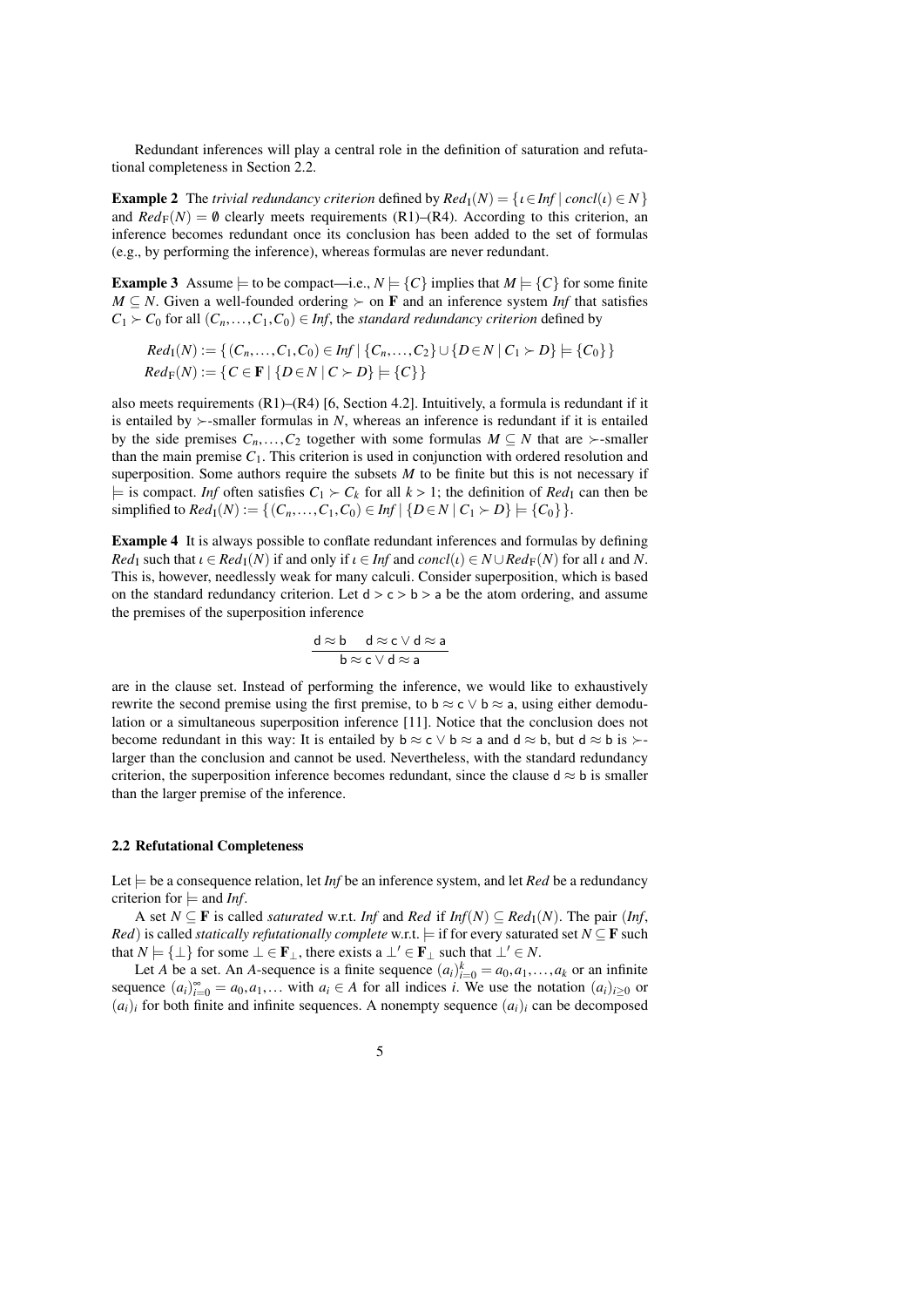into a head  $a_0$  and a tail  $(a_i)_{i\geq 1}$ . Given a relation  $\rhd \subseteq A \times A$ , a  $\rhd$ -*derivation* is a nonempty *A*-sequence such that  $a_i \triangleright a_{i+1}$  for all valid indices.

We define the relation  $\triangleright_{Red} \subseteq \mathcal{P}(\mathbf{F}) \times \mathcal{P}(\mathbf{F})$  such that  $N \triangleright_{Red} N'$  if and only if  $N \setminus N' \subseteq$  $Red_F(N')$ . In other words, when taking a transition, we may add arbitrary formulas ( $N' \setminus N$ ) and remove redundant formulas  $(N \setminus N')$ . In practice, the added formulas would normally be entailed by *N*. But since our framework is designed to establish only dynamic refutational completeness, we impose no soundness restrictions on added formulas. If dynamic soundness of a prover is desired, it can be derived immediately from the soundness of the inferences and does not require its own framework.

Let  $(N_i)_i$  be a  $P(\mathbf{F})$ -sequence. Its *limit (inferior)* is the set  $N_\infty := \bigcup_i \bigcap_{j \geq i} N_j$ . The limit consists of the *persistent formulas*: These are formulas that eventually emerge in some *N<sup>i</sup>* and remain present in all the following sets  $N_j$  with  $j \geq i$ . The sequence is called (*weakly*) *fair if Inf*( $N_{\infty}$ ) ⊆  $\bigcup_i Red_1(N_i)$ . The pair (*Inf,Red*) is called *dynamically refutationally complete*<br>w.r.t.  $\vdash$  *if for every fair*  $\triangleright_{\mathbb{R}}$ , *derivation* (*N*·), such that  $N_0 \vdash f \downarrow$  for some  $\vdash \in \mathbf{F}$ , w.r.t.  $\models$  if for every fair  $\triangleright_{Red}$ -derivation  $(N_i)_i$  such that  $N_0 \models {\bot}$  for some ⊥ ∈ **F**<sub>⊥</sub>, we have  $\perp' \in N_i$  for some *i* and some  $\perp' \in \mathbf{F}_\perp$ .

**Example 5** Let  $\Sigma$  be a signature consisting of a binary predicate P, a unary function f, and a constant a. Let *Inf* be the set of inferences of the ordered resolution calculus with selection on Σ-clauses, and let *Red* be the trivial redundancy criterion (Example [2\)](#page-4-1). This calculus is refutationally complete [\[6,](#page-38-0) Section 3].

Consider the initial set  $N = \{P(a,a), \neg P(x,x), P(f(x), y) \lor \neg P(x,y)\}$ , where the second literal of the third clause is selected and no other literals are selected. The inference  $\iota = (\neg P(x, x), P(a, a), \bot)$  belongs to *Inf(N)* and derives  $\bot$ , so *N* is clearly unsatisfiable. However, without fairness, a derivation may never perform this inference. One such example is the infinite derivation

$$
N \rhd_{Red} N \cup \{P(f(a),a)\} \rhd_{Red} N \cup \{P(f(a),a),P(f(f(a)),a)\} \rhd_{Red} \cdots
$$

where the clause  $\neg P(x, x)$  is always ignored in favor of inferences between  $P(f(x), y)$  $\neg P(x, y)$  and a clause of the form  $P(f^i(a), a)$ . This derivation is not fair because  $\iota \in Inf(N_{\infty})$ ,<br>where  $N = N + I P(f^i(a), a)$ , but  $\iota \notin I + Red(\Lambda)$ . In contrast, any derivation that is where  $N_{\infty} = N \cup \{P(f^i(a), a)\}_{i \in \mathbb{N}}$ , but  $\iota \notin \bigcup_i Red_1(N_i)$ . In contrast, any derivation that is similar to the previous one but that performs the inference  $\iota$  at some step would be fair similar to the previous one but that performs the inference  $\iota$  at some step would be fair.

Now consider the satisfiable set  $N' = \{P(a, a), P(f(x), y) \lor \neg P(x, y)\}$ . The derivation

$$
N' \rhd_{Red} N' \cup \{P(f(a),a)\} \rhd_{Red} N' \cup \{P(f(a),a),P(f(f(a)),a)\} \rhd_{Red} \cdots
$$

is clearly fair.

Using properties  $(R1)$ – $(R3)$ , it is possible to show that static and dynamic refutational completeness agree [\[6\]](#page-38-0):

<span id="page-5-0"></span>**Lemma 6** If  $(N_i)_i$  is a  $\triangleright_{Red}$ -derivation, then  $(\bigcup_i N_i) \setminus N_\infty \subseteq Red_F(\bigcup_i N_i)$ .

*Proof* If  $C \in (\bigcup_i N_i) \setminus N_\infty$ , then there must exist some *i* such that  $C \in N_i \setminus N_{i+1}$ . Consequently,  $C \in Red_F(N_{i+1})$ . By property (R2),  $C \in Red_F(\bigcup_i N_i)$ .

<span id="page-5-1"></span>**Lemma 7** If  $(N_i)_i$  is a  $\triangleright_{Red}$ -derivation, then  $Red_{\mathbb{I}}(N_i) \subseteq Red_{\mathbb{I}}(N_{\infty})$  and  $Red_{\mathbb{F}}(N_i) \subseteq$  $Red_{\mathbb{F}}(N_{\infty})$  for every *i*.

*Proof* By property (R2),  $Red_I(N_i) \subseteq Red_I(\bigcup_i N_i)$ ; by Lemma [6](#page-5-0) and property (R3),  $Red_{I}(\bigcup_{i} N_{i}) \subseteq Red_{I}((\bigcup_{i} N_{i}) \setminus ((\bigcup_{i} N_{i}) \setminus N_{\infty})) = Red_{I}(N_{\infty})$ . Analogously,  $Red_{F}(N_{i}) \subseteq$  $Red_{\mathbb{F}}(\bigcup_i N_i) \subseteq Red_{\mathbb{F}}((\bigcup_i N_i) \setminus ((\bigcup_i N_i) \setminus N_{\infty})) = Red_{\mathbb{F}}(N_{\infty}).$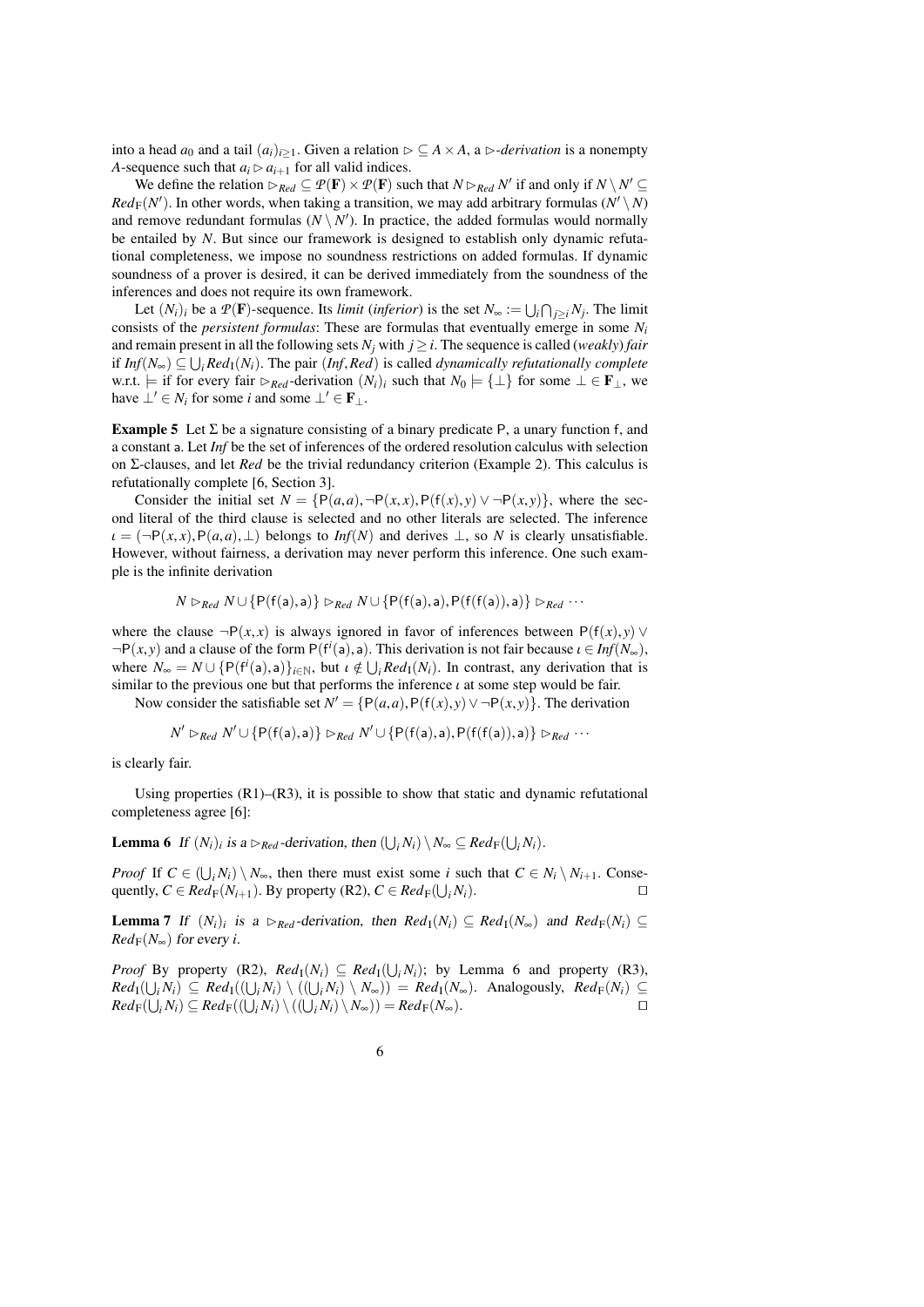**Lemma 8** If  $(N_i)_i$  is a  $\triangleright_{Red}$ -derivation, then  $N_i \subseteq N_\infty \cup Red_F(N_\infty)$  for every *i*.

*Proof* Let  $C \in N_i$ . If  $C \notin N_{\infty}$ , then there exists some  $j \ge i$  such that  $C \in N_j \setminus N_{j+1}$ . Conse-<br>quently  $C \subseteq Red_{\Sigma}(N_{\infty})$  and therefore  $C \subseteq Red_{\Sigma}(N_{\infty})$  by Lemma 7 quently,  $C \in Red_F(N_{j+1})$  and therefore  $C \in Red_F(N_{\infty})$  by Lemma [7.](#page-5-1)

<span id="page-6-1"></span>**Lemma 9** If  $(N_i)$  is a fair  $\triangleright_{Red}$ -derivation, then the limit  $N_\infty$  is saturated w.r.t. Inf and Red.

*Proof* By fairness, every  $\iota \in Inf(N_{\infty})$  is contained in  $\bigcup_i Red_1(N_i)$ , so there exists some *i* such that  $\iota \in Red_1(N_i)$  and thus  $\iota \in Red_1(N_i)$  by Lemma 7 that  $\iota \in Red_{\mathcal{I}}(N_i)$ , and thus  $\iota \in Red_{\mathcal{I}}(N_{\infty})$  by Lemma [7.](#page-5-1)

Since fairness implies saturation of the limit, we could imagine simplifying the theory by defining dynamic refutational completeness in terms of derivations with saturated limits, instead of in terms of fair derivations. However, fairness more closely captures how provers work and is therefore easier to establish. A prover may delete formulas at different moments, without knowing the limit. This intuition is captured by the right-hand side  $\bigcup_i Red_I(N_i)$  of the definition of fairness.

<span id="page-6-0"></span>**Lemma 10** If  $(Inf, Red)$  is statically refutationally complete w.r.t.  $\models$ , then it is dynamically refutationally complete w.r.t.  $\models$ .

*Proof* Assume (*Inf,Red*) is statically refutationally complete w.r.t.  $\models$ , and let  $(N_i)_i$  be a  $\triangleright_{\text{Red}}$ -derivation. Assume that  $N_0 \models {\perp}$  for some  $\bot \in \mathbf{F}_\bot$ . Since  $N_0 \subseteq \bigcup_i N_i$ , we get  $\bigcup_i N_i \models$  $N_0 \models \{\bot\}$ , and by property (R1), this implies  $(\bigcup_i N_i) \setminus Red_\text{F}(\bigcup_i N_i) \models \{\bot\}$ . By Lemma [6,](#page-5-0) we know that  $(\bigcup_i N_i) \setminus N_\infty \subseteq Red_\mathbb{F}(\bigcup_i N_i)$ , or equivalently,  $(\bigcup_i N_i) \setminus Red_\mathbb{F}(\bigcup_i N_i) \subseteq N_\infty$ ; hence  $N_{\infty} \models (\bigcup_i N_i) \setminus Red_\text{F}(\bigcup_i N_i) \models {\{\perp\}}.$ 

If the sequence is fair, then  $N_{\infty}$  is saturated, so by static refutational completeness,  $\perp' \in$ *N*∞ for some  $\perp' \in \mathbf{F}$ . Consequently,  $\perp' \in N$ *i* for some *i*, implying dynamic refutational completeness.  $\Box$ 

In fact, the converse holds as well:

<span id="page-6-2"></span>**Lemma 11** If (*Inf,Red*) is dynamically refutationally complete w.r.t.  $\models$ , then it is statically refutationally complete w.r.t.  $\models$ .

*Proof* Assume (*Inf,Red*) is dynamically refutationally complete w.r.t.  $\models$ , and let  $N_0 \subseteq \mathbf{F}$ be saturated w.r.t. *Inf* and *Red*. Assume that  $N_0 \models \bot$  for some  $\bot \in \mathbf{F}_\bot$ . Now consider the one-element sequence  $(N_i)_{i=0}^0$ . Since  $N_\infty = N_0$  and  $N_0$  is saturated, we know that  $Inf(N_\infty) =$  $Inf(N_0) \subseteq Red_1(N_0) = \bigcup_i Red_1(N_i)$ , so the sequence is fair. By dynamic refutational completeness, this implies  $\perp' \in N_0$  for some  $\perp' \in \mathbf{F}_\perp$ . Therefore (*Inf,Red*) is statically refutationally complete.

Example 12 Some popular preprocessing techniques, such as pure literal elimination and blocked clause elimination [\[26\]](#page-38-13), are not covered by redundancy. These require inspecting the entire formula set and are not compatible with  $(R2)$ . For example, P is pure in  $\{P\}$  but not in the larger set  $\{P, \neg P\}$ .

In some situations, we may wish to apply techniques that delete clauses even if they are not redundant. If such techniques are used at most finitely many times, we can incorporate them in the framework by letting the initial set *N*<sup>0</sup> correspond to the set of formulas *after* all inprocessing has been performed, effectively considering all the transitions that happened before  $N_0$  as one big preprocessing step. For example, a first-order prover might discover a clause that contains a pure predicate symbol (a predicate symbol that always occurs with the same polarity in the clause set) and delete it. If the signature is finite, this can be done only finitely many times and is hence compatible with the framework. We only need to show that inprocessing preserves unsatisfiability.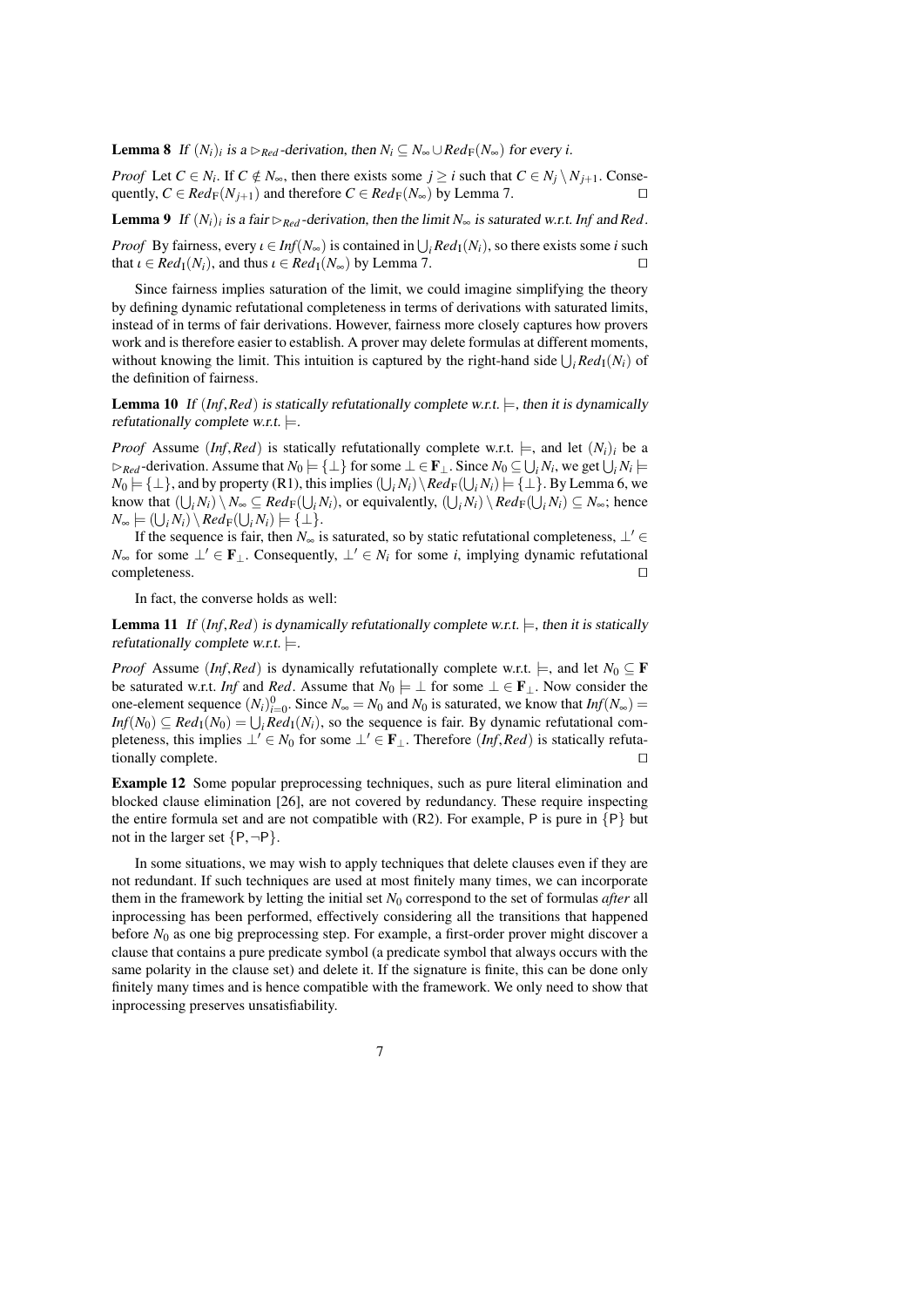# <span id="page-7-0"></span>2.3 Variations on a Theme

For some of the notions in Sections [2.1](#page-2-1) and [2.2](#page-4-0) one can find alternative definitions in the literature.

Redundancy Criteria As in Bachmair and Ganzinger's chapter [\[6,](#page-38-0) Section 4.1], we have specified in condition (R1) of redundancy criteria that the deletion of redundant formulas must preserve inconsistency. Alternatively, one can require that redundant formulas must be entailed by the nonredundant ones—i.e.,  $N\backslash Red_F(N)$  =  $Red_F(N)$ —leading to some obvious changes in Lemmas [10](#page-6-0) and [37.](#page-16-0)

Bachmair and Ganzinger's definition of a redundancy criterion differs from ours in that they require only conditions (R1)–(R3). They call a redundancy criterion *effective* if an inference  $\iota \in Inf$  is in  $Red_{\mathbb{I}}(N)$  whenever  $concl(\iota) \in N \cup Red_{\mathbb{F}}(N)$ . As demonstrated by Lemma [1,](#page-3-0) that condition is equivalent to our condition (R4).

<span id="page-7-2"></span>Inferences from Redundant Premises Inferences from redundant premises are sometimes excluded in the definitions of saturation, fairness, and refutational completeness [\[6\]](#page-38-0), and sometimes not  $[5, 10, 30, 44]$  $[5, 10, 30, 44]$  $[5, 10, 30, 44]$  $[5, 10, 30, 44]$ .<sup>[1](#page-7-1)</sup> Similarly, redundancy of inferences is sometimes defined in such a way that inferences from redundant premises are necessarily redundant themselves [\[5,](#page-38-6) [10\]](#page-38-14), and sometimes not [\[6,](#page-38-0) [30,](#page-39-10) [44\]](#page-39-3). There are good arguments for each of these choices. On the one hand, one can argue that the saturation of a set of formulas should not depend on the presence or absence of redundant formulas, and that inferences from redundant formulas should be redundant as well. On the other hand, in any reasonable proof system, formulas are deleted from the set of formulas as soon as they are shown to be redundant, so why should we care whether the set is saturated even if we do not delete formulas that have been proved to be redundant?

To clarify how the different definitions found in the literature relate to each other, we define "reduced" variants of the definitions in Sections [2.1](#page-2-1) and [2.2.](#page-4-0) A set  $N \subseteq F$  is called *reducedly saturated* w.r.t. *Inf* and *Red* if  $Inf(N \setminus Red_F(N)) \subseteq Red_I(N)$ . The pair  $(Inf, Red)$ is *reducedly statically refutationally complete* w.r.t.  $=$  if for every reducedly saturated set *N* ⊆ **F** with *N*  $\models$  {⊥} for some ⊥ ∈ **F**<sub>⊥</sub>, there exists a ⊥' ∈ **F**<sub>⊥</sub> such that ⊥' ∈ *N*. A sequence  $(N_i)_i$  is called *reducedly fair* if  $Inf(N_\infty \setminus \bigcup_i Red_F(N_i)) \subseteq \bigcup_i Red_I(N_i)$ . The pair  $(Inf, Red)$  is *reducedly dynamically refutationally complete*  $w \rightharpoonup f$  is for every reducedly fair  $\bigcap_i$ . *reducedly dynamically refutationally complete* w.r.t.  $=$  if for every reducedly fair  $\triangleright_{Red}$ derivation  $(N_i)_i$  such that  $N_0 \models {\perp}$  for some  $\perp \in \mathbf{F}_\perp$ , we have  $\perp' \in N_i$  for some *i* and some  $\perp' \in \mathbf{F}_{\perp}$ . A *reduced redundancy criterion* for  $\models$  and *Inf* is a redundancy criterion  $Red = (Red<sub>I</sub>, Red<sub>F</sub>)$  that additionally satisfies  $Inf(F, Red<sub>F</sub>(N)) \subseteq Red<sub>I</sub>(N)$  for every  $N \subseteq F$ .<br>Recall that *Inf*(*N\_M*) denotes the set of *Inf*-inferences with at least one premise in *M* and Recall that *Inf*(*N*, *<sup>M</sup>*) denotes the set of *Inf*-inferences with at least one premise in *<sup>M</sup>* and the others in  $N \cup M$ .

For reduced redundancy criteria, saturation and reduced saturation agree:

Lemma 13 If *Red* is a reduced redundancy criterion, then *N* is saturated w.r.t. *Inf* and *Red* if and only if *N* is reducedly saturated w.r.t. *Inf* and *Red*.

*Proof* If *N* is saturated w.r.t. *Inf* and *Red*, then  $Inf(N) \subseteq Red_1(N)$ , so  $Inf(N \setminus Red_F(N)) \subseteq$  $Inf(N) \subseteq Red_1(N)$ , which implies that *N* is reducedly saturated w.r.t. *Inf* and *Red*.

<span id="page-7-1"></span><sup>1</sup> Note that Bachmair and Ganzinger's *J. Log. Comput.* article [\[5\]](#page-38-6) uses a terminology that differs from most later publications in this area: Their "composite" corresponds to "redundant," and their "complete" corresponds to "saturated."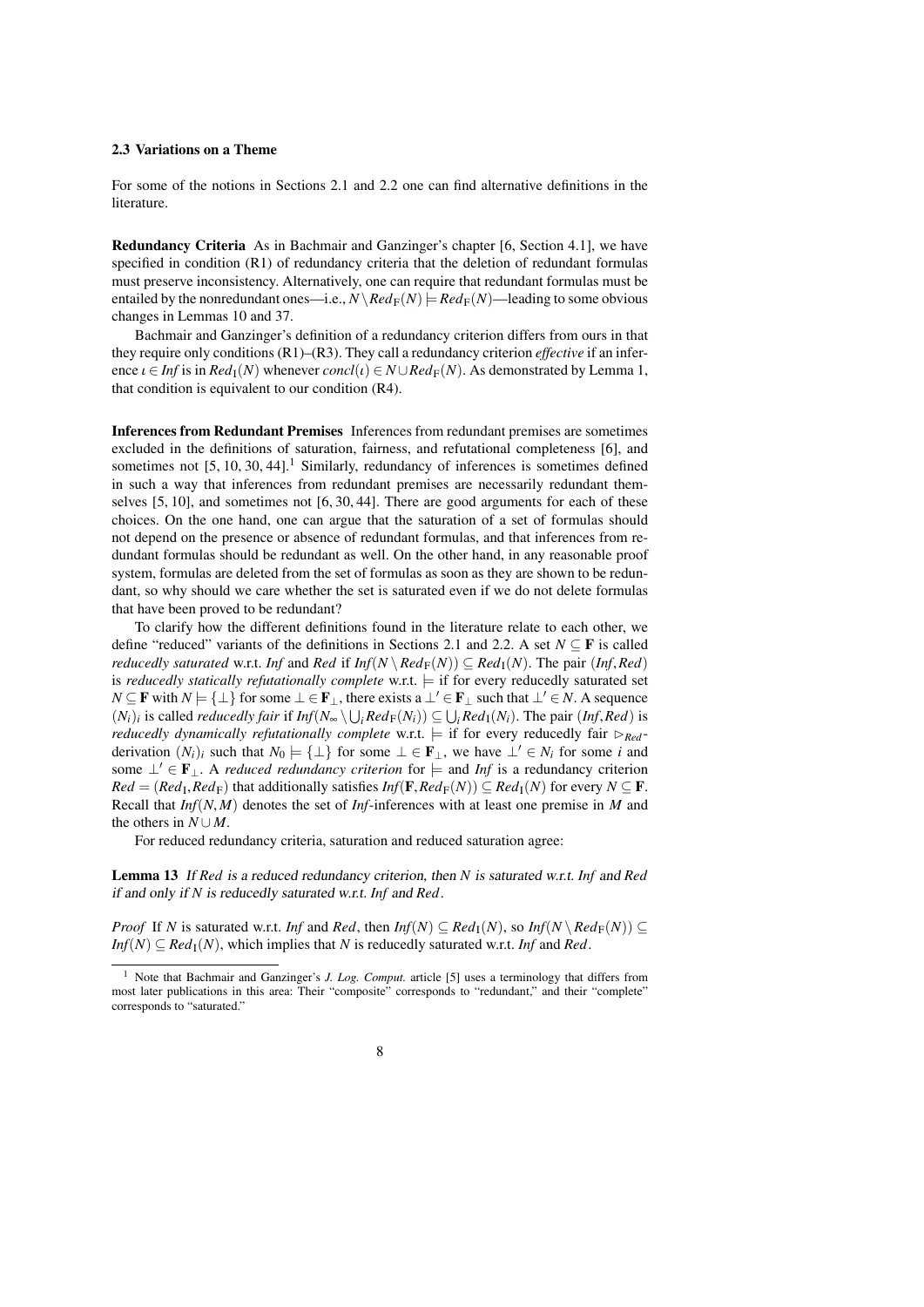Conversely, assume that *N* is reducedly saturated w.r.t. *Inf* and *Red*—i.e., *Inf*(*N*)  $Red_{\mathbb{F}}(N) \subseteq Red_{\mathbb{I}}(N)$ . Let  $\iota \in Inf(N)$ . If no premise of  $\iota$  is contained in  $Red_{\mathbb{F}}(N)$ , then  $\iota \in Inf(N \setminus Red_F(N)) \subseteq Red_1(N)$ . Otherwise  $\iota \in Inf(F, Red_F(N))$ , and since *Red* is reduced, we get again  $\iota \in Red_1(N)$ we get again  $\iota \in Red_{\mathcal{I}}(N)$ .

<span id="page-8-3"></span>Corollary 14 *If Red is a reduced redundancy criterion, then* (*Inf*,*Red*) *is statically refutationally complete if and only if it is reducedly statically refutationally complete.*

An arbitrary redundancy criterion  $Red = (Red_I, Red_F)$  can always be extended to a<br>local redundancy criterion  $Red' = (Red_I, Red_F)$  where  $Red'_I$  is defined by  $Red'_I(N)$ . reduced redundancy criterion  $Red' = (Red'_1, Red_F)$ , where  $Red'_1$  is defined by  $Red'_1(N) :=$ <br> $Red_1(N) \cup Inf(F, Red_F(N))$  for all N  $Red_{\rm I}(N) \cup Inf(\mathbf{F}, Red_{\rm F}(N))$  for all *N*.

<span id="page-8-2"></span>Lemma 15 *Red'* is a reduced redundancy criterion.

*Proof* Since  $Red_F$  is left unchanged,  $(R1)$  and the first parts of  $(R2)$  and  $(R3)$  are obvious. (R4) holds because  $\iota \in Red_1(N) \subseteq Red'_1(N)$  for every inference  $\iota$  with *concl*( $\iota$ )  $\in N$ . More-<br>over *Red'* is clearly reduced. It remains to prove the second parts of (R2) and (R3). over, *Red'* is clearly reduced. It remains to prove the second parts of (R2) and (R3).

For (R2), assume  $N \subseteq N'$ . Then  $Red_{I}(N) \subseteq Red_{I}(N')$  and  $Red_{F}(N) \subseteq Red_{F}(N')$ . Moreover, *Inf* is clearly monotonic, so *Inf*( $\mathbf{F}$ , $Red_{\mathbf{F}}(N)$ )  $\subseteq$  *Inf*( $\mathbf{F}$ , $Red_{\mathbf{F}}(N')$ ), and therefore  $Red(N) \subseteq Red^{\prime}(N')$  $Red'_{\rm I}(N) \subseteq Red'_{\rm I}(N').$ 

For (R3), assume  $N' \subseteq Red_F(N)$ . Then  $Red_F(N) \subseteq Red_F(N \setminus N')$  and  $Red_I(N) \subseteq$  $Red_{\mathbb{I}}(N \setminus N')$ . By monotonicity of *Inf*, we have  $Inf(\mathbf{F}, Red_{\mathbb{F}}(N)) \subseteq Inf(\mathbf{F}, Red_{\mathbb{F}}(N \setminus N'))$ , so  $Red_{\mathbb{I}}(N) \subseteq Rad'_{\mathbb{I}}(N \setminus N')$ .  $\operatorname{Mod}_{\mathrm I}^{\prime}(N) \subseteq \operatorname{Red}_{\mathrm I}^{\prime}(N \setminus N^{\prime})$ ).  $\Box$ 

<span id="page-8-0"></span>**Lemma 16** If  $N \subseteq F$  is saturated w.r.t. *Inf* and *Red*, then *N* is saturated w.r.t. *Inf* and *Red'*.

*Proof* Since  $Red_1(N) \subseteq Red'_1(N)$ ,  $Inf(N) \subseteq Red_1(N)$  implies  $Inf(N) \subseteq Red'_1(N)$ . □

The converse does not hold:

<span id="page-8-4"></span>Example 17 Consider a signature consisting of the four propositional variables (or nullary predicate symbols) P, Q, R, S. Let *Inf* be the set of inferences of the ordered resolution calculus with selection over clauses over the signature. Define  $Red_F$  such that a clause C is contained in  $Red_{\rm F}(N)$  if it is entailed by clauses in N that are smaller than C. Define  $Red_{\rm I}$ such that an inference is contained in  $Red<sub>I</sub>(N)$  if its conclusion is entailed by clauses in *N* that are smaller than its largest premise. Then  $Red := (Red_I, Red_F)$  is a redundancy criterion.<br>Let N be the set of clauses (1)  $\neg$  O  $\vee$  B  $(2)$   $\neg$  S  $\vee$  B  $\vee$  O  $(3)$   $\neg$  S  $\vee$  O where the atom

Let *N* be the set of clauses (1)  $\neg Q \lor P$ , (2)  $\neg S \lor R \lor Q$ , (3)  $\neg S \lor Q$ , where the atom ordering is  $P > Q > R > S$  and the first literals of (1) and (3) are selected. Due to the selection, *Inf*(*N*) contains only a single inference, namely the ordered resolution inference *ι* between (2) and (1). The largest premise of  $\iota$  is (1). The premise (2) is entailed by the smaller clause (3) and therefore contained in  $Red_F(N)$ . Consequently,  $\iota \in Red'_1(N)$ , which means that *N* is<br>saturated w.r.t.  $Red'$ . On the other hand, the conclusion  $-5 \vee R \vee R$  is not entailed by the saturated w.r.t. *Red'*. On the other hand, the conclusion  $\neg S \lor R \lor P$  is not entailed by the clauses in *N* that are smaller than (1)—i.e., (2) and (3)—so  $\iota \notin Red_T(N)$ . Therefore, *N* is not saturated w.r.t. *Red*.

<span id="page-8-1"></span>**Lemma 18** The following properties are equivalent for every  $N \subseteq \mathbf{F}$ :

- (i) *N* is reducedly saturated w.r.t. *Inf* and *Red*;
- (ii) *N* is saturated w.r.t. Inf and  $Red'$ ;
- (iii)  $N \setminus Red_F(N)$  is saturated w.r.t. *Inf* and *Red*.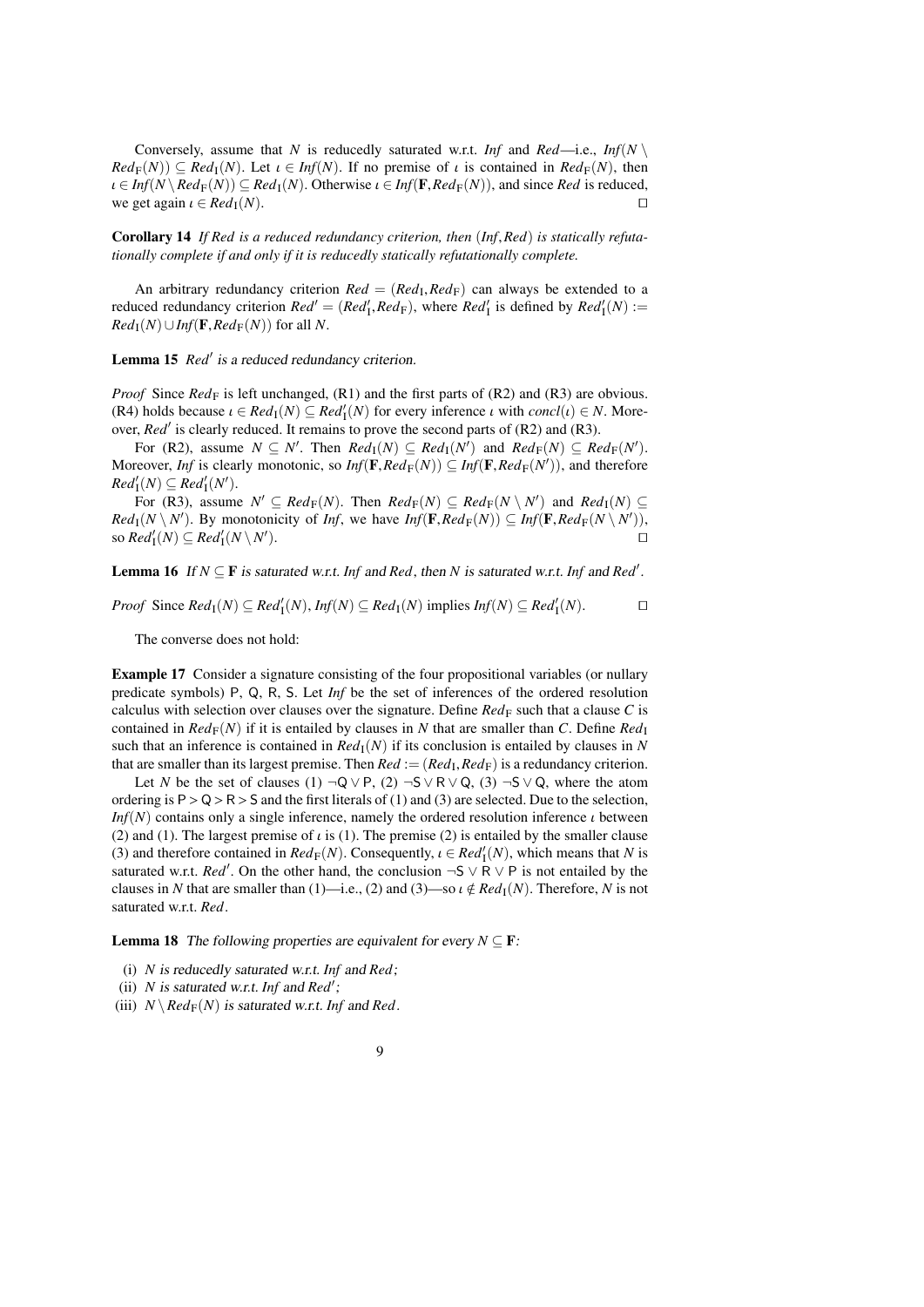*Proof* To show that (i) implies (ii), assume that *N* is reducedly saturated w.r.t. *Inf* and *Red* i.e.,  $Inf(N \setminus Red_F(N)) \subseteq Red_1(N)$ . We must show that  $Inf(N) \subseteq Red_1'(N)$ . Let  $\iota \in Inf(N)$ . If  $p$  are proposent is contained in  $Red_F(N)$ , then  $\iota \in Inf(N \setminus Red_F(N)) \subseteq Red_1(N)$ . Otherwise no premise of  $\iota$  is contained in  $Red_{\mathbb{F}}(N)$ , then  $\iota \in Inf(N \setminus Red_{\mathbb{F}}(N)) \subseteq Red_{\mathbb{I}}(N)$ . Otherwise,  $\iota \in \text{Inf}(\mathbf{F}, \text{Red}_{\mathbf{F}}(N))$ . In both cases, we conclude  $\iota \in \text{Red}_{\mathbf{I}}^{I}(N)$ .<br>To show that (ii) implies (i) assume that N is saturated w.r.

To show that (ii) implies (i), assume that *N* is saturated w.r.t. *Inf* and *Red'*—i.e., *Inf*(*N*)  $\subseteq$  $Red'_{\mathcal{I}}(N)$ . We must show that  $Inf(N \setminus Red_F(N)) \subseteq Red_{\mathcal{I}}(N)$ . Let  $\iota \in Inf(N \setminus Red_F(N))$ . Observe first that  $\iota \in Inf(N \setminus Red_F(N)) \subset Inf(N) \subset Red'_{\mathcal{I}}(N) = Red_{\mathcal{I}}(N) \cup Inf(\mathbb{R} Red_F(N))$ . serve first that  $\iota \in Inf(N \setminus Red_F(N)) \subseteq Inf(N) \subseteq Red'_1(N) = Red_1(N) \cup Inf(F, Red_F(N))$ .<br>Moreover  $\iota \in Inf(N \setminus Red_T(N))$  implies  $\iota \notin Inf(F, Red_T(N))$ . Combining both we get Moreover,  $\iota \in Inf(N \setminus Red_F(N))$  implies  $\iota \notin Inf(F, Red_F(N))$ . Combining both, we get  $\iota \in Red_{\mathcal{I}}(N)$ .

The equivalence of (i)—i.e.,  $Inf(N \setminus Red_F(N)) \subseteq Red_I(N)$ —and (iii)—i.e.,  $Inf(N \setminus$  $Red_{\mathbb{F}}(N) \subseteq Red_{\mathbb{F}}(N \setminus Red_{\mathbb{F}}(N))$ —follows from the fact that  $Red_{\mathbb{F}}(N) \subseteq Red_{\mathbb{F}}(N)$  by (R3) and  $Red_{\mathbb{F}}(N \setminus Red_{\mathbb{F}}(N)) \subseteq Red_{\mathbb{F}}(N)$  by (R3) by (R3) and  $Red_{\mathbb{I}}(N \setminus Red_{\mathbb{F}}(N)) \subseteq Red_{\mathbb{I}}(N)$  by (R2).

Even though *Red* and *Red'* are not equivalent as far as saturation is concerned, they are equivalent w.r.t. refutational completeness:

<span id="page-9-1"></span>Theorem 19 The following properties are equivalent:

- (i)  $(Inf, Red)$  is statically refutationally complete w.r.t.  $\models$ ;
- (ii)  $(Inf, Red)$  is reducedly statically refutationally complete w.r.t.  $\models$ ;
- (iii)  $(Inf, Red')$  is statically refutationally complete w.r.t.  $\models$ ;<br>(iv)  $(Inf, Red')$  is reducedly statically refutationally complete
- (iv)  $(Inf, Red')$  is reducedly statically refutationally complete w.r.t.  $\models$ .

*Proof* To show that (iii) implies (i), assume that  $(Inf, Red')$  is statically refutationally complete. That is, the property

$$
N \models {\perp} \text{ for some } \perp \in \mathbf{F}_\perp \text{ implies } \perp' \in N \text{ for some } \perp' \in \mathbf{F}_\perp \tag{*}
$$

holds for every set *N*  $\subseteq$  **F** that is saturated w.r.t. *Inf* and *Red'*. By Lemma [16,](#page-8-0) every set *N*  $\subseteq$  **F** that is saturated w.r.t. *Inf* and *Red* is also saturated w.r.t. *Inf* and *Red'*, so property  $(*)$  holds in particular for every set  $N \subseteq F$  that is saturated w.r.t. *Inf* and *Red*.

To show that (i) implies (iii), assume that (*Inf*,*Red*) is statically refutationally complete. Assume *N* is saturated w.r.t. *Inf* and *Red'* and suppose that  $N \models \{\perp\}$  for some  $\perp \in$ **F**<sub>⊥</sub>. By Lemma [18,](#page-8-1)  $N \ Red_F(N)$  is saturated w.r.t. *Inf* and *Red*. Furthermore, by (R1),  $N \setminus Red_F(N)$   $\models$  {⊥}. So the static refutational completeness of (*Inf*,*Red*) implies that ⊥' ∈ *N* \ *Red*<sub>F</sub>(*N*) for some ⊥' ∈ **F**<sub>⊥</sub>; hence ⊥' ∈ *N*. Thus, (*Inf, Red*<sup>'</sup>) is statically refutationally complete.

The equivalence of (iii) and (iv) follows from Lemma [15](#page-8-2) and Corollary [14.](#page-8-3)

It remains to show the equivalence of (ii) and (iii). Observe that (ii) means that  $(*)$  holds for every set  $N \subseteq \mathbf{F}$  that is reducedly saturated w.r.t. *Inf* and *Red*, and that (iii) means that (\*) holds for every set *N* ⊆ **F** that is saturated w.r.t. *Inf* and *Red'*. By Lemma [18,](#page-8-1) these two properties are equivalent.  $\Box$ 

The limit of a reducedly fair  $\triangleright_{Red}$ -derivation is a reducedly saturated set.<sup>[2](#page-9-0)</sup> This is proved analogously to Lemma [9:](#page-6-1)

**Lemma 20** If  $(N_i)_i$  is a reducedly fair  $\triangleright_{Red}$ -derivation, then the limit  $N_{\infty}$  is reducedly saturated w.r.t. *Inf* and *Red*.

<span id="page-9-0"></span><sup>&</sup>lt;sup>2</sup> The limit need not be saturated, though. In Example [17,](#page-8-4) the one-element sequence  $(N_i)_{i=0}^0$  with  $N_0 = N$ is reducedly fair w.r.t. *Red*, and its limit  $N_\infty = N$  is reducedly saturated w.r.t. *Red*, but not saturated w.r.t. *Red*.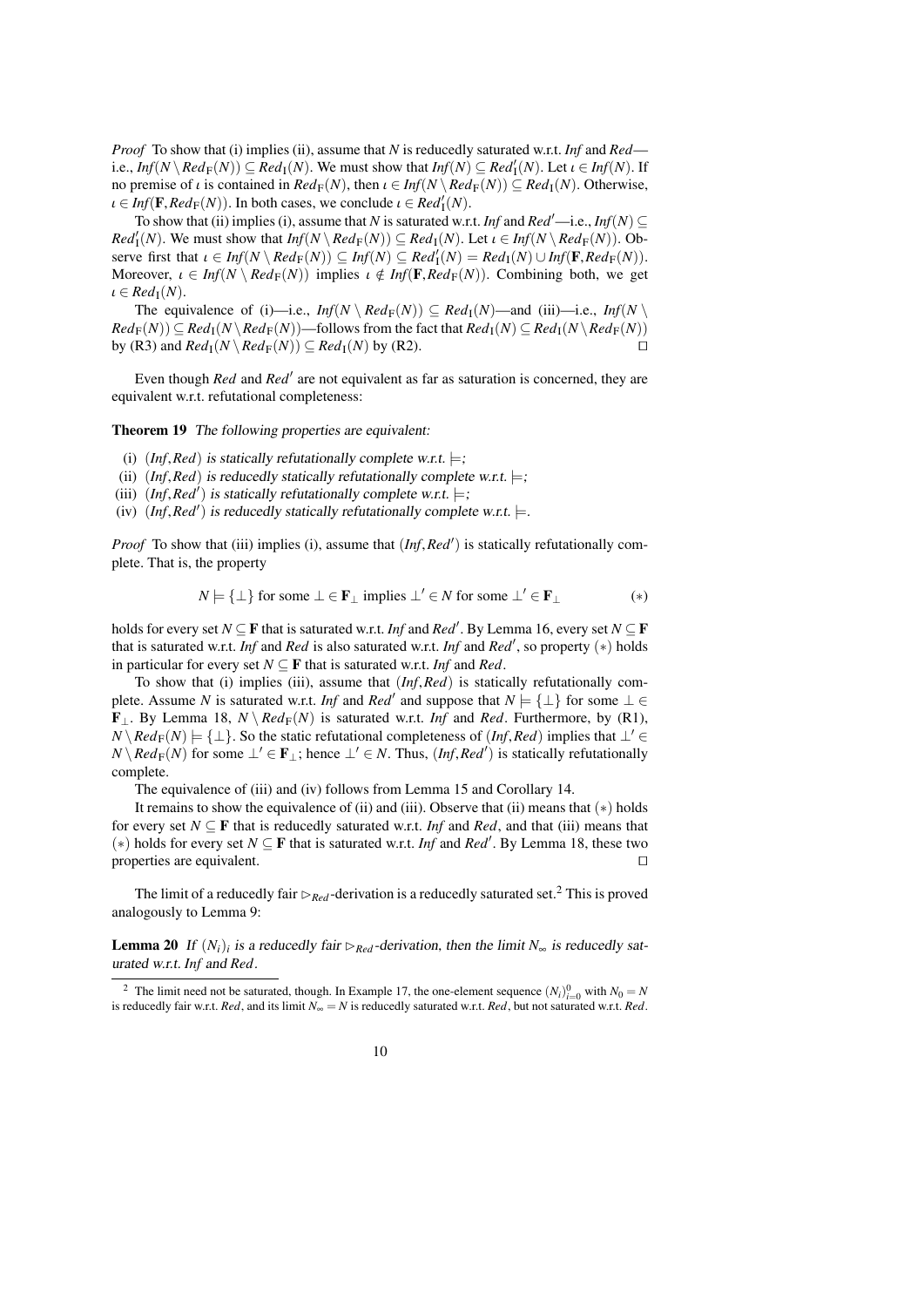*Proof* Since  $Red_{\mathbb{F}}(N_i) \subseteq Red_{\mathbb{F}}(N_{\infty})$  for every *i*, we have  $Inf(N_{\infty} \setminus Red_{\mathbb{F}}(N_{\infty}) \subseteq Inf(N_{\infty} \setminus \mathbb{F})$  $\bigcup_i Red_F(N_i))$ . By reduced fairness, every inference  $\iota \in Inf(N_{\infty} \setminus Red_F(N_{\infty}))$  is contained in  $\iota \in Red_{\iota}(N_{\infty})$ . Therefore there exists some *i* with  $\iota \in Red_{\iota}(N_{\infty})$  implying  $\iota \in Red_{\iota}(N_{\infty})$ .  $\bigcup_i Red_1(N_i)$ . Therefore there exists some *i* with  $\iota \in Red_1(N_i)$ , implying  $\iota \in Red_1(N_{\infty})$ . utilized.

Lemmas [10](#page-6-0) and [11](#page-6-2) can then be reproved for reduced static and reduced dynamic refutational completeness. Together with Theorem [19,](#page-9-1) we obtain this result:

<span id="page-10-0"></span>Theorem 21 The properties (i)–(iv) of Theorem [19](#page-9-1) and the following four properties are equivalent:

- (v)  $(Inf, Red)$  is dynamically refutationally complete w.r.t.  $\models$ ;
- (vi)  $(Inf, Red)$  is reducedly dynamically refutationally complete w.r.t.  $\models$ ;
- (vii)  $(Inf, Red')$  is dynamically refutationally complete w.r.t.  $\models$ ;<br>viii)  $(Inf, Red')$  is reducedly dynamically refutationally complete

(viii)  $(Inf, Red')$  is reducedly dynamically refutationally complete w.r.t.  $\models$ .

Summarizing, we see that there are some differences between the "reduced" and the "nonreduced" approach, but that these differences are restricted to the intermediate notions, notably saturation. As far as (static or dynamic) refutational completeness is concerned, both approaches agree. Furthermore, Theorem [21](#page-10-0) demonstrates that we can mix and match definitions from both worlds. Consequently, when we want to build on an existing refutational completeness proof for some saturation calculus, it does not matter which approach has been used there.

Given that the "nonreduced" definitions in Sections [2.1](#page-2-1) and [2.2](#page-4-0) are simpler that than the "reduced" ones in the current section, there is usually little reason to prefer the "reduced" ones. For our purposes, a major advantage of the "nonreduced" definitions is that *Red*F and *Red*<sub>I</sub> are separated as much as possible. In particular, our definitions of saturation and static refutational completeness do not depend on redundant formulas, but only on redundant inferences. This property will be crucial for the proof of Theorem [45](#page-18-0) in Section [3.](#page-12-0)

**Fairness in the Limit Bachmair and Ganzinger consider a sequence**  $(N_i)_i$  **fair if**  $\text{concl}(\text{Inf}(N') \setminus \text{Red}_I(N')) \subseteq (\bigcup_i N_i) \cup \text{Red}_F(\bigcup_i N_i)$ , where  $N' = N_{\infty} \setminus \text{Red}_F(N_{\infty})$  [\[6,](#page-38-0) Section 4.1]. This is a quite peculiar property. First of all, it is overly complicated: If the conclusion of an inference  $\iota \in Inf(N') \setminus Red_1(N')$  is contained in  $(\bigcup_i N_i) \cup Red_F(\bigcup_i N_i)$ , then  $\iota \in Red_1(1, N_i)$  by Lemma 1 and (R4) and by Lemma 6 and (R3) we have  $\iota \in Red_1(1, N_i) \subset$  $\iota \in Red_1(\bigcup_i N_i)$  by Lemma [1](#page-3-0) and (R4), and by Lemma [6](#page-5-0) and (R3) we have  $\iota \in Red_1(\bigcup_i N_i) \subseteq$ <br>*Red*<sub>I</sub>((| | N<sub>i</sub>) \ (| | N<sub>i</sub>) \ N )) = *Red*<sub>I</sub>(N) \ C *Red*<sub>I</sub>(N) \ *Red*<sub>I</sub>(N) \) = *Red*<sub>I</sub>(N'). But this  $Red_{\mathcal{I}}((\bigcup_i N_i) \setminus ((\bigcup_i N_i) \setminus N_{\infty})) = Red_{\mathcal{I}}(N_{\infty}) \subseteq Red_{\mathcal{I}}(N_{\infty} \setminus Red_{\mathcal{F}}(N_{\infty})) = Red_{\mathcal{I}}(N')$ . But this contradicts the assumption that  $\iota \in Inf(N') \setminus Red_1(N')$ . So the condition can be simplified<br>to  $Inf(N') \subseteq Rad_1(N')$  and since  $Red_2(N) = Rad_1(N \setminus Red_2(N)) = Red_2(N \setminus \text{this is})$ to  $Inf(N') \subseteq Red_1(N')$ , and since  $Red_1(N') = Red_1(N_{\infty} \setminus Red_F(N_{\infty})) = Red_1(N_{\infty})$ , this is equivalent to  $Inf(N_{\infty} \setminus Red_F(N_{\infty})) \subseteq Red_I(N_{\infty}).$ 

Since  $Inf(N_{\infty} \setminus Red_F(N_{\infty})) \subseteq Inf(N_{\infty} \setminus \bigcup_i Red_F(N_i))$  and  $\bigcup_i Red_I(N_i) \subseteq Red_I(N_{\infty})$ , the (simplified) condition is entailed by reduced fairness. There is a crucial difference, though: While reduced fairness requires that every inference from *N*<sup>∞</sup> is redundant or has a redundant premise at some finite step of the derivation, the Bachmair–Ganzinger definition also admits derivations where redundancy is achieved only in the limit.

Example 22 Consider a signature consisting of two unary predicate symbols P, Q, a unary function symbol f, and a constant b. Let *Inf* be the set of inferences of the ordered resolution calculus with selection over clauses over the signature.

Let *N* be the set of clauses (1)  $P(b)$ , (2)  $\neg P(x) \lor P(f(x))$ , (3)  $Q(b)$ , (4)  $\neg Q(b) \lor P(f(x))$ , where the atom ordering is a lexicographic path ordering with precedence  $P > Q > f > b$  and the first literals of (2) and (4) are selected. From (1) and (2), we obtain in the first derivation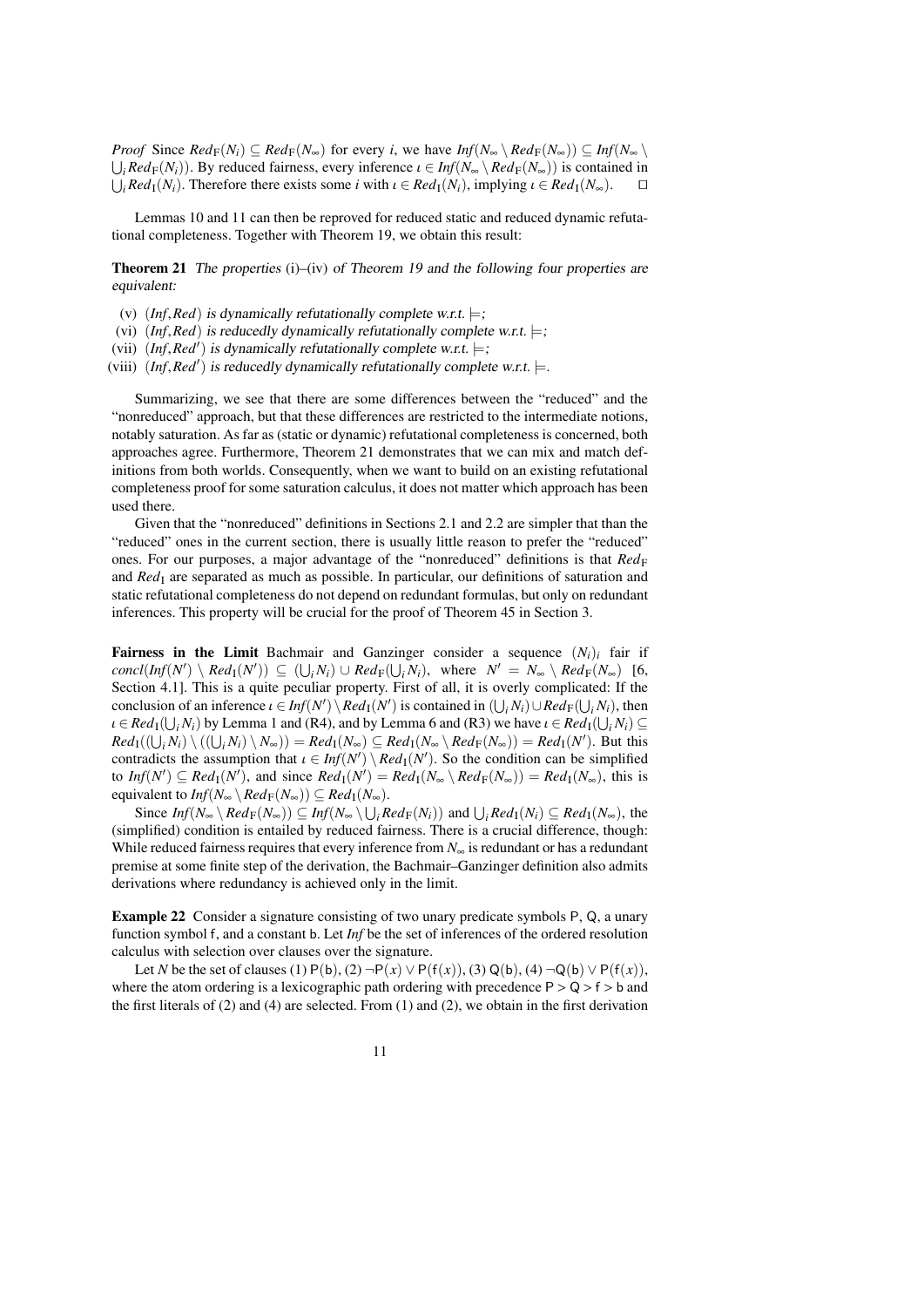step  $P(f(b))$ , in the second step  $P(f(f(b)))$ , and so on. The limit *N*<sub>∞</sub> consists of the four initial clauses (1)–(4) and all clauses of the form  $P(f^{i}(b))$  with  $i \ge 1$ . The resolution inference between (3) and (4), yielding  $P(f(x))$ , is therefore redundant w.r.t.  $N_{\infty}$ , since for each of its ground instances the conclusion  $P(f^{i}(b))$  is contained in *N*<sub>∞</sub>. However, it is not redundant w.r.t. any set  $N_j$ . Similarly, the premise (4) is redundant w.r.t.  $N_{\infty}$  but not w.r.t. any set  $N_j$ . Therefore, the sequence of clause sets is fair according to the definition in Bachmair and Ganzinger [\[6,](#page-38-0) Section 4.1], but neither fair nor reducedly fair according to our definitions.

Of course, a redundancy property that holds only for the limit of an infinite sequence generally cannot be checked effectively. In other words, Bachmair and Ganzinger's definition is more permissive than our alternative definition, but the additional degree of freedom can hardly be exploited in a theorem prover.

Semi-redundancy Bachmair, Ganzinger, and Waldmann [\[8\]](#page-38-7) use a definition of redundancy criteria that requires (R2) only for formulas and (R3) only for inferences. With their definition of fairness, this is sufficient to show that the limit of a fair  $\triangleright_{Red}$ -derivation is saturated, and thus, to show that static refutational completeness implies dynamic refutational completeness. Their definition of fairness, however, requires essentially that inferences from formulas in the limit  $N_{\infty}$  are redundant w.r.t. the limit, and since they do not enforce that an inference that is redundant at some step of the derivation is redundant w.r.t. the limit, this cannot be checked effectively in a theorem prover.

Nonstrict Redundancy Nieuwenhuis and Rubio [\[29,](#page-39-2) [30\]](#page-39-10) and Peltier [\[34\]](#page-39-11) define a ground clause*C* to be nonstrictly redundant w.r.t. a set *N* of ground clauses if*C* is entailed by smaller *or equal* clauses in *N*. This definition does not satisfy our condition (R3). Consequently, it can be used for proving the static completeness of a calculus, but it is insufficient to establish the connection between static and dynamic completeness (unless the notion of fairness is strengthened).

### <span id="page-11-1"></span>2.4 Intersections of Redundancy Criteria

In descriptions of concrete saturation calculi, we frequently encounter the situation that the calculus is parameterized in some way and that exactly one value of the parameter is used to show that every saturated  $N \subseteq \mathbf{F}$  with  $N \models \{\perp\}$  contains  $\perp$ , but that this value is still unknown during the actual saturation process. Consequently, inferences and formulas may be considered as redundant during the saturation only if they are redundant for every possible value of the parameter. To model this situation in our framework, it is useful to define consequence relations and redundancy criteria as intersections of previously defined consequence relations or redundancy criteria.

Let *Q* be an arbitrary nonempty set, and let  $(\models^q)_{q \in Q}$  be a *Q*-indexed family of consequence relations over **F**. Define  $\vdash^{\cap} := \bigcap_{q \in Q} \models^q$ .

<span id="page-11-2"></span>**Lemma 23**  $\models$  is a consequence relation.

# *Proof* Obvious.

<span id="page-11-0"></span>Let *Inf* be an inference system, and let  $(Red^q)_{q \in Q}$  be a *Q*-indexed family of redundancy criteria, where each  $Red^q = (Red_1^q, Red_1^q)$  is a redundancy criterion for *Inf* and  $\models^q$ .<br>Let  $Red^{\square}(N) := \bigcap_{A} Red^q(N)$  and  $Red^{\square}(N) := \bigcap_{A} Red^q(N)$  for all N. Define  $Red^{\square} :=$ Let  $\text{Red}_{\Gamma}^{\cap}(N) := \bigcap_{q \in Q} \text{Red}_{\Gamma}^q(N)$  and  $\text{Red}_{\Gamma}^{\cap}(N) := \bigcap_{q \in Q} \text{Red}_{\Gamma}^q(N)$  for all *N*. Define  $\text{Red}^{\cap} :=$  $(\text{Red}_{\Gamma}^{\cap}, \text{Red}_{\Gamma}^{\cap}).$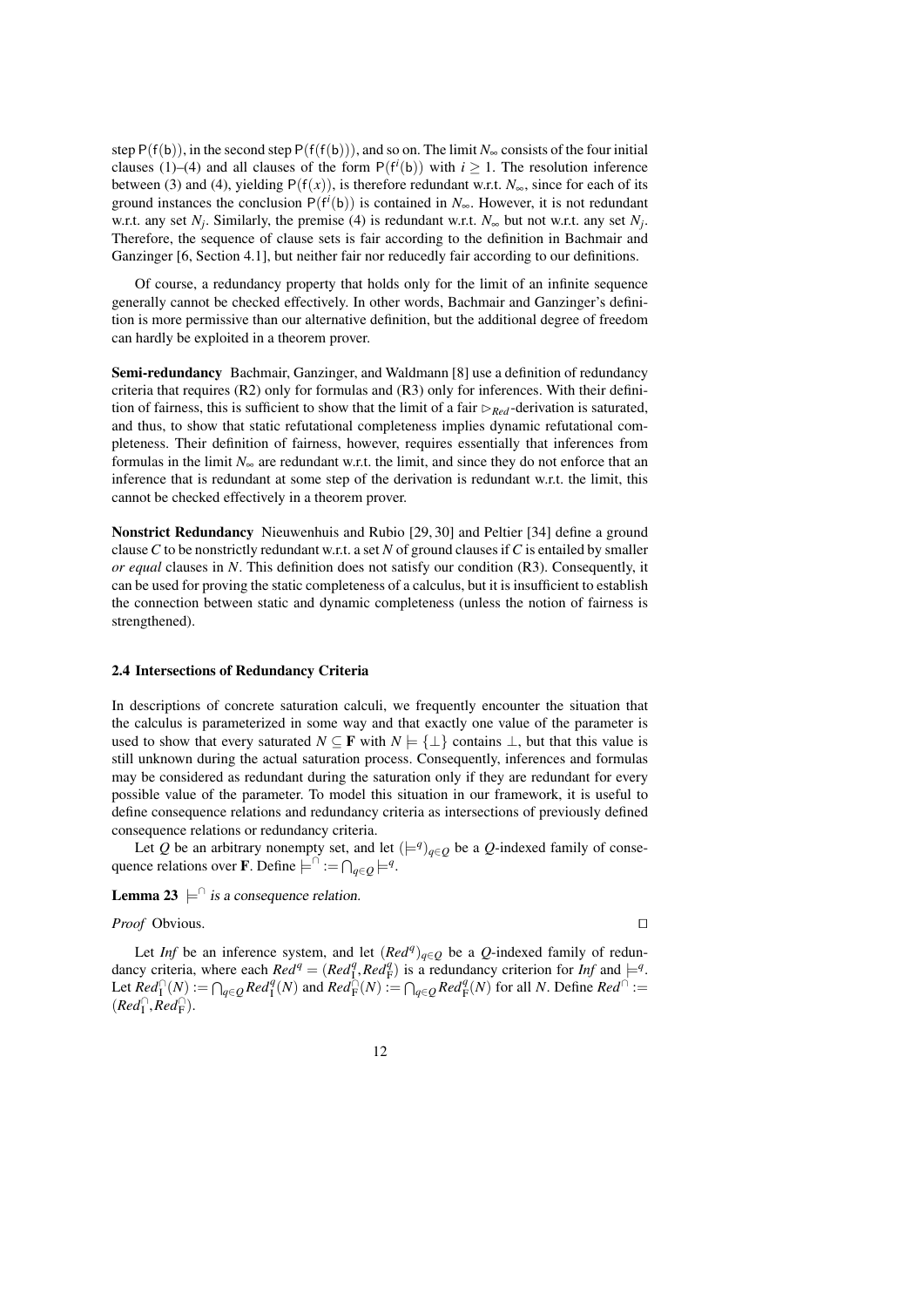**Lemma 24**  $\text{Red}^{\cap}$  is a redundancy criterion for  $\models^{\cap}$  and Inf.

*Proof* (R1) Assume that  $N \models^{\cap}_{\mathcal{G}} \{\bot\}$  for some  $\bot \in \mathbf{F}_{\bot}$ —i.e.,  $N \models^q \{\bot\}$  for every  $q \in \mathcal{Q}$ . As  $Red_{\mathcal{F}}^{\cap}(N) \subseteq Red_{\mathcal{F}}^{\{q\}}(N)$ , we have  $N \setminus Red_{\mathcal{F}}^{\cap}(N) \supseteq N \setminus Red_{\mathcal{F}}^{\{q\}}(N)$ , and by (C2)  $N \setminus Red_{\mathcal{F}}^{\cap}(N) \models q$  $N\setminus Red^q_F(N)$ . Furthermore,  $N\setminus Red^q_F(N)$   $\models^q {\perp}$  by (R1) for  $Red^q$ . So  $N\setminus Red^{\cap}_F(N)$   $\models^q {\perp}$ by (C4) for every  $q \in Q$  and therefore  $N \setminus Red_F(N) \models^{\cap}_G {\{\perp\}}.$ 

 $(R2)$  Let  $N \subseteq N'$ . Since  $Red^q_F(N) \subseteq Red^q_F(N')$  for every *q*, we have  $Red^q_F(N) =$  $\bigcap_{q \in \mathcal{Q}} \text{Red}_{\mathcal{F}}^q(N) \subseteq \bigcap_{q \in \mathcal{Q}} \text{Red}_{\mathcal{F}}^q(N') = \text{Red}_{\mathcal{F}}^{\bigcap}(N')$  and analogously for  $\text{Red}_{\mathcal{I}}^{\bigcap}$ .

(R3) Let  $N' \subseteq Red_F(N)$ . Since  $Red_F^q(N) \subseteq Red_F^q(N \setminus N')$  for every *q*, we have  $Red_F^{\cap}(N)$  =  $\bigcap_{q \in \mathcal{Q}} \text{Red}_{\mathcal{F}}^q(N) \subseteq \bigcap_{q \in \mathcal{Q}} \text{Red}_{\mathcal{F}}^q(N \setminus N') = \text{Red}_{\mathcal{F}}^{\cap}(N \setminus N')$  and analogously for  $\text{Red}_{\mathcal{I}}^{\cap}$ .

 $(R4)$  If  $\iota \in Inf$  and  $concl(\iota) \in N$ , then  $\iota \in Red_1^q(N)$  for every  $q \in Q$ ; hence  $\iota \in \bigcap_{n \in \mathbb{N}} Red_1^q(N) - Rad_1^q(N)$  $\bigcap_{q \in \mathcal{Q}} \mathit{Red}_{\mathrm{I}}^q(N) = \mathit{Red}_{\mathrm{I}}^{\cap}$  $(N)$ .

<span id="page-12-1"></span>**Lemma 25** A set  $N \subseteq \mathbf{F}$  is saturated w.r.t. *Inf* and *Red*<sup> $\cap$ </sup> if and only if it is saturated w.r.t. *Inf* and *Red<sup>q</sup>* for every  $q \in Q$ .

*Proof* If *N* is saturated w.r.t. *Inf* and *Red*<sup>∩</sup>, then *Inf*(*N*) ⊆ *Red*<sub>1</sub><sup>∩</sup>(*N*) =  $\bigcap_{q \in Q}$ *Red*<sub>1</sub><sup>*q*</sup>(*N*); hence  $Inf(N) \subseteq Red_1^q(N)$  for every  $q \in Q$ , implying that *N* is saturated w.r.t. *Inf* and *Red<sup>q</sup>*.

Conversely, if *N* is saturated w.r.t. *Inf* and *Red<sup>q</sup>* for every  $q \in Q$ , then *Inf*(*N*)  $\subseteq$  *Red*<sup>*q*</sup><sub>1</sub>(*N*) for every  $q \in Q$ ; hence  $Inf(N) \subseteq Red_1^{\cap}(N) = \bigcap_{q \in Q} Red_1^q(N)$ , which implies that *N* is saturated w.r.t. *Inf* and  $Red^{\dagger}$ . . The contract of the contract of the contract of the contract of the contract of the contract of the contract of the contract of the contract of the contract of the contract of the contract of the contract of the contract

In many cases where a redundancy criterion *Red*<sup>∩</sup> is defined as the intersection of other criteria, the consequence relations  $\models^q$  agree for all  $q \in \mathcal{Q}$ . There are some exceptions, though, for example constraint superposition [\[29\]](#page-39-2), where the parameter  $q$  is a convergent rewrite system *R* and  $\models q$  is entailment modulo *R*. For such calculi, one can typically demonstrate the static refutational completeness of (*Inf*,*Red*<sup>∩</sup> ) in the following form:

**Lemma 26** If for every set  $N \subseteq \mathbf{F}$  that is saturated w.r.t. Inf and Red<sup>∩</sup> and does not contain any  $\perp' \in \mathbf{F}_{\perp}$  there exists some *q* ∈ *Q* such that  $N \neq q$  { $\perp$ } for some  $\perp \in \mathbf{F}_{\perp}$ , then (*Inf*, *Red*<sup>∩</sup>) is statically refutationally complete w.r.t. is statically refutationally complete w.r.t.  $\models$ <sup> $\cap$ </sup>.

*Proof* Suppose that  $N \subseteq \mathbf{F}$  is saturated w.r.t. *Inf* and  $Red^{\cap}$  and  $N \models^{\cap} {\perp' \}$  for some  $\perp' \in$ **F**<sub>⊥</sub>. Consequently,  $N \models q \{\perp\}$  for every  $q \in Q$ . By (C1),  $N \models q \{\perp\} \models q \{\perp\}$  for every ⊥ ∈ **F**<sub>⊥</sub>. If the condition of the lemma holds, then *N* must contain some  $\bot'' \in$  **F**<sub>⊥</sub>. Therefore,  $(Inf, Red<sup>∩</sup>)$  is statically refutationally complete w.r.t.  $\models<sup>∩</sup>$ .

# <span id="page-12-0"></span>3 Lifting

A standard approach for establishing the refutational completeness of a calculus is to first concentrate on the ground case and then lift the results to the nonground case. In this section, we show how to perform this lifting abstractly, given a suitable grounding function *G*. The function maps every formula  $C \in \mathbf{F}$  to a set  $G(C)$  of formulas from a set of formulas G. Depending on the logic and the calculus,  $G(C)$  may be, for example, the set of all ground instances of *C*, a subset of the set of ground instances of *C*, or even a set of formulas from another logic. Similarly, *FInf*-inferences are mapped to sets of *GInf*-inferences, and saturation w.r.t. *FInf*-inferences is related to saturation w.r.t. *GInf*-inferences.

There are calculi where some *FInf*-inferences ι do not have a counterpart in *GInf*, such as the POSEXT inferences of  $\lambda$ -free superposition [\[14\]](#page-38-9). In these cases, we set  $G(t) =$  *undef*.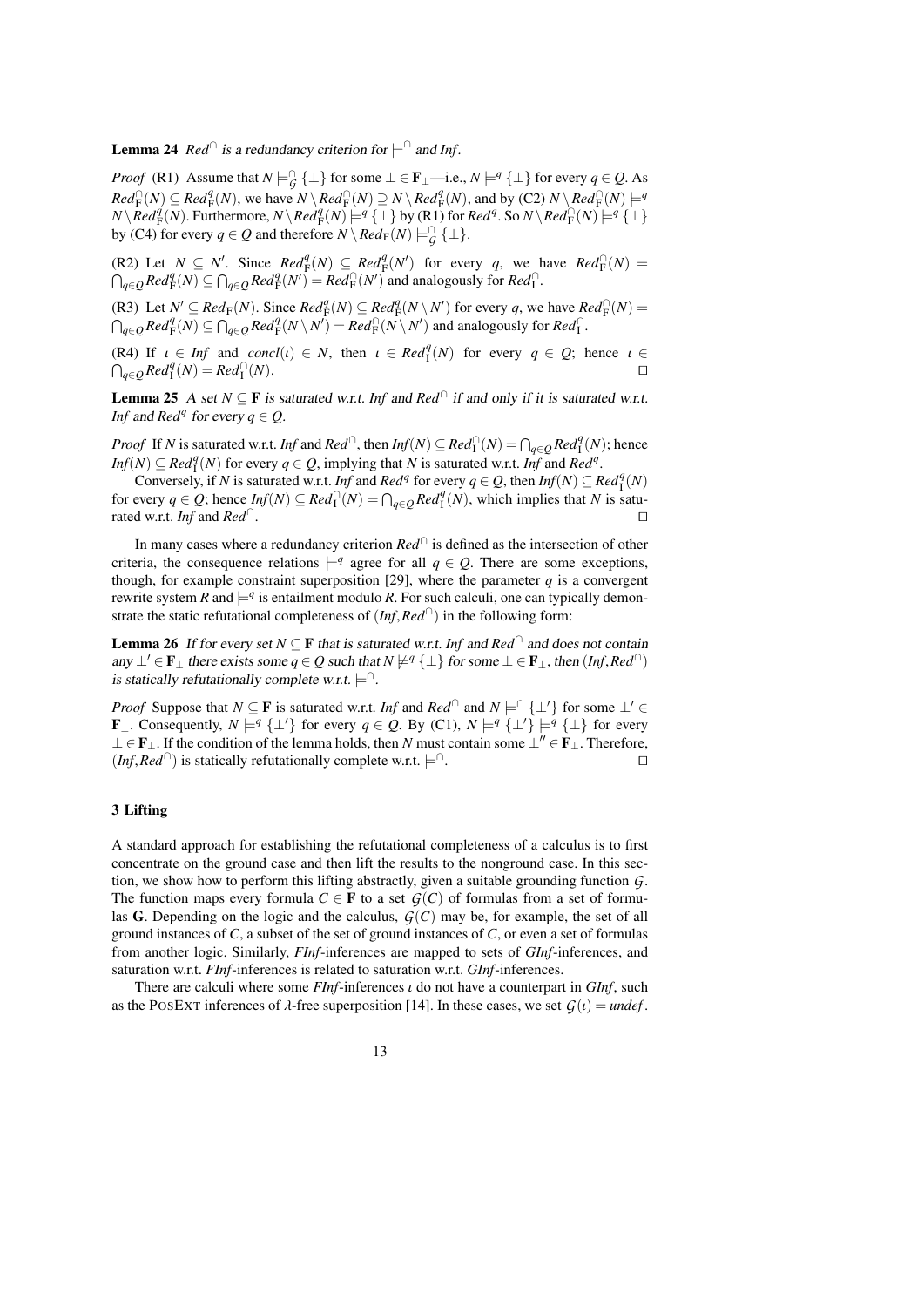### <span id="page-13-0"></span>3.1 Standard Lifting

Given two sets of formulas F and G, an F-inference system *FInf*, a G-inference system *GInf*, and a redundancy criterion *Red* for *GInf*, let *G* be a function that maps every formula in F to a subset of G and every F-inference in *FInf* to *undef* or to a subset of *GInf*. The function *G* is called a *grounding function* if

<span id="page-13-2"></span>(G1) for every  $\bot \in \mathbf{F}_{\bot}$ ,  $\emptyset \neq \mathcal{G}(\bot) \subseteq \mathbf{G}_{\bot}$ ;

(G2) for every  $C \in \mathbf{F}$ , if  $\bot \in \mathcal{G}(C)$  and  $\bot \in \mathbf{G}_{\bot}$  then  $C \in \mathbf{F}_{\bot}$ ;

(G3) for every  $\iota \in FInf$ , if  $G(\iota) \neq \text{underf}$ , then  $G(\iota) \subseteq \text{Red}_{I}(G(\text{concl}(\iota))).$ 

The function *G* is extended to sets  $N \subseteq \mathbf{F}$  by defining  $G(N) := \bigcup_{C \in N} G(C)$  for all *N*. Analogously, for a set  $I \subseteq FInf$ ,  $G(I) := \bigcup_{\iota \in I, G(\iota) \neq \text{under}} G(\iota)$ .

Remark 27 Conditions (G1) and (G2) express that *false* formulas may only be mapped to sets of *false* formulas, and that only *false* formulas may be mapped to sets of *false* formulas. For most applications, it would be possible to replace condition (G3) by

(G3') for every  $\iota \in FInf$ , if  $G(\iota) \neq under$ , then  $concl(G(\iota)) \subseteq G(concl(\iota)),$ 

which implies  $(G3)$  by property  $(R4)$ . There are some calculi, however, for which  $(G3')$  is too strong. Typical examples are calculi where the F-inferences include some normalization or abstraction step that does not have a counterpart in the G-inferences. So an F-inference  $\iota$ may have a conclusion  $C \vee t \not\approx t'$ , where the literal  $t \not\approx t'$  results from the normalization step, but the conclusions of the instances of  $\iota$  have the form *C* $\theta$  for a substitution  $\theta$  that unifies *t* and  $t'$ . In this case, (G3) is still satisfied, but (G3<sup>'</sup>) is not.

<span id="page-13-1"></span>Example 28 In standard superposition, F is the set of all universally quantified first-order clauses over some signature Σ, G is the set of all ground first-order clauses over Σ, and *G* maps every clause  $C$  to the set of its ground instances  $C\theta$  and every superposition inference  $\iota$  to the set of its ground instances  $\iota \theta$ .

Let *G* be a grounding function from **F** and *FInf* to **G** and *GInf*, and let  $\models \subseteq P(G) \times P(G)$ be a consequence relation over G. We define the relation  $\models$   $\mathcal{G} \subseteq \mathcal{P}(\mathbf{F}) \times \mathcal{P}(\mathbf{F})$  such that  $N_1 \models_G N_2$  if and only if  $G(N_1) \models G(N_2)$ . We call  $\models_G$  the *G*-*lifting* of  $\models$ . It corresponds to Herbrand entailment. If Tarski entailment (i.e.,  $N_1 \models_{\text{T}} N_2$  if and only if any model of  $N_1$  is also a model of  $N_2$ ) is desired, the mismatch can be repaired by showing that the two notions of entailment are equivalent as far as refutations are concerned.

<span id="page-13-3"></span>**Lemma 29**  $\models$  *G* is a consequence relation over **F**.

*Proof* (C1) Let  $\bot \in \mathbf{F}_{\bot}$ . Then by property (G1) of grounding functions,  $G({\bot})$  contains some  $\perp' \in \mathbf{G}_{\perp}$ . So  $G({\perp}) = {\perp'} \models G(N_1)$  for every  $N_1$ , and hence  ${\perp} \models G(N_1)$  as required.

(C2) Let  $N_2 \subseteq N_1$ . Then  $G(N_2) \subseteq G(N_1)$ , so  $G(N_1) \models G(N_2)$ , and thus  $N_1 \models_G N_2$ .

(C3) Suppose that  $N_1 \models_G \{C\}$  for every  $C \in N_2$ . Then  $G(N_1) \models G(\{C\})$  for every  $C \in N_2$ and therefore  $G(N_1) \models \bigcup_{C \in N_2} G(\lbrace C \rbrace) = G(N_2)$ ; hence  $N_1 \models_G N_2$ .

(C4) Suppose that  $N_1 \models_{\mathcal{G}} N_2$  and  $N_2 \models_{\mathcal{G}} N_3$ . Then  $\mathcal{G}(N_1) \models \mathcal{G}(N_2)$  and  $\mathcal{G}(N_2) \models \mathcal{G}(N_3)$ ; therefore  $G(N_1) \models G(N_3)$ , and therefore  $N_1 \models_G N_3$ .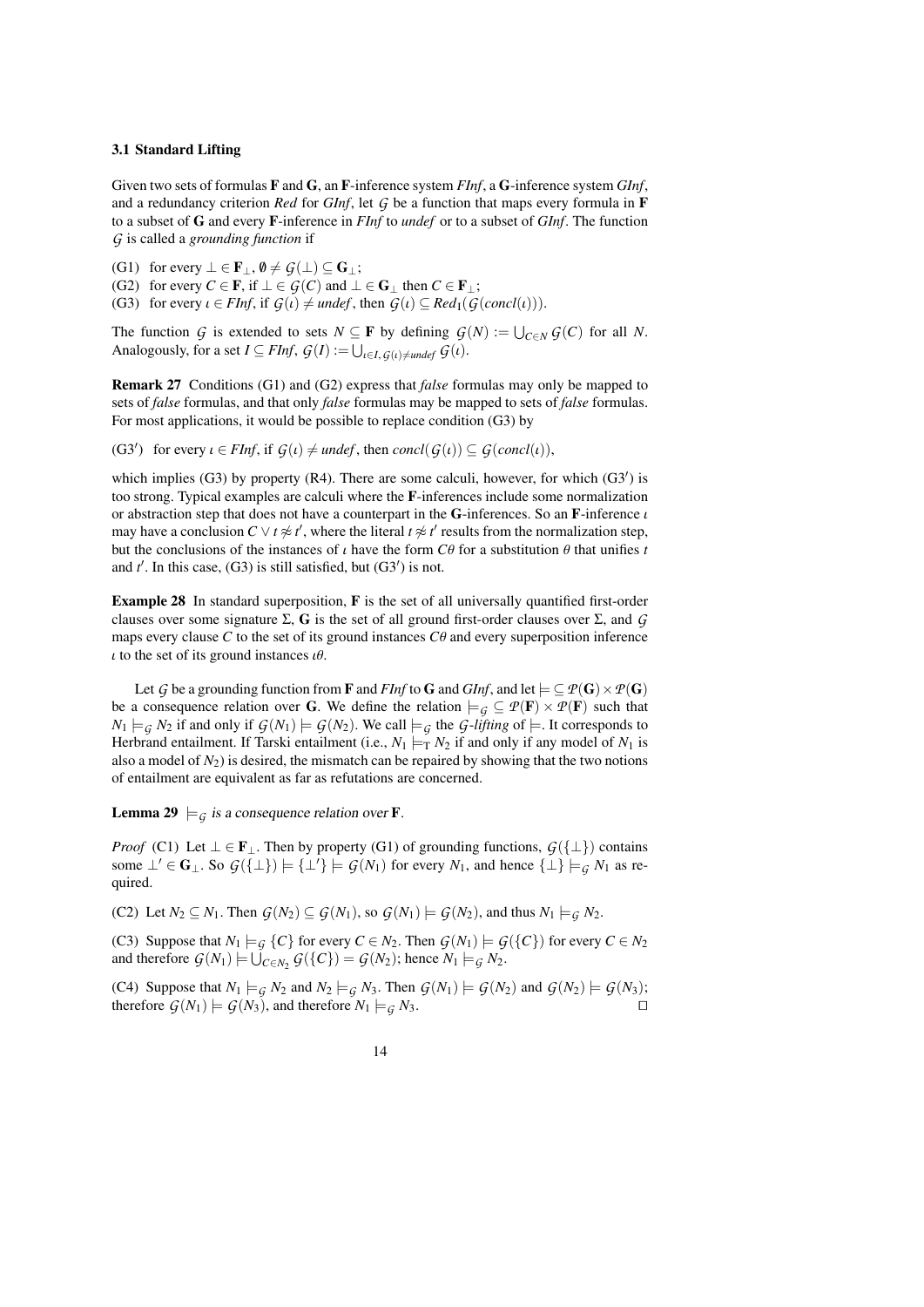Let *Red* =  $(Red_{\rm F})$ , *Red*<sub>F</sub>) be a redundancy criterion for  $\models$  and *GInf*. We define functions  $Red_{\rm I}^{\mathcal G}: \mathcal P({\bf F})\to \mathcal P(FInf)$  and  $Red_{\rm F}^{\mathcal G}: \mathcal P({\bf F})\to \mathcal P({\bf F})$  by

$$
\iota \in Red_1^{\mathcal{G}}(N) \text{ if and only if}
$$
  
\n
$$
\mathcal{G}(\iota) \neq under \text{ and } \mathcal{G}(\iota) \subseteq Red_1(\mathcal{G}(N))
$$
  
\nor 
$$
\mathcal{G}(\iota) = under \text{ and } \mathcal{G}(concl(\iota)) \subseteq \mathcal{G}(N) \cup Red_F(\mathcal{G}(N));
$$
  
\n
$$
C \in Red_F^{\mathcal{G}}(N) \text{ if and only if}
$$
  
\n
$$
\mathcal{G}(C) \subseteq Red_F(\mathcal{G}(N)).
$$

We call  $Red^{\mathcal{G}} := (Red^{\mathcal{G}}_I, Red^{\mathcal{G}}_F)$  the *G*-*lifting* of *Red*.

<span id="page-14-1"></span>**Theorem 30** *Red*<sup>G</sup> is a redundancy criterion for  $\models$   $\mathcal{G}$  and *FInf*.

We omit the proof at this point since we will prove a more general result (Theorem [42\)](#page-17-0) in Section [3.2.](#page-15-0)

The following folklore lemma connects a nonground calculus with a ground calculus it overapproximates.

<span id="page-14-2"></span>**Lemma 31** If *N* ⊆ **F** is saturated w.r.t. *FInf* and  $\text{Red}^{\mathcal{G}}$  and  $\text{GInf}(\mathcal{G}(N)) \subseteq \mathcal{G}(\text{FInf}(N)) \cup$  $Red_{I}(G(N))$ , then  $G(N)$  is saturated w.r.t. *GInf* and *Red*.

*Proof* Suppose that *N* is saturated w.r.t. *FInf* and  $Red^{\mathcal{G}}$ —i.e.,  $FInf(N) \subseteq Red^{\mathcal{G}}_1(N)$ . We must show that  $G(N)$  is saturated w.r.t. *GInf* and *Red*—i.e.,  $GInf(G(N)) \subseteq Red_1(G(N))$ .

Let  $\iota' \in \text{GInf}(\mathcal{G}(N))$ . By assumption,  $\iota'$  is contained in  $\mathcal{G}(\text{FInf}(N))$  or  $\text{Red}_1(\mathcal{G}(N))$ . In second case, we are done immediately. In the first case,  $\iota' \in \mathcal{G}(\iota)$  for some  $\iota \in \text{EInf}(N) \subset$ the second case, we are done immediately. In the first case,  $\iota' \in \mathcal{G}(\iota)$  for some  $\iota \in \mathit{FInf}(N) \subseteq \mathbb{R}$ ,  $\iota^{\mathcal{G}}(N)$  with  $\mathcal{G}(\iota)$   $\iota' = \iota^{\mathcal{G}}(N)$  is the definition of  $\mathbb{R}$ ,  $\iota^{\mathcal{G}}(N)$  and  $Red_{\mathcal{I}}^{\mathcal{G}}(N)$  with  $\mathcal{G}(i) \neq \text{under}f$ , so by definition of  $Red_{\mathcal{I}}^{\mathcal{G}}$  we have again  $\iota' \in Red_{\mathcal{I}}(\mathcal{G}(N))$ .  $\square$ 

An inference in *GInf*( $G(N)$ ) is called *liftable* if it is contained in  $G(FInf(N))$ . Using this terminology, we can rephrase the lemma as follows: If *N* is saturated and every unliftable inference from  $G(N)$  is redundant w.r.t.  $G(N)$ , then  $G(N)$  is saturated.

<span id="page-14-0"></span>**Theorem 32** If (*GInf,Red*) is statically refutationally complete w.r.t.  $\models$ , and if we have *GInf*( $G(N)$ ) ⊆  $G(FInf(N)) \cup Red_1(G(N))$  for every  $N ⊆ F$  that is saturated w.r.t. *FInf* and *Red*<sup>*G*</sup>, then (*FInf*,*Red*<sup>*G*</sup>) is statically refutationally complete w.r.t.  $\models$  *G*.

*Proof* Assume (*GInf*,*Red*) is statically refutationally complete w.r.t.  $\models$ . Assume *N* ⊆ **F** is saturated w.r.t. *FInf* and *Red*<sup>*G*</sup> and assume that  $N \models_G \bot$  for some  $\bot \in \mathbf{F}_\bot$ . We must show that  $\perp' \in N$  for some  $\perp' \in \mathbf{F}_{\perp}$ .

By definition of  $\models$  *G*, we know that  $G(N) \models G(\bot)$ . By property (G1) of grounding functions,  $G(\perp)$  is a nonempty subset of  $G_{\perp}$ . Let  $\perp_G \in G(\perp)$ . Then  $G(N) \models G(\perp) \models {\perp_G}$ .

By the previous lemma, we know that  $G(N)$  is saturated w.r.t. *GInf* and *Red*, so there exists some  $\perp'_G \in G_\perp$  such that  $\perp'_G \in \mathcal{G}(N)$ . Hence  $\perp'_G \in \mathcal{G}(C)$  for some  $C \in N$ , which implies  $C \in \mathbf{F}$  by property (G2) of grounding functions. Now define  $\bot' := C$ . □

Example 33 In ordered binary resolution without selection [\[6,](#page-38-0) [35\]](#page-39-12), all inferences are liftable, as demonstrated below. Let  $\Sigma$  be a first-order signature containing at least one constant, let F be the set of all Σ-clauses without equality, and let G be the set of all ground Σ-clauses without equality. Let *FInf* and *GInf* be the sets of all resolution or factoring inferences from clauses in respectively F and G that satisfy the given ordering restrictions, and let *G* be the function that maps every clause  $C \in \mathbf{F}$  to the set of all its ground instances  $C\theta$  and that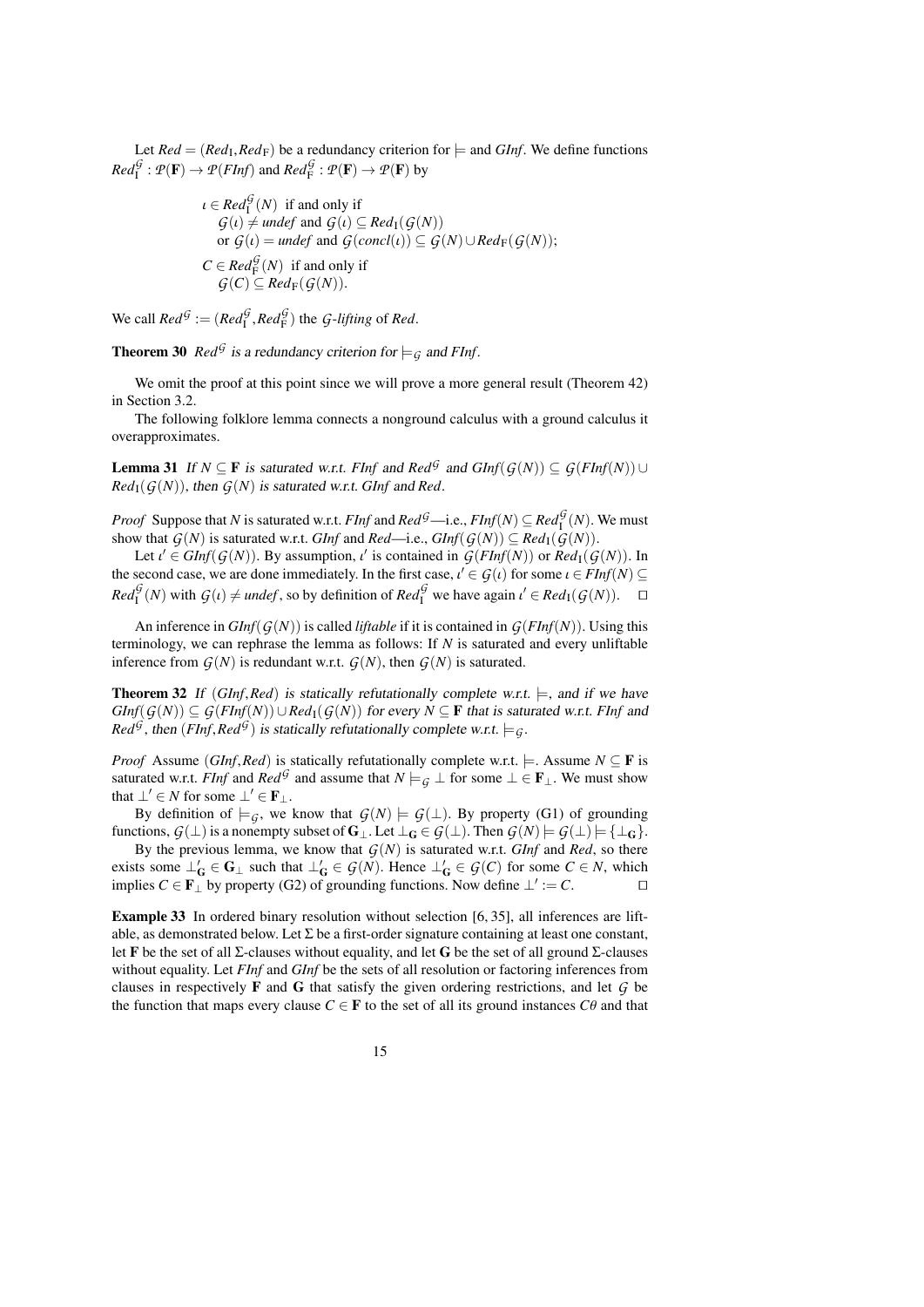maps every inference  $(C_n, \ldots, C_0) \in FInf$  to the set of all  $(C_n \theta, \ldots, C_0 \theta) \in GInf$ . Then every resolution inference in *GInf* from ground instances of clauses in *N* has the form

$$
\frac{D'\theta \vee B\theta \quad C'\theta \vee \neg A\theta}{D'\theta \vee C'\theta}
$$

with  $A\theta = B\theta$  and is contained in  $G(\iota)$  for some inference  $\iota \in FInf(N)$  of the form

$$
\frac{D'\vee B \quad C'\vee\neg A}{(D'\vee C')\sigma}
$$

with  $\sigma = \text{mgu}(A, B)$ , and analogously for factoring inferences.

Therefore, the static refutational completeness of *GInf* implies the static refutational completeness of *FInf*.

The liftability result above holds also for ordered binary resolution with selection, provided that the selection function *fsel* on F and the selection function *gsel* on G are such that every clause  $D \in \mathcal{G}(N)$  inherits the selection of at least one clause  $C \in N$  for which *D* ∈ *G*(*C*). One can show that for every *N* ⊆ **G** and *fsel*, such a *gsel* exists. However, this *gsel* depends on *N*, and therefore Theorem [32](#page-14-0) is not applicable. We will discuss this issue further in Section [3.3.](#page-19-0)

Example 34 In the superposition calculus without selection [\[5\]](#page-38-6), all inferences are liftable, except superpositions at or below a variable position. Let  $\Sigma$  be a first-order signature containing at least one constant and no predicate symbols except  $\approx$ , let **F** be the set of all  $\Sigma$ -clauses with equality, and let G be the set of all ground Σ-clauses with equality. Let *FInf* and *GInf* be the sets of all superposition, equality resolution, and equality factoring inferences from clauses in respectively F and G that satisfy the given ordering restrictions, and let *G* be the function that maps every clause  $C \in \mathbf{F}$  to the set of all its ground instances  $C\theta$  and that maps every inference  $(C_n, \ldots, C_0) \in FInf$  to the set of all  $(C_n \theta, \ldots, C_0 \theta) \in GInf$ . Then every equality resolution or equality factoring inference from ground instances of clauses in *N* is contained in  $G(t)$  for some inference  $t \in FInf(N)$ . The same applies to superposition inferences

$$
\frac{D'\theta \vee t\theta \approx t'\theta \quad C'\theta \vee [\neg] s\theta \approx s'\theta}{D'\theta \vee C'\theta \vee [\neg] s\theta[t'\theta]_p \approx s'\theta}
$$

with  $s\theta|_p = t\theta$ , provided that *p* is a position of *s* and  $s|_p$  is not a variable. Otherwise,  $p = p_1 p_2$ for some variable *x* occurring in *s* at the position  $p_1$ , so  $x\theta|_{p_2} = t\theta$ . In this case, define inference is entailed by the first premise (which is necessarily smaller than the second) and such that  $x\theta' = x\theta[t'\theta]_{p_2}$  and  $y\theta' = y\theta$  for  $y \neq x$ . By congruence, the conclusion of the precessorily smaller than the second) and  $C'\theta' \vee [\neg] s\theta' \approx s'\theta'.$  The ordering restrictions of the calculus require that  $t\theta \succ t'\theta$ ; hence the latter clause is also smaller than the second premise. By the usual redundancy criterion for latter clause is also smaller than the second premise. By the usual redundancy criterion for superposition, this renders the inference redundant w.r.t. *N*.

Like for ordered resolution, the static refutational completeness of *GInf* implies the static refutational completeness of *FInf*.

### <span id="page-15-0"></span>3.2 Adding Tiebreaker Orderings

We now strengthen the *G*-lifting of redundancy criteria introduced in the previous subsection to also support subsumption deletion. Let  $\Box = (\Box_D)_{D \in \mathbb{G}}$  be a G-indexed family of strict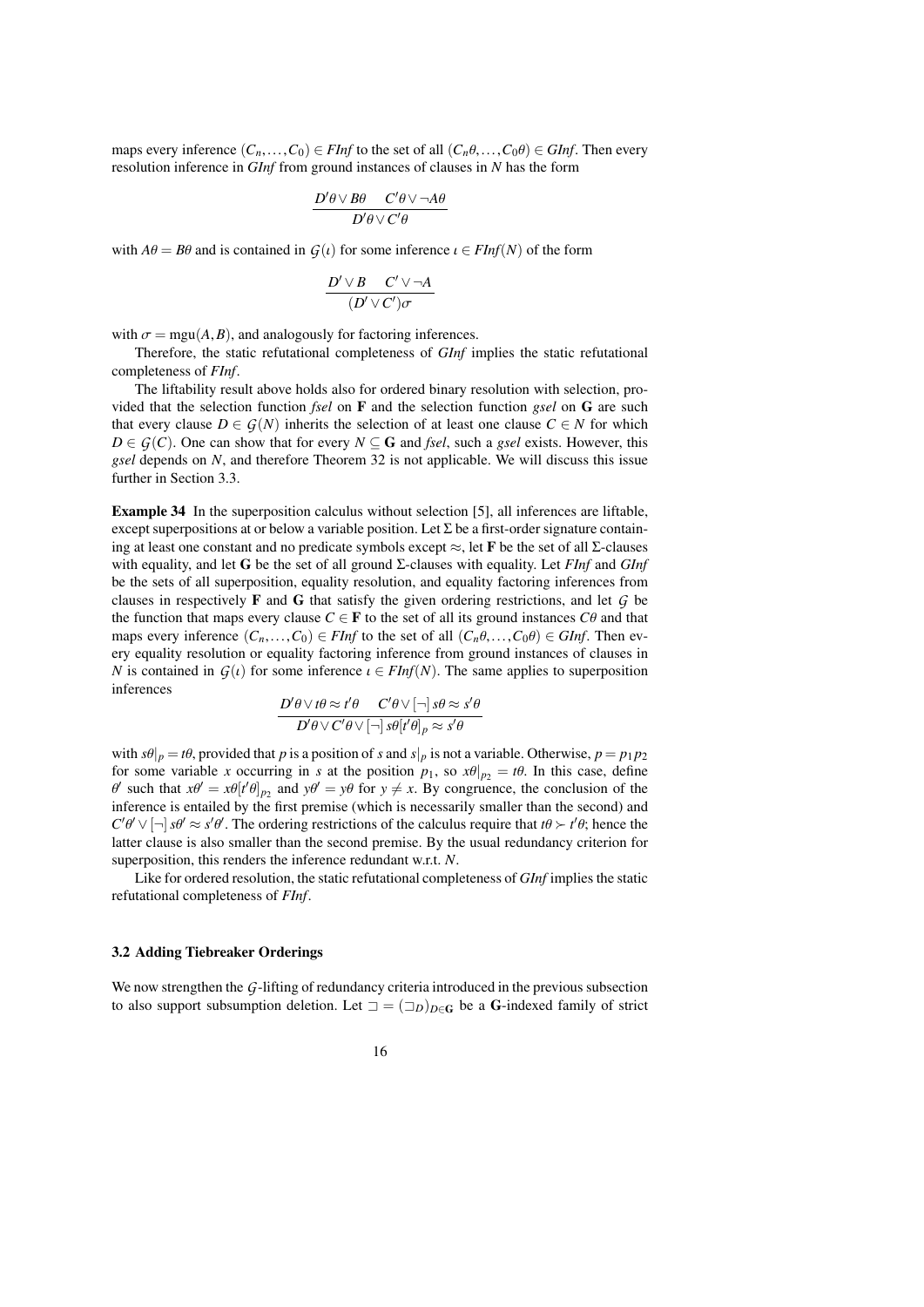partial orderings on F that are well founded (i.e., for every  $D$ ,  $\Box_D$  there exists no infinite descending chain  $C_0 \Box_D C_1 \Box_D \cdots$ ). We define  $Red_F^{\mathcal{G},\Box} : \mathcal{P}(\mathbf{F}) \to \mathcal{P}(\mathbf{F})$  as follows:

$$
C \in Red_F^{G,\square}(N) \text{ if and only if}
$$
  
for every  $D \in \mathcal{G}(C)$ ,  
 $D \in Red_F(\mathcal{G}(N))$  or there exists  $C' \in N$  such that  $C \sqsupseteq_D C'$  and  $D \in \mathcal{G}(C')$ .

Notice how  $\Box_D$  is used to break ties between *C* and *C'*, possibly making *C* redundant. We call  $Red^{G,\square} := (Red^{G}_{F}, Red^{G,\square}_{F})$  the  $(G,\square)$ -lifting of *Red*.<br>For nearly all applications (with a notable exception in

For nearly all applications (with a notable exception in Example [49](#page-19-1) below), the orderings  $\Box_D$  agree for all  $D \in \mathbb{G}$ . In these cases, we may take  $\Box$  as a single well-founded strict partial ordering, rather than as a G-indexed family of such orderings. We get the previously defined  $Red^{\mathcal{G}} = (Red^{\mathcal{G}}_I, Red^{\mathcal{G}}_F)$  as a special case of  $Red^{\mathcal{G},\supseteq} = (Red^{\mathcal{G}}_I, Red^{\mathcal{G},\supseteq}$  by setting  $\supseteq_D := \emptyset$ —<br>i.e., the empty strict partial ordering on **E**—for every  $D \in \mathbb{C}$ i.e., the empty strict partial ordering on **F**—for every  $D \in \mathbf{G}$ .

As demonstrated by the following lemma, we may assume without loss of generality that the formula *C'* in the definition of  $\text{Red}_{F}^{\mathcal{G},\square}$  is contained in  $N \setminus \text{Red}_{F}^{\mathcal{G},\square}(N)$ :

<span id="page-16-2"></span>**Lemma 35**  $C \in \text{Red}_{\text{F}}^{\mathcal{G},\square}(N)$  if and only if for every  $D \in \mathcal{G}(C)$  we have  $D \in \text{Red}_{\text{F}}(\mathcal{G}(N))$ or there exists  $C' \in N \setminus Red_F^{\mathcal{G},\square}(N)$  such that  $C \sqsupset_D C'$  and  $D \in \mathcal{G}(C')$ .

*Proof* The "if" direction is trivial. For the "only if" direction, assume that  $C \in Red_F^{G,\square}(N)$ and  $D \in \mathcal{G}(C)$ . By definition,  $D \in \mathbb{R}ed_F(\mathcal{G}(N))$  or there exists  $C' \in N$  such that  $C \sqsupseteq_D C'$  and *D* ∈ *G*(*C*<sup>'</sup>). If *D* ∈ *Red*<sub>F</sub>(*G*(*N*)), we are done. Let *D* ∉ *Red*<sub>F</sub>(*G*(*N*)). By well-foundedness of  $\exists$  a there exists a minimal formula *C*' ∈ *N* wrt.  $\exists$  a such that *C*  $\exists$  a *C*' and *D* ∈ *G*(*C*' of  $\exists_D$ , there exists a minimal formula  $C' \in N$  w.r.t.  $\exists_D$  such that  $C \sqsupseteq_D C'$  and  $D \in \mathcal{G}(C')$ . Assume that *C'* were contained in  $Red_f^{\hat{G},\square}(N)$ . Since  $D \notin Red_f(\mathcal{G}(N))$ , there exists  $C'' \in N$ <br>such that  $C' \supseteq_{\mathcal{G}} C''$  and  $D \in \mathcal{G}(C'')$ . But then  $C \supseteq_{\mathcal{G}} C''$  contradicting the minimality of  $C'$ such that  $C' \sqsupseteq_D C''$  and  $D \in \mathcal{G}(C'')$ . But then  $C \sqsupseteq_D C''$ , contradicting the minimality of  $C'$ . So  $C' \in N \setminus Red_F^{\hat{G},\square}$  $(N)$ .

Next, we show that  $(Red_{\mathbb{F}}^{\mathcal{G}},Red_{\mathbb{F}}^{\mathcal{G},\square})$  is a redundancy criterion. We start with a technical matrices lemma:

# <span id="page-16-1"></span>Lemma 36  $\mathcal{G}(N) \setminus Red_F(\mathcal{G}(N)) \subseteq \mathcal{G}(N \setminus Red_F^{\mathcal{G},\square}(N)).$

*Proof* Let  $D \in \mathcal{G}(N) \setminus \mathcal{R}ed_F(\mathcal{G}(N))$ . Since  $D \in \mathcal{G}(N)$ , there exists  $C \in N$  with  $D \in \mathcal{G}(C)$ . Let *C* be a minimal formula with this property w.r.t.  $\Box_D$ .

Assume that  $C \in \text{Red}_{F}^{\{G, \square\}}(N)$ . Then, by definition,  $D \in \text{Red}_{F}(\mathcal{G}(N))$  or there exists  $C' \in$ *N* such that  $C \sqsupseteq_D C'$  and  $D \in \mathcal{G}(C')$ . The first property contradicts our initial assumption, whereas the second property contradicts the minimality of *C*. So  $C \notin Red_F^{G,\square}(N)$  and thus  $D \subseteq C(N)$ ,  $P^{-G(\square)}(N)$  $D \in \mathcal{G}(N \setminus Red_F^{\mathcal{G},\square})$  $(N)$ ).

We can now show that  $(Red_f^{\mathcal{G}},Red_F^{\mathcal{G},\square})$  satisfies the properties (R1)–(R4) of redundancy criteria:

<span id="page-16-0"></span>**Lemma 37** If 
$$
N \models_G {\bot}
$$
 for some  $\bot \in \mathbf{F}_{\bot}$ , then  $N \setminus Red_F^{G,\square}(N) \models_G {\bot}$ .

*Proof* Let  $\bot \in \mathbf{F}_{\bot}$  and suppose that  $N \models \mathcal{G} \{\bot\}$ —i.e.,  $\mathcal{G}(N) \models \mathcal{G}(\{\bot\})$ . Since  $\mathcal{G}(\{\bot\})$  contains some  $\perp' \in G_\perp$  by property (G1) of grounding functions, we have  $G(N) \models G(\{\perp\}) \models$  $\{\perp\}'\$ . By property (R1) of redundancy criteria, this implies  $G(N) \setminus Red_F(G(N)) \models \{\perp'\}.$ Furthermore, by Lemma [36,](#page-16-1)  $G(N) \setminus Red_F(G(N)) \subseteq G(N \setminus Red_F^{G,\square}(N))$ , and therefore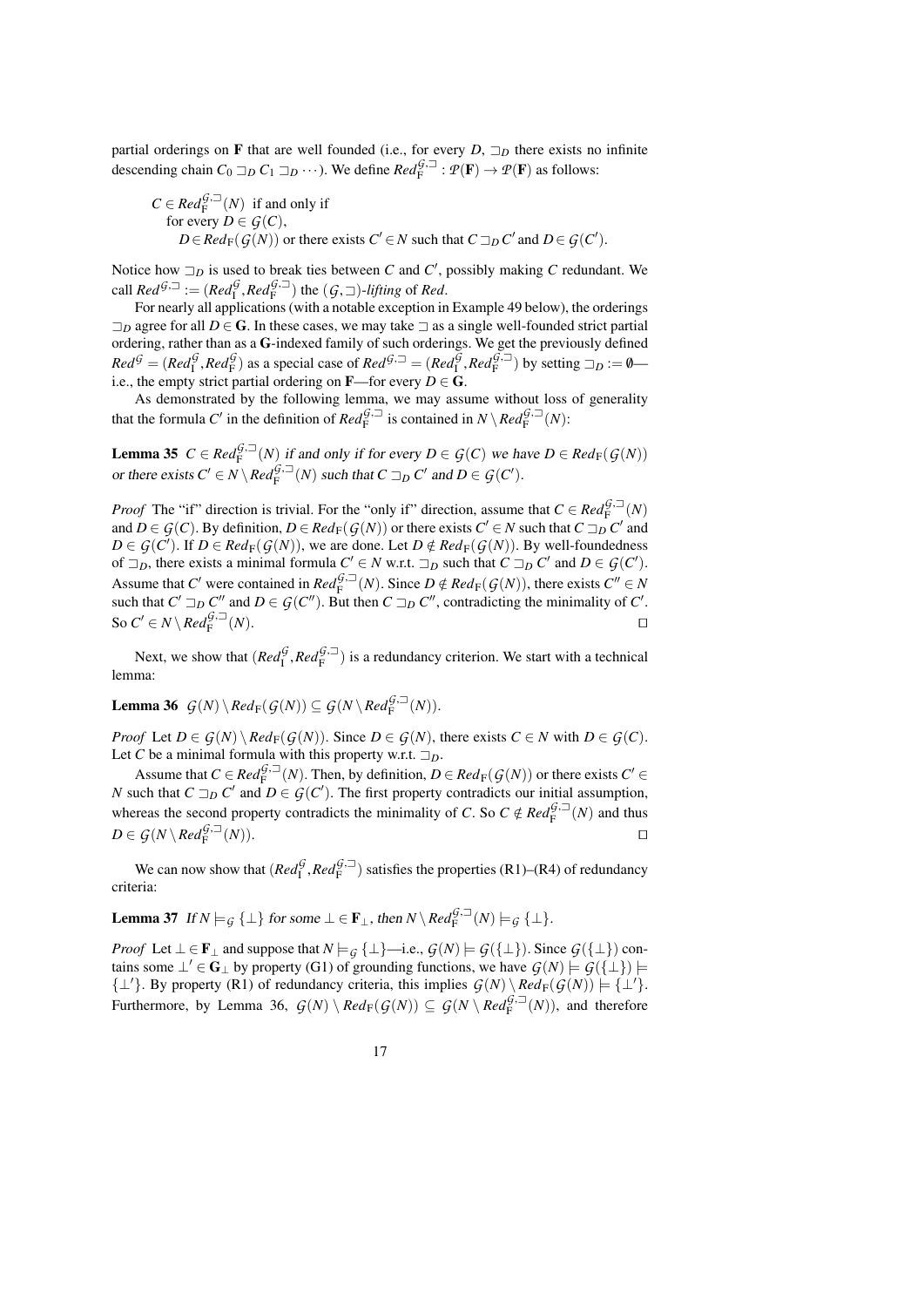$G(N \setminus Red_F^{G,\square}(N)) \models G(N) \setminus Red_F(G(N))$ . Combining the two relations, we obtain  $G(N \setminus$  $Red_{\mathrm{F}}^{G,\square}(N)$   $\models \{\bot'\}\models \mathcal{G}(\{\bot\})$ . By definition of  $\models_{\mathcal{G}}$  and property (G1) of grounding functions, this means  $N \setminus Red_F^{\mathcal{G},\square}(N) \models_{\mathcal{G}} \{\bot\}$ , as required.

Lemma 38 If  $N \subseteq N'$ , then  $Red_F^{G,\square}(N) \subseteq Red_F^{G,\square}(N')$  and  $Red_I^G(N) \subseteq Red_I^G(N')$ .

*Proof* Obvious.

Lemma 39 If  $N' \subseteq Red_F^{G,\square}(N)$ , then  $Red_F^{G,\square}(N) \subseteq Red_F^{G,\square}(N \setminus N')$ .

*Proof* Let  $N' \subseteq Red_F^{G,\square}(N)$ , let  $C \in Red_F^{G,\square}(N)$ . Then, by Lemma [35,](#page-16-2) for every  $D \in \mathcal{G}(C)$ we have  $D \in Red_F(\mathcal{G}(N))$  or there exists  $C' \in N \setminus Red_F^{\mathcal{G},\supseteq}(N)$  such that  $C \supseteq_D C'$  and  $D \in \mathcal{G}(S')$  $G(C')$ .

CASE 1:  $D \in Red_F(G(N))$ . By property (R3),  $D \in Red_F(G(N) \setminus Red_F(G(N)))$ . Since  $G(N) \setminus Red_F(G(N)) \subseteq G(N \setminus Red_F^{\mathcal{G},\square}(N)) \subseteq G(N \setminus N')$ , this implies  $D \in Red_F(G(N \setminus N'))$ .

CASE 2:  $D \notin Red_F(G(N))$  and there exists  $C' \in N \setminus Red_F^{G, \square}(N)$  such that  $C \sqsupseteq_D C'$  and  $D \in C(G)$ . Since  $N \setminus R \cup R \cup T \subseteq N \setminus N'$  $D \in \mathcal{G}(C')$ . Since  $N \setminus \text{Red}_{F}^{\mathcal{G},\square}(N) \subseteq N \setminus N'$ , we get  $C' \in N \setminus N'$ .

Since every  $D \in \mathcal{G}(C)$  is either contained in  $Red_F(\mathcal{G}(N \setminus N'))$  or in  $\mathcal{G}(C')$  for some  $C' \in$  $N \setminus N'$  with  $C \sqsupseteq_D C'$ , we conclude that  $C \in Red_F^{\mathcal{G},\square}(N \setminus N')$ ).  $\qquad \qquad \Box$ 

Lemma 40 If  $N' \subseteq Red_F^{G, \square}(N)$ , then  $Red_I^G(N) \subseteq Red_I^G(N \setminus N')$ .

*Proof* Let  $N' \subseteq Red_F^{\mathcal{G},\square}(N)$ , let  $\iota \in Red_I^{\mathcal{G}}(N)$ .<br>
If  $G(\iota) \neq \text{under}$  then every  $\iota' \in G(\iota)$ 

If  $G(t) \neq \textit{underf}$ , then every  $t' \in G(t)$  is contained in  $\textit{Red}_I(G(N))$ , and by prop-<br>(R3) also in  $\textit{Red}_I(G(N)) \setminus \textit{Red}_I(G(N))$ ). Furthermore, since  $G(N) \setminus \textit{Red}_I(G(N)) \subset$ erty (R3) also in  $Red_{\mathbb{I}}(G(N) \setminus Red_{\mathbb{F}}(G(N)))$ . Furthermore, since  $G(N) \setminus Red_{\mathbb{F}}(G(N)) \subseteq$  $G(N \setminus Red_F^{G, \square}(N)) \subseteq G(N \setminus N')$  by Lemma [36,](#page-16-1) this implies  $\iota' \in Red_I(G(N \setminus N'))$  by (R2). Since every  $\iota' \in \mathcal{G}(\iota)$  is contained in  $Red_1(\mathcal{G}(N \setminus N'))$ , we conclude that  $\iota \in Red_1^{\mathcal{G}}(N \setminus N')$ .<br>Otherwise  $\mathcal{G}(\iota) = \text{under}$  Then  $\mathcal{G}(conc(\iota)) \subset \mathcal{G}(N) \cup Red_1(\mathcal{G}(N)) = (\mathcal{G}(N))$ 

Otherwise  $G(t) =$  *undef*. Then  $G(concl(t)) \subseteq G(N) \cup Red_F(G(N)) = (G(N) \setminus$  $Red_F(G(N))\cup Red_F(G(N))$ . Let  $D \in G(concl(\iota))$ . We consider two cases: If  $D \in G(N) \setminus$  $Red_F(G(N))$ , then by Lemma [36,](#page-16-1)  $D \in G(N \setminus Red_F^{\hat{G},\square}(N)) \subseteq G(N \setminus N')$ . Otherwise  $D \in$ *Red*<sub>F</sub>(*G*(*N*)), then by (R3) *D* ∈ *Red*<sub>F</sub>(*G*(*N*) \*Red*<sub>F</sub>(*G*(*N*))). Since *G*(*N*) \*Red*<sub>F</sub>(*G*(*N*)) ⊆  $G(N \setminus Red_F^{G,\square}(N)) \subseteq G(N \setminus N')$ , this implies  $D \in Red_F(G(N \setminus N'))$ . Combining both cases, we obtain  $G(concl(\iota)) \in G(N \setminus N') \cup Red_F(G(N \setminus N'))$ , hence  $\iota \in Red_f^G(N \setminus N')$ .

<span id="page-17-1"></span>**Lemma 41** If  $\iota \in \text{FInf}$  and  $\text{concl}(\iota) \in N$ , then  $\iota \in \text{Red}_{\mathfrak{l}}^{\mathcal{G}}(N)$ .

*Proof* Let  $\iota \in F\iint$  such that  $concl(\iota) \in N$ . If  $G(\iota) \neq \iota$  *undef*, then by property (G3) of grounding functions,  $G(t)$  is a subset of  $Red_{I}(G(concl(t)))$ , which in turn is a subset of *Red*<sub>I</sub>(*G*(*N*)). So  $\iota \in \text{Red}_{\text{I}}^{\mathcal{G}}(N)$ .<br>Otherwise  $G(\iota) = \text{under}$ 

Otherwise,  $G(t) = \text{indef}$ . Then  $\text{concl}(t) \in N$  implies  $G(\text{concl}(t)) \subseteq G(N)$ , so again  $\text{Red}_{\mathcal{F}}^{\mathcal{G}}(N)$ .  $\iota \in Red_{\rm I}^{\mathcal{G}}$  $(N)$ .

By combining Lemmas [37](#page-16-0)[–41,](#page-17-1) we obtain our first main result, generalizing Theorem [30:](#page-14-1)

<span id="page-17-0"></span>**Theorem 42** Let *Red* be a redundancy criterion for  $\models$  and *GInf*, let *G* be a grounding function from **F** and *FInf* to **G** and *GInf*, and let  $\Box = (\Box_D)_{D \in \mathbf{G}}$  be a **G**-indexed family of wellfounded strict partial orderings on **F**. Then the  $(G, \Box)$ -lifting *Red*<sup> $G, \Box$ </sup> of *Red* is a redundancy criterion for  $\models_G$  and *FInf*.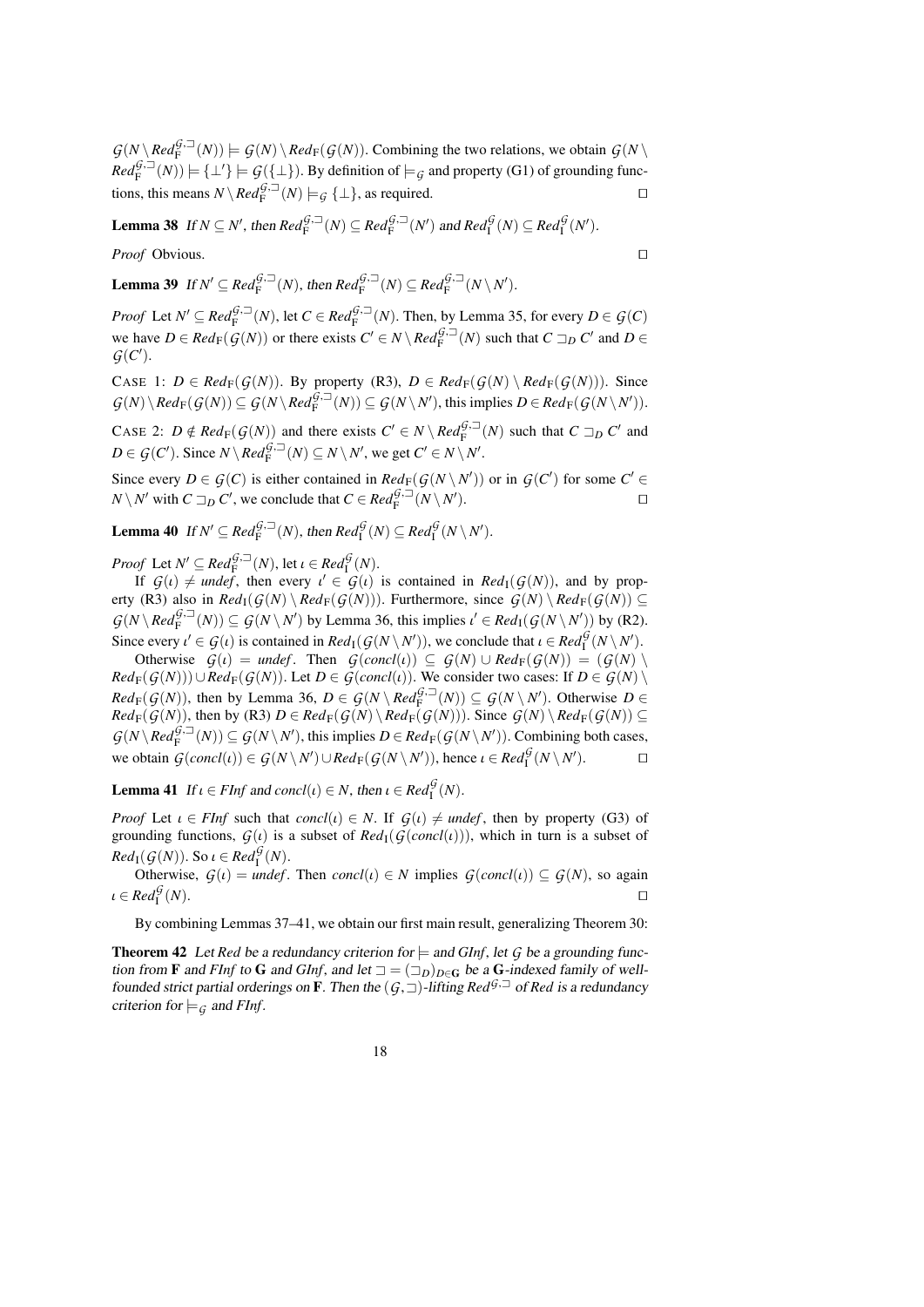Observe that  $\Box$  appears only in the second component of  $Red_5^{\tilde{G},\Box} = (Red_1^{\tilde{G}}, Red_1^{\tilde{G},\Box})$  and the definitions of a saturated set and of static refutational completeness do not depend that the definitions of a saturated set and of static refutational completeness do not depend on the second component of a redundancy criterion. The following lemmas are immediate consequences of these observations:

<span id="page-18-2"></span>**Lemma 43** A set  $N \subseteq \mathbf{F}$  is saturated w.r.t. *FInf* and  $\text{Red}^{\mathcal{G},\supseteq}$  if and only if it is saturated w.r.t. *FInf* and *Red*<sup>G,0</sup>.

<span id="page-18-1"></span>**Lemma 44** (*FInf,Red*<sup>G<sub>j</sub>, $\Box$ </sup>) is statically refutationally complete w.r.t.  $\models$ <sub>G</sub> if and only if  $(FInf, Red^{\mathcal{G}, \emptyset})$  is statically refutationally complete w.r.t.  $\models_{\mathcal{G}}$ .

Combining Lemmas [10](#page-6-0) and [44,](#page-18-1) we obtain our second main result:

<span id="page-18-0"></span>**Theorem 45** Let *Red* be a redundancy criterion for  $\models$  and *GInf*, let *G* be a grounding function from **F** and *FInf* to **G** and *GInf*, and let  $\Box = (\Box_D)_{D \in \mathbb{G}}$  be a **G**-indexed family of wellfounded strict partial orderings on **F**. If  $(FInf, Red^{G,\emptyset})$  is statically refutationally complete<br>w.r.t  $\models$  a then  $(FInf, Red^{G,\square})$  is dynamically refutationally complete w.r.t  $\models$  a w.r.t.  $\models$  *G*, then (*FInf*, *Red*<sup>G<sub>j</sub>,  $\exists$ ) is dynamically refutationally complete w.r.t.  $\models$  *G*.</sup>

<span id="page-18-3"></span>Example 46 For resolution or superposition in standard first-order logic, we can define the *instantiation* quasi-ordering  $\geq$  on clauses by  $C \geq C'$  if and only if  $C = C' \sigma$  for some substitution  $\sigma$ . In particular, if  $C$  and  $C'$  are  $\alpha$ -reparings of each other then  $C \geq C'$  and substitution  $\sigma$ . In particular, if *C* and *C'* are  $\alpha$ -renamings of each other, then  $C \geq C'$  and  $C \leq C'$ . The instantiation ordering  $\alpha \in \mathbb{R} \setminus \mathbb{R}$  is well founded. By choosing  $\alpha \in \mathbb{R} \setminus \mathbb{R}$  $C \leq C'$ . The instantiation ordering  $\geq := \geq \setminus \leq$  is well founded. By choosing  $\Box := \geq$ , we obtain a criterion  $Red^{G_1\Box}$  that includes standard redundancy (Example 3) and also supports obtain a criterion  $Red^{G,\square}$  that includes standard redundancy (Example [3\)](#page-4-2) and also supports subsumption deletion. (It is customary to define subsumption so that  $C$  is subsumed by  $C'$ if  $C = C' \sigma \vee D$  for some substitution  $\sigma$  and some possibly empty clause *D*, but since the case where *D* is nonempty is already supported by the standard redundancy criterion, the case where *D* is nonempty is already supported by the standard redundancy criterion, the instantiation ordering  $\geq$  is sufficient.)

Similarly, for proof calculi modulo commutativity (C) or associativity and commutativity (AC), we can let  $C \geq C'$  be true if there exists a substitution  $\sigma$  such that *C* equals  $C' \sigma$  up to the equational theory (C or AC). The relation  $\delta \to \delta'$  is then again well founded to the equational theory (C or AC). The relation  $\rho = \geq \langle \leq \rangle$  is then again well founded.

**Example 47** For higher-order calculi such as higher-order resolution [\[25\]](#page-38-15) and  $\lambda$ -superposition [\[13\]](#page-38-4), the instantiation ordering is not well founded, as witnessed by the chain

$$
P x x \ge P (x a) (x b1) \ge P (x a a) (x b1 b2) \ge \cdots
$$

Example 48 In constraint superposition with ordering constraints [\[29\]](#page-39-2), a ground instance of a constrained clause  $C[[K]]$  is defined as a ground clause  $C\theta$  for which the constraint  $K\theta$ evaluates to true. One can then define the quasi-ordering  $\geq$  by stating that  $C[[K]] \geq C'[[K']]$ if and only if every ground instance of  $C[[K]]$  is a ground instance of  $C'[[K']]$ . Again, the ordering  $\geq$  :=  $\geq$  \  $\leq$ . is not well founded, since

$$
P(x) \left[ \left[ x \prec b \right] \right] \ge P(x) \left[ \left[ x \prec f(b) \right] \right] \ge P(x) \left[ \left[ x \prec f(f(b)) \right] \right] \ge \cdots
$$

is an infinite chain if  $\succ$  is a simplification ordering.

Even if the instantiation ordering for some logic is not well founded, as in the two examples above, we can always define  $\exists$  as the intersection of the instantiation quasi-ordering and an appropriate ordering based on formula sizes or weights, such as

> $C \sqsupset C'$  if and only if<br> $C \geq C'$ and  $\left( \text{size}(C) > \text{size}(C') \right)$ <br>or  $\left( \text{size}(C) = \text{size}(C') \right)$ or  $(\text{size}(C) = \text{size}(C')$ and *C* contains fewer distinct variables than  $C'$ ).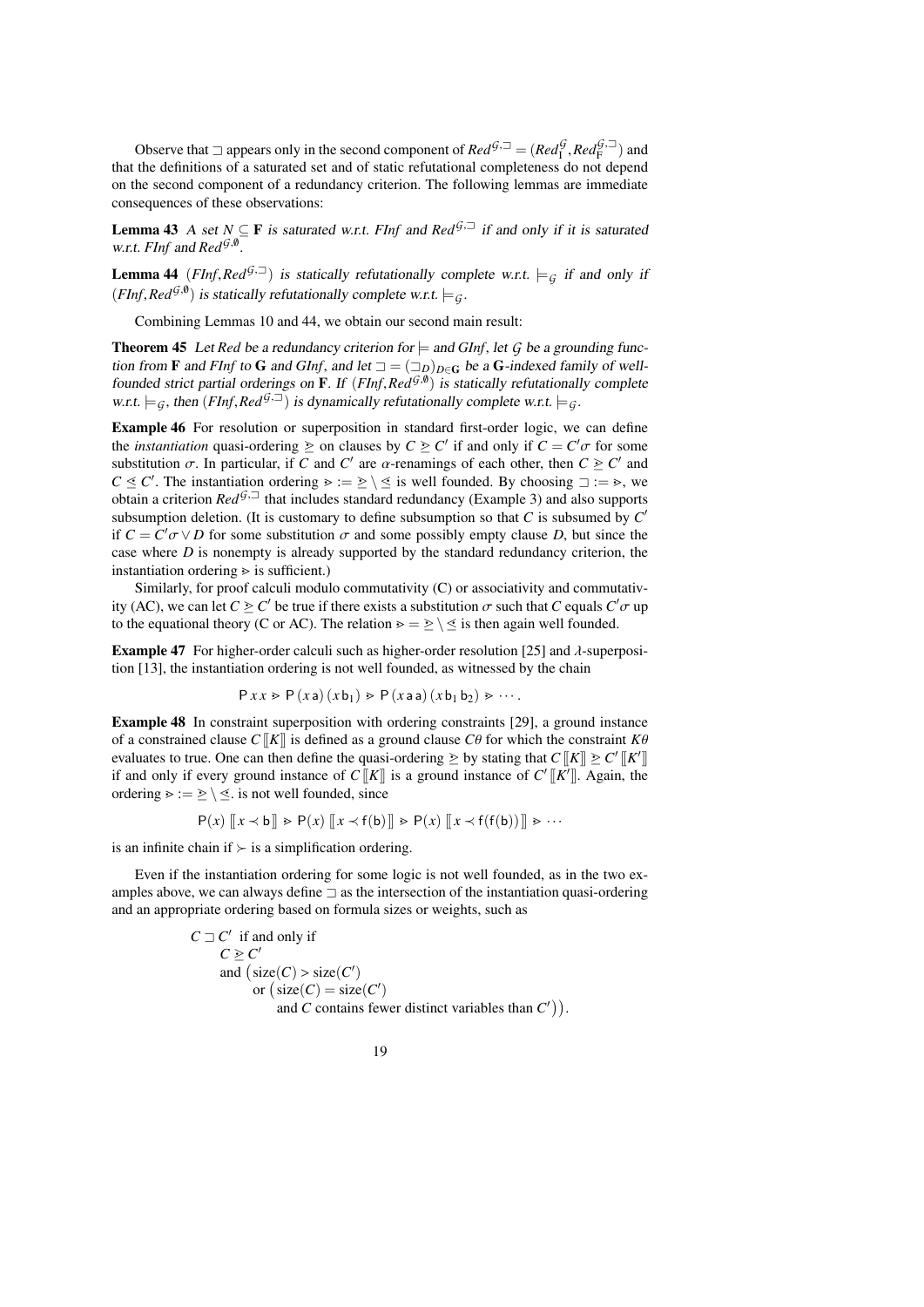Conversely, the  $\exists$  relation can be more general than subsumption. In Section [4,](#page-23-0) we will use it to justify the movement of formulas between sets in the given clause procedure.

<span id="page-19-1"></span>Example 49 There are a few applications, notably for superposition-based decision pro-cedures [\[7\]](#page-38-16), where one would like to define  $Red_F^{G, \square}$  using the reverse instantiation ordering  $\le$ . In this way, a clause  $P(x)$  would for example become redundant in the presence of the clauses  $P(b)$  and  $P(c)$ , provided that b and c are the only two ground terms. The reverse instantiation ordering is not well founded on the set of all first-order clauses:  $P(x) \le P(f(x)) \le P(f(f(x))) \le \cdots$ . However, it is well founded if we restrict it to the set of generalizations  $gen(D) := \{ C \mid D = C\theta \text{ for some } \theta \}$  of a fixed ground clause *D*, so that we may in fact define  $\Box := (\Box_D)_D$  where  $\Box_D := \triangleleft \cap (gen(D) \times gen(D)).$  For this application, the possibility of taking  $\exists$  to be a G-indexed family of well-founded strict partial orderings, as opposed to a single such ordering, is vital.

#### <span id="page-19-0"></span>3.3 Intersections of Liftings

The results of the previous subsection can be extended in a straightforward way to intersections of lifted redundancy criteria. As before, let F and G be two sets of formulas, and let *FInf* be an F-inference system. In addition, let *Q* be a nonempty set. For every  $q \in Q$ , let  $\models^q$  be a consequence relation over G, let  $GInf^q$  be a G-inference system, let  $Red^q$  be a redundancy criterion for  $\models^q$  and  $GInf^q$ , and let  $G^q$  be a grounding function from **F** and *FInf* to G and  $GInf^q$ . Let  $\Box := (\Box_D)_{D \in \mathbb{G}}$  be a G-indexed family of well-founded strict partial orderings on  $\mathbf{F}^3$  $\mathbf{F}^3$ .

For each  $q \in Q$ , we know by Theorem [42](#page-17-0) that the  $(G^q, \emptyset)$ -lifting  $Red^{q, G^q, \emptyset} = (Red^{q, G^q}_{\emptyset})$ <br> $q, G^q, \emptyset$ I  $Red_f^{q, G^q, \emptyset}$  and the  $(G^q, \square)$ -lifting  $Red_f^{q, G^q, \square} = (Red_f^{q, G^q}, Red_f^{q, G^q, \square})$  of  $Red_f^{q}$  are redundancy criteria for  $\sqcup^q$  and *Eluf* Consequently, by Lemma 24 the intersections  $\frac{q_1 q^q}{I}$ ,  $Red_f^{q_1 q}$ ,  $\Box$ ) of *Red<sup>q</sup>* are redundancy criteria for  $\models^q_{\mathcal{G}^q}$  and *FInf*. Consequently, by Lemma [24](#page-11-0) the intersections

$$
Red^{\cap G} \quad := (Red_1^{\cap G} \quad , Red_F^{\cap G}) := \Bigl(\bigcap_{q \in Q} Red_1^{q, G^q}, \bigcap_{q \in Q} Red_F^{q, G^q, \emptyset}\Bigr)
$$

and

$$
Red^{\cap G, \square}:=(Red_{\mathrm{I}}^{\cap G, \square}, Red_{\mathrm{F}}^{\cap G, \square}):=\left(\bigcap_{q\in Q}Red_{\mathrm{I}}^{q, G^q}, \bigcap_{q\in Q}Red_{\mathrm{F}}^{q, G^q, \square}\right)
$$

are redundancy criteria for  $\models_{\mathcal{G}}^{\cap} := \bigcap_{q \in \mathcal{Q}} \models_{\mathcal{G}}^q$  and *FInf*.

We get the following analogue of Theorem [32.](#page-14-0)

<span id="page-19-3"></span>**Theorem 50** If  $(GInf^q, Red^q)$  is statically refutationally complete w.r.t.  $\models^q$  for every  $q \in Q$ , and if for every  $N \subseteq \mathbf{F}$  that is saturated w.r.t. *El*uf and  $Red^{\cap q}$  there exists a *a* such that and if for every  $N \subseteq \mathbf{F}$  that is saturated w.r.t. *FInf* and  $\text{Re} d^{\cap G}$  there exists a *q* such that  $GInf^{q}(G^{q}(N)) \subseteq \mathcal{G}^{q}(FInf(N)) \cup Red^{q}_{1}(G^{q}(N))$ , then  $(FInf, Red^{\cap G})$  is statically refutation-<br>ally complete w.r.t  $\vdash^{\cap}$ ally complete w.r.t.  $\models^{\cap}_\mathcal{G}$ .

*Proof* Assume that  $(GInf^q, Red^q)$  is statically refutationally complete w.r.t.  $\models^q$  for every  $q \in Q$  and that for every  $N \subseteq \mathbf{F}$  that is saturated w.r.t. *Eluf* and  $Red^{\cap}G$  there exists a q such *q* ∈ *Q* and that for every *N* ⊆ **F** that is saturated w.r.t. *FInf* and *Red*<sup>∩*G*</sup> there exists a *q* such that  $\overline{GInf}^q(G^q(N)) \subseteq \overline{\mathcal{G}}^q(FInf(N)) \cup \overline{Red^q_1}(G^q(N)).$ 

<span id="page-19-2"></span><sup>&</sup>lt;sup>3</sup> We could also use a *Q*-indexed family of sets  $(G<sup>q</sup>)<sub>q</sub>∈Q$  instead of a single set G, and a  $(Q,G<sup>q</sup>)$ -indexed mily of well-founded strict partial orderings on **F** instead of a G-indexed family but we are not family of well-founded strict partial orderings on F instead of a G-indexed family, but we are not aware of applications where this is necessary.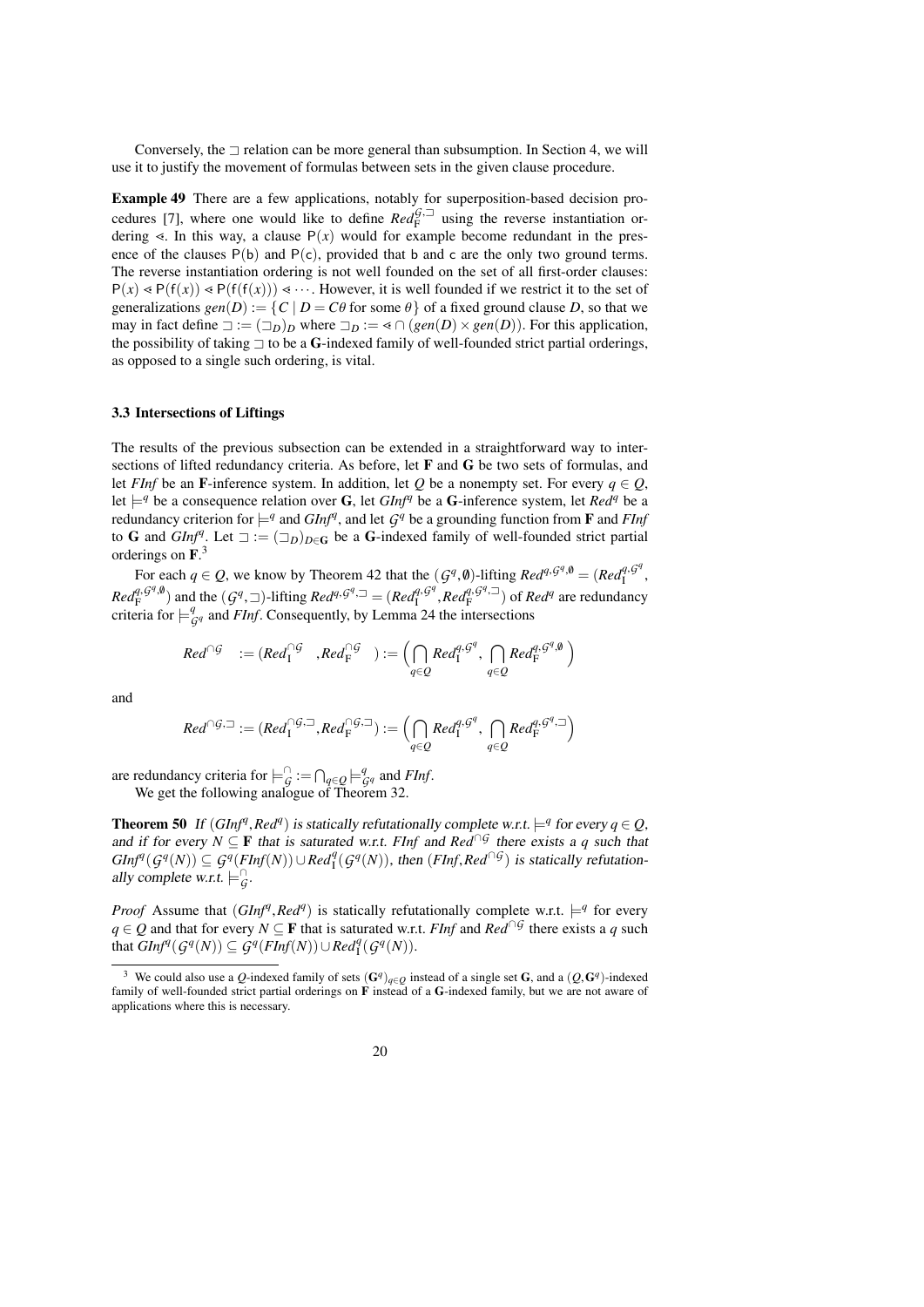Let *N*  $\subseteq$  **F** be saturated w.r.t. *FInf* and *Red*<sup>∩*G*</sup> and assume that *N*  $\models$ <sup> $\cap$ </sup><sub>*G*</sub> { $\perp$ } for some ⊥ ∈ **F**<sub>⊥</sub>. We must show that  $\bot' \in N$  for some  $\bot' \in \mathbf{F}_{\bot}$ . First, we know that there exists a q such that  $GInf^q(G^q(N)) \subseteq G^q(FInf(N)) \cup Red_1^q(G^q(N))$ . Since  $Red^{\cap G} = \bigcap_{q \in Q} Red^{q, G^q, \emptyset}$ , we know by Lemma [25](#page-12-1) that *N* is saturated w.r.t. *FInf* and the  $(G^q, \emptyset)$ -lifting  $Red^{q, \mathcal{G}^q, \emptyset}$  of  $Red^q$ . Therefore, by Lemma 31,  $G^q(N)$  is saturated w.r.t. *GInf* and  $Red^q$ . *Red<sup>q</sup>*. Therefore, by Lemma [31,](#page-14-2)  $G<sup>q</sup>(N)$  is saturated w.r.t. *GInf* and *Red<sup>q</sup>*.

Furthermore,  $N \models_G^{\cap} \{\bot\}$  implies  $N \models_{G^q}^q \{\bot\}$ , and since  $\models_{G^q}^q$  is the  $G^q$ -lifting of  $\models^q$ , this is equivalent to  $G^{\tilde{q}}(N) \models^q G^q(\perp)$ . By property (G1) of grounding functions,  $G^q(\perp)$  is a nonempty subset of  $\mathbf{G}_{\perp}$ . Let  $\perp_{\mathbf{G}} \in \mathcal{G}^q(\perp)$ . Then  $\mathcal{G}^q(N) \models \mathcal{G}^q(\perp) \models {\perp_{\mathbf{G}}}.$ 

Since  $G^q(N)$  is saturated w.r.t. *GInf* and *Red<sup>q</sup>*, there must exist some  $\perp'_G \in G_\perp$  such that  $\perp'_{\mathbf{G}}$  ∈  $\mathcal{G}^q(N)$ . Hence  $\perp'_{\mathbf{G}}$  ∈  $\mathcal{G}^q(C)$  for some *C* ∈ *N*, which implies *C* ∈ **F**<sub>⊥</sub> by property (G2) of grounding functions. Now define  $\bot' := C$ .  $:= C.$ 

Since the first components of  $Red \cap G$  and  $Red \cap G$ , agree, we obtain the analogues of Lemmas [43](#page-18-2) and [44](#page-18-1) and Theorem [45:](#page-18-0)

**Lemma 51** A set  $N \subseteq F$  is saturated w.r.t. *FInf* and *Red*<sup>∩*G*, $\exists$ </sup> if and only if it is saturated w.r.t. *FInf* and *Red*∩*<sup>G</sup>* .

<span id="page-20-1"></span>**Lemma 52** (*FInf,Red*<sup>∩*G*, $\sup$ </sup>) is statically refutationally complete w.r.t.  $\models$ <sub>*G*</sub> if and only if  $(FInf, Red^{\cap G})$  is statically refutationally complete w.r.t.  $\models^{\cap}_G$ .

<span id="page-20-0"></span>**Theorem 53** If  $(FInf, Red^{\cap G})$  is statically refutationally complete w.r.t.  $\models^{\cap}_G$ , then  $(FInf,$  $Red^{\cap G,\square}$ ) is dynamically refutationally complete w.r.t.  $\models^{\cap}_G$ .

<span id="page-20-2"></span>Example 54 Intersections of liftings are needed to support selection functions in ordered resolution [\[6\]](#page-38-0) and superposition [\[5\]](#page-38-6). The calculus *FInf* is parameterized by a function *fsel* on the set **F** of first-order clauses that selects a subset of the negative literals in each  $C \in \mathbf{F}$ . There are several ways to extend *fsel* to a selection function *gsel* on the set G of ground clauses such that for every  $D \in G$  there exists some  $C \in F$  such that  $D = C\theta$  and *D* and *C* have corresponding selected literals.

For example, if *fsel* selects the first literal in  $C_1 = \neg P(x) \vee \neg Q(c)$  and the second literal in *C*<sup>2</sup> = ¬P(b)∨ ¬Q(*y*), then *gsel* could select the first literal in *D* = ¬P(b)∨ ¬Q(c) (as in  $C_1$ ) or the second literal (as in  $C_2$ ). For every such *gsel*,  $\models^{gsel}$  is first-order entailment, *GInfgsel* is the set of ground inferences satisfying *gsel*, and *Redgsel* is the redundancy criterion for *GInf*<sup>gsel</sup>. The grounding function  $G^{gsel}$  maps  $C \in \mathbf{F}$  to  $\{D \in \mathbf{G} \mid D = C\theta \text{ for some } \theta\}$  and  $\{C \in \mathbf{F} \text{ for the set of ground instances of } \iota \text{ in } Glnfg^{gel} \text{ with corresponding literals selected in } \mathbf{F}$  $\iota \in FInf$  to the set of ground instances of  $\iota$  in  $GInf<sup>gsel</sup>$  with corresponding literals selected in the premises. If  $\iota$  is the *FInf*-inference

$$
\frac{P(b) - \neg P(x) \vee \neg Q(c)}{\neg Q(c)}
$$

where the first literal in the second premise  $C_1$  is selected by *fsel*, then

$$
\frac{P(b) \quad \neg P(b) \lor \neg Q(c)}{\neg Q(c)}
$$

is contained in  $G^{gsel}(t) \subseteq GInf^{gsel}$  if *gsel* selects the first literal in the right premise (as in  $G_t$ ) but it is not contained in  $GInf^{gsel}$  (and hence not in  $G_g^{gsel}(t)$ ) if *asel* selects the second *C*<sub>1</sub>) but it is not contained in *GInf<sup>gsel</sup>* (and hence not in  $G^{gsel}(t)$ ) if *gsel* selects the second literal in the right premise (as in *C*<sub>0</sub>) literal in the right premise (as in  $C_2$ ).

21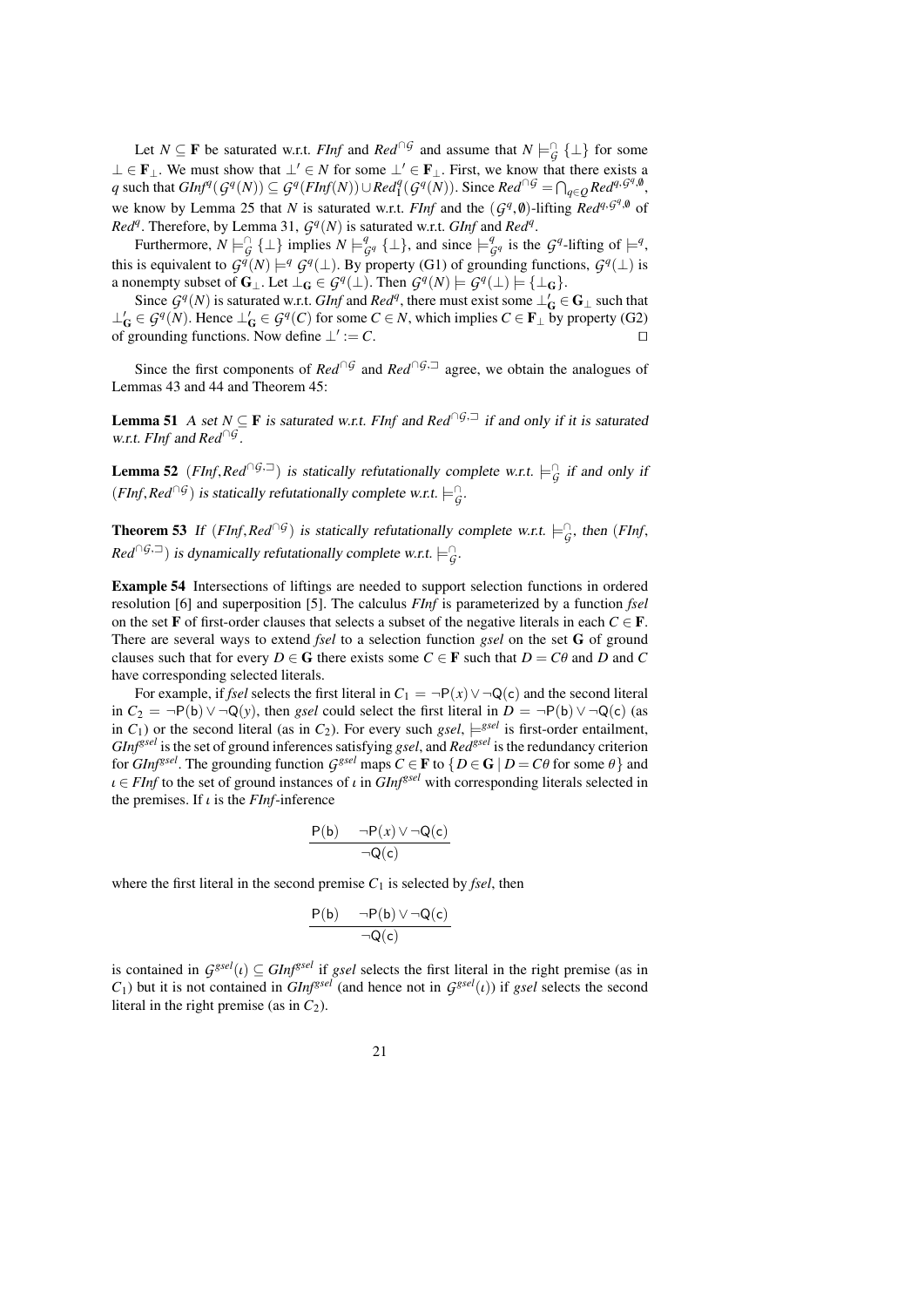In the static refutational completeness proof, only one *gsel* is needed, but this *gsel* depends on the limit of a derivation and is not known *during* the derivation. Therefore, fairness must be guaranteed w.r.t. *Red*<sup>*gsel*, *G<sup>gsel</sup>*</sup> I for every possible extension *gsel* of *fsel*. Checking  $Red<sup>\\\bigcirc</sup>$  amounts to a worst-case analysis, where we must assume that every ground instance  $C\theta \in \mathbf{G}$  of a premise  $C \in \mathbf{F}$  inherits the selection of *C*.

<span id="page-21-0"></span>Example 55 Intersections of liftings are also necessary for constraint superposition calculi (Nieuwenhuis and Rubio [\[29\]](#page-39-2)). Here the calculus *FInf* operates on the set F of first-order clauses with (ordering and equality) constraints. For a convergent rewrite system  $R$ ,  $\models^R$  is first-order entailment up to  $R$  on the set  $G$  of unconstrained ground clauses,  $GInf^R$  is the set of ground superposition inferences, and *Red<sup>R</sup>* is redundancy up to *R*. The grounding function  $G^R$  maps  $C[[K]] \in \mathbf{F}$  to  $\{D \in \mathbf{G} \mid D = C\theta, K\theta = \text{true}, \mathbf{x}\theta \text{ is } R\text{-irreducible for all } x\}$ <br>(except in degenerate cases where x occurs only in positive literals  $x \approx t$ ) and  $t \in EInf$  to (except in degenerate cases where *x* occurs only in positive literals  $x \approx t$ ) and  $\iota \in FInf$  to the set of ground instances of *ι* where the premises and conclusion of  $G^R(t)$  are the  $G^R$ <br>ground instances of the premises and conclusion of *ι* In the static refutational completeness ground instances of the premises and conclusion of  $\iota$ . In the static refutational completeness proof, only one particular *R* is needed, but this *R* is not known during a derivation, so fairness must be guaranteed w.r.t.  $Red^{R,G^R}_I$  $I_I^{R, g}$  for every convergent rewrite system *R*. To obtain a practically useful criterion, the intersection *Red*∩*<sup>G</sup>* must be approximated appropriately; compare Nieuwenhuis and Rubio's Definition 6.5 (which corresponds to our *Red*∩*<sup>G</sup>* ) to their Lemma 6.18.

Example 56 Some calculi have inference rules that introduce Skolem function symbols. An example is the  $\delta$ -elimination rule of Ganzinger and Stuber [\[23\]](#page-38-17). At the nonground level, the difficulty is that whenever we generate a conclusion with a fresh symbol sk*<sup>i</sup>* , we need to mark all other instances of the rule with  $sk_j$  ( $j \neq i$ ) as redundant; otherwise, we would end up generating lots of needless conclusions. This determinism can be avoided by encoding enough information to identify the rule instance in the subscript *i*.

At the ground level, a second difficulty arises. The ground inference cannot simply introduce a nullary Skolem symbol—in general, this would not match the behavior of the corresponding nonground inference. Instead, it must guess both the Skolem symbol and its argument list. This guessing can be achieved using a selection function that takes the rule instance as argument and returns the Skolem term. We can then lift the ground inference by taking the intersection of all possible selection functions.

Almost every redundancy criterion for a nonground inference system *FInf* that can be found in the literature can be written as  $Red^{G,\emptyset}$  for some grounding function G from **F** and *FInf* to G and *GInf*, and some redundancy criterion *Red* for *GInf*, or as an intersection *Red*<sup>∩G</sup> of such criteria. As Theorem [53](#page-20-0) demonstrates, every static refutational completeness result for *FInf* and *Red*<sup>∩*G*</sup>—which does not generally support the deletion of subsumed formulas during a run—immediately yields a dynamic refutational completeness result for *FInf* and *Red*<sup>∩*G*, $\bar{=}$ </sup>—which permits the deletion of subsumed formulas during a run, provided that they are larger according to  $\Box$ .

### <span id="page-21-1"></span>3.4 Adding Labels

In practice, the orderings  $\Box_D$  used in  $(G,\Box)$ -liftings often depend on meta-information about a formula, such as its age or the way in which it has been processed so far during a derivation.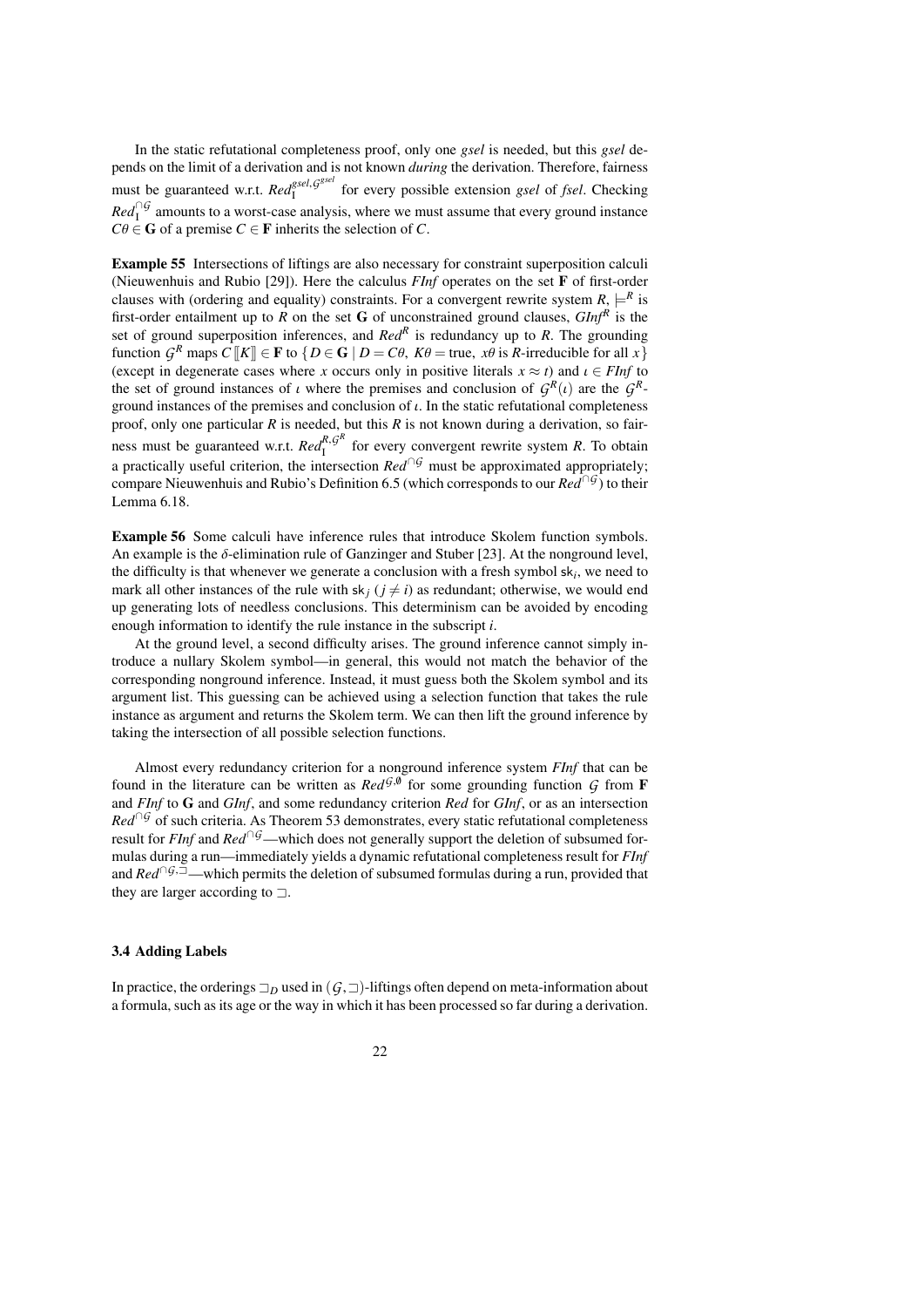To capture this meta-information, we extend formulas and inference systems in a rather trivial way with labels.

As before, let F and G be two sets of formulas, let *FInf* be an F-inference system, let *GInf* be a G-inference system, let  $\models \subseteq P(G) \times P(G)$  be a consequence relation over G, let *Red* be a redundancy criterion for  $\models$  and *GInf*, and let *G* be a grounding function from **F** and *FInf* to G and *GInf*.

Let L be a nonempty set of *labels*. Define  $FL := F \times L$  and  $FL_\perp := F_\perp \times L$ . Notice that there are at least as many false values in FL as there are labels in L. We use  $M, \mathcal{N}$  to denote labeled formula sets. Given a set  $\mathcal{N} \subseteq FL$ , let  $|\mathcal{N}| := {C | (C, l) \in \mathcal{N}}$  denote the set of formulas without their labels.

We call an FL-inference system *FLInf* a *labeled version* of *FInf* if it has the following properties:

- <span id="page-22-3"></span>(L1) for every inference  $(C_n, \ldots, C_0) \in FInf$  and every tuple  $(l_1, \ldots, l_n) \in L^n$ , there exists an  $l_0 \in I$  and an inference  $((C \cup l) \cup (C_0 \cup l_0)) \in FInf$  infer an  $l_0 \in \mathbf{L}$  and an inference  $((C_n, l_n), \ldots, (C_0, l_0)) \in \text{FLInf};$
- <span id="page-22-4"></span>(L2) if  $\iota = ((C_n, l_n), \ldots, (C_0, l_0))$  is an inference in *FLInf*, then  $(C_n, \ldots, C_0)$  is an inference in *FInf*, denoted by  $\vert \iota \vert$ .

In other words, whenever there is an *FInf*-inference from some premises, there is a corresponding *FLInf*-inference from the labeled premises (regardless of the labeling), and whenever there is an *FLInf*-inference from labeled premises, there is a corresponding *FInf*inference from the unlabeled premises.

Let *FLInf* be a labeled version of *FInf*. Define  $G_L$  by  $G_L(C, l) := G(C)$  for every  $(C, l) \in$ **FL** and by  $G_L(i) := G(|i|)$  for every  $i \in FLInf$ . The following lemmas are then obvious:

<span id="page-22-0"></span>Lemma 57 *G*<sup>L</sup> is a grounding function from FL and *FLInf* to G and *GInf*.

Let  $\models$   $g_L$  be the  $g_L$ -lifting of  $\models$ . Let  $Red^{g_L, \emptyset}$  be the  $(g_L, \emptyset)$ -lifting of *Red*.

<span id="page-22-1"></span>**Lemma 58**  $\mathcal{N} \models_{\mathcal{G}_{\mathbf{L}}} \mathcal{N}'$  if and only if  $\lfloor \mathcal{N} \rfloor \models_{\mathcal{G}} \lfloor \mathcal{N}' \rfloor$ .

**Lemma 59** If a set  $\mathcal{N} \subseteq \mathbf{FL}$  is saturated w.r.t. *FLInf* and  $Red^{G_{\mathbf{L}},\emptyset}$ , then  $\lfloor \mathcal{N} \rfloor \subseteq \mathbf{F}$  is saturated w.r.t. *FInf* and *Red*<sup>G,0</sup>.

<span id="page-22-2"></span>**Lemma 60** If  $(FInf, Red^{G,\emptyset})$  is statically refutationally complete w.r.t.  $\models_G$ , then  $(FLInf, Red^{G,\emptyset})$  is atotically refutationally complete w.r.t.  $\models_G$ , then  $(FLInf, Red^{G,\emptyset})$  $Red^{G_{\text{L}},\emptyset}$  is statically refutationally complete w.r.t.  $\models_{G_{\text{L}}}$ .

The extension to intersections of redundancy criteria is also straightforward. Let F and G be two sets of formulas, and let *FInf* be an F-inference system. Let *Q* be a nonempty set. For every  $q \in Q$ , let  $\models^q$  be a consequence relation over G, let  $GInf^q$  be a G-inference system, let *Red<sup>q</sup>* be a redundancy criterion for  $\models q$  and *GInf<sup>q</sup>*, and let  $G^q$  be a grounding function from **F** and *FInf* to **G** and *GInf<sup><i>q*</sup>. Then for every  $q \in Q$ , the  $(q^q, \emptyset)$ -lifting  $Red^{q, q^q, \emptyset}$  of  $Red^{q}$  is a redundancy criterion for the *G*<sup>q</sup>-lifting  $\vdash q$  of  $\vdash q$  and *FInf* and so  $Red^{[0]}$  is a of *Red<sup>q</sup>* is a redundancy criterion for the  $G^q$ -lifting  $\models^q_{G^q}$  of  $\models^q$  and *FInf*, and so *Red*<sup>∩*G*</sup> is a redundancy criterion for  $\models_G^{\cap}$  and *FInf*.

Now let L be a nonempty set of labels, and define FL, FL⊥, and *FLInf* as above. For every  $q \in Q$ , define the function  $G_{\mathbf{L}}^q$  by  $G_{\mathbf{L}}^q(C, l) := G^q(C)$  for every  $(C, l) \in \mathbf{FL}$  and by  $G^q(\iota) := G^q(\iota)$  for every  $\iota \in \mathbf{FL}$  left By Lemma 57 every  $G^q$  is a grounding function  $G_L^q(i) := G^q(\lfloor \iota \rfloor)$  for every  $\iota \in FLInf$ . By Lemma [57,](#page-22-0) every  $G_L^q$  is a grounding function from FL and *FLInf* to G and *GInf<sup>q</sup>*. Then for every  $q \in Q$ , the  $(G_{\mathbf{I}}^q, \emptyset)$ -lifting  $Red^{q, G_{\mathbf{L}}^q} =$  $(\text{Red}_{\text{F}}^{q}, \text{G}_{\text{L}}^{q}, \text{Red}_{\text{F}}^{q})$  of *Red<sup>q</sup>* is a redundancy criterion for the  $\text{G}_{\text{L}}^{q}$ -lifting  $\models \frac{q}{q}$  $\frac{q}{\mathcal{G}_{\mathbf{L}}^q}$  of  $\models^q$  and *FLInf*, and so

$$
\textit{Red}^{\cap\mathcal{G}_\mathbf{L}}:=(\textit{Red}_{\mathbf{I}}^{\cap\mathcal{G}_\mathbf{L}},\textit{Red}_{\mathbf{F}}^{\cap\mathcal{G}_\mathbf{L}}):=\Big(\bigcap_{q\in Q}\textit{Red}_{\mathbf{I}}^{q,\mathcal{G}_\mathbf{L}^q},\ \bigcap_{q\in Q}\textit{Red}_{\mathbf{F}}^{q,\mathcal{G}_\mathbf{L}^q,\emptyset}\Big)
$$

23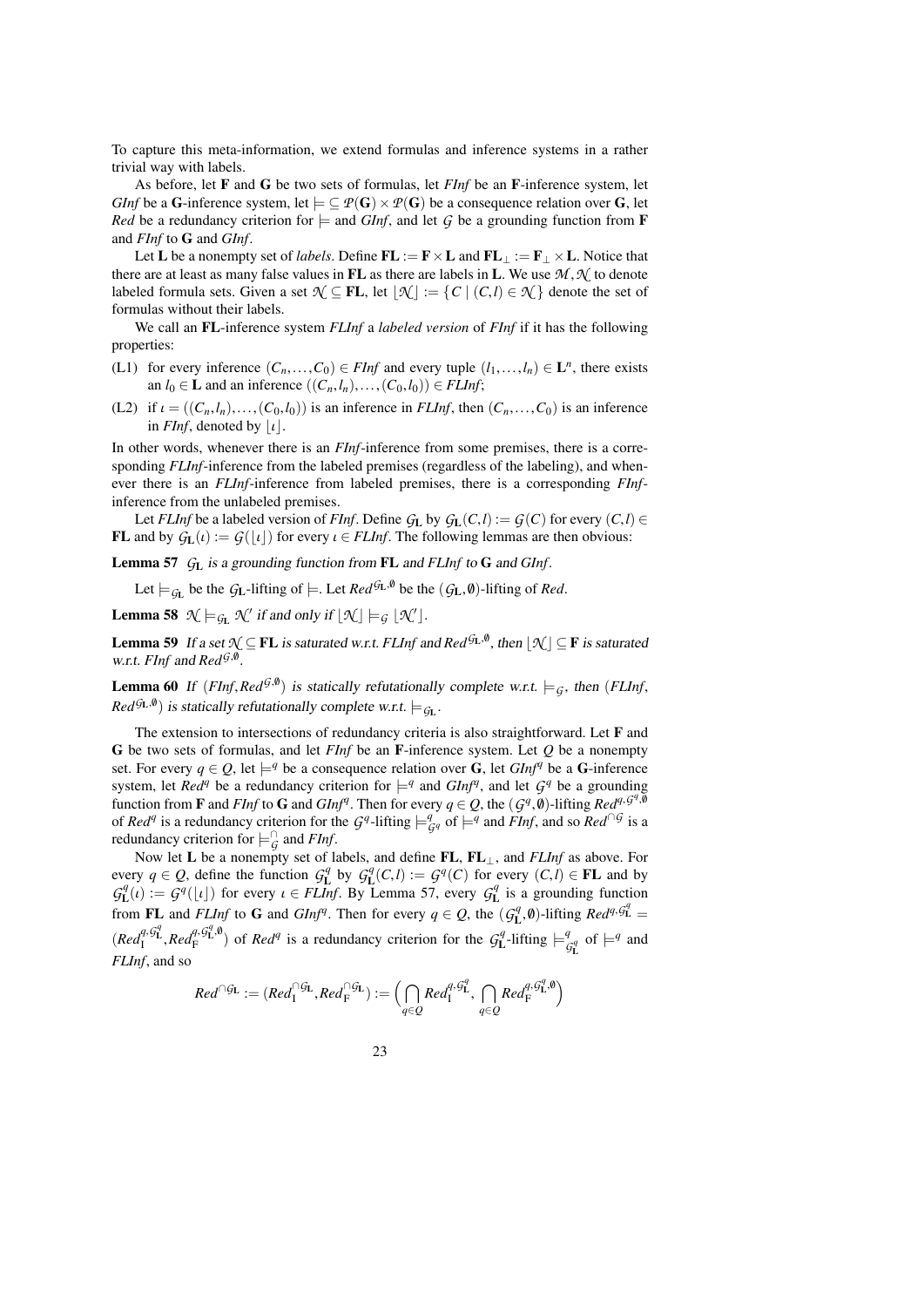is a redundancy criterion for  $\models^{\cap}_{\mathcal{G}_{\mathbf{L}}} := \bigcap_{q \in \mathcal{Q}} \models^q_{\mathcal{C}}$  $\frac{q}{\mathcal{G}_{\mathbf{L}}^q}$  and *FLInf*.

Analogously to Lemmas [58–](#page-22-1)[60,](#page-22-2) we obtain the following results:

<span id="page-23-3"></span>**Lemma 61**  $\mathcal{N} \models_{\mathcal{G}_{\mathbf{L}}}^{\cap} \mathcal{N}'$  if and only if  $\lfloor \mathcal{N} \rfloor \models_{\mathcal{G}}^{\cap} \lfloor \mathcal{N}' \rfloor$ .

**Lemma 62** If a set  $\mathcal{N} \subseteq FL$  is saturated w.r.t. *FLInf* and  $Red^{\cap GL}$ , then  $\mathcal{N} \subseteq F$  is saturated w.r.t. *FInf* and *Red*∩*<sup>G</sup>* .

<span id="page-23-1"></span>**Theorem 63** If  $(FInf, Red^{\cap}G)$  is statically refutationally complete w.r.t.  $\models^{\cap}_G$ , then  $(FLInf,$  $Red^{\cap G_{\mathbf{L}}})$  is statically refutationally complete w.r.t.  $\models_{G_{\mathbf{L}}}^{\cap}$ .

### <span id="page-23-0"></span>4 Prover Architectures

We now use the above results to prove the refutational completeness of a popular prover architecture: the given clause procedure invented by McCune and Wos [\[28\]](#page-39-0). The architecture is parameterized by an inference system and a redundancy criterion. A generalization of the architecture decouples scheduling and computation of inferences, which has several benefits.

### <span id="page-23-4"></span>4.1 Given Clause Procedure

For this section, we fix the following. Let F and G be two sets of formulas, and let *FInf* be an F-inference system without premise-free inferences. Let *Q* be a nonempty set. For every *q* ∈ *Q*, let  $\models$ <sup>*q*</sup> be a consequence relation over **G**, let *GInf<sup>q</sup>* be a **G**-inference system, let *Red<sup>q</sup>* be a redundancy criterion for  $\models^q$  and *GInf<sup>q</sup>*, and let  $G^q$  be a grounding function from **F** and *FInf* to **G** and *GInf<sup>q</sup>*. Assume (*FInf*, *Red*<sup>∩*G*</sup>) is statically refutationally complete w.r.t.  $\models^G_G$ .<br> *Let* **L**, be a nonempty set of labels, let **FL**  $:=$  **F**  $\times$  **L**, and let the **FL** inference system

Let **L** be a nonempty set of labels, let  $FL := F \times L$ , and let the FL-inference system *FLInf* be a labeled version of *FInf*. By Theorem [63,](#page-23-1) (*FLInf*, *Red*<sup>∩*G*L</sup>) is statically refutationally complete w.r.t.  $\models_{\mathcal{G}_{\mathbf{L}}}^{\cap}$ .

Let  $\dot{=}$  be an equivalence relation on **F**, let  $\sim$  be a well-founded strict partial ordering on F such that  $\div$  is compatible with  $\dot{=}$  (i.e.,  $C \div D$ ,  $C \dot{=} C'$ ,  $D \dot{=} D'$  implies  $C' \div D'$ ), such that *C* = *D* implies  $G^q(C) = G^q(D)$  for all  $q \in Q$ , and such that  $C \sim D$  implies  $G^q(C) \subseteq G^q(D)$ for all  $q \in Q$ . We define  $\geq := \rightarrow \cup \doteq$ . In practice,  $\doteq$  is typically  $\alpha$ -renaming (or equality if formulas are considered up to  $\alpha$ -equivalence),  $\succ$  is either the instantiation ordering  $\triangleright$  (Ex-ample [46\)](#page-18-3), provided it is well founded, or some well-founded ordering included in  $\ge$ , and for every  $q \in Q$ ,  $\mathcal{G}^q$  maps every formula  $C \in \mathbf{F}$  to the set of ground instances of *C*, possibly modulo some theory.

Let  $\exists$  be a well-founded strict partial ordering on L. We define the ordering  $\exists$  on FL by  $(C, l) \sqsupset (C', l)$ <br>refutational comp  $(v', l')$  if either  $C \succ C'$  or else  $C = C'$  and  $l = l'$ . By Lemma [52,](#page-20-1) the static refutational completeness of  $(FLInf, Red \cap GL)$  w.r.t.  $\models^{\cap}_{GL}$  implies the static refutational completeness of (*FLInf*,*Red*<sup>∩*G*L,<sup> $□$ </sup>), which by Lemma [10](#page-6-0) implies the dynamic refutational com-</sup> pleteness of  $(FLInf, Red^{\cap}G_{L}, \exists)$ .

<span id="page-23-2"></span>This result may look intimidating, so let us unroll it. The FL-inference system *FLInf* is a labeled version of *FInf*, which means that we get an *FLInf*-inference by first omitting the labels of the premises  $(C_n, l_n), \ldots, (C_1, l_1)$ , then performing an *FInf*-inference  $(C_n, \ldots, C_0)$ , and finally attaching an arbitrary label  $l_0$  to the conclusion  $C_0$ . Since the labeled grounding functions  $G_{\mathbf{L}}^q$  differ from the corresponding unlabeled grounding functions  $G^q$  only by the omission of the labels and the first components of *Red*∩*G*L,<sup>=</sup> and *Red*∩*G*<sup>L</sup> agree, we get this result: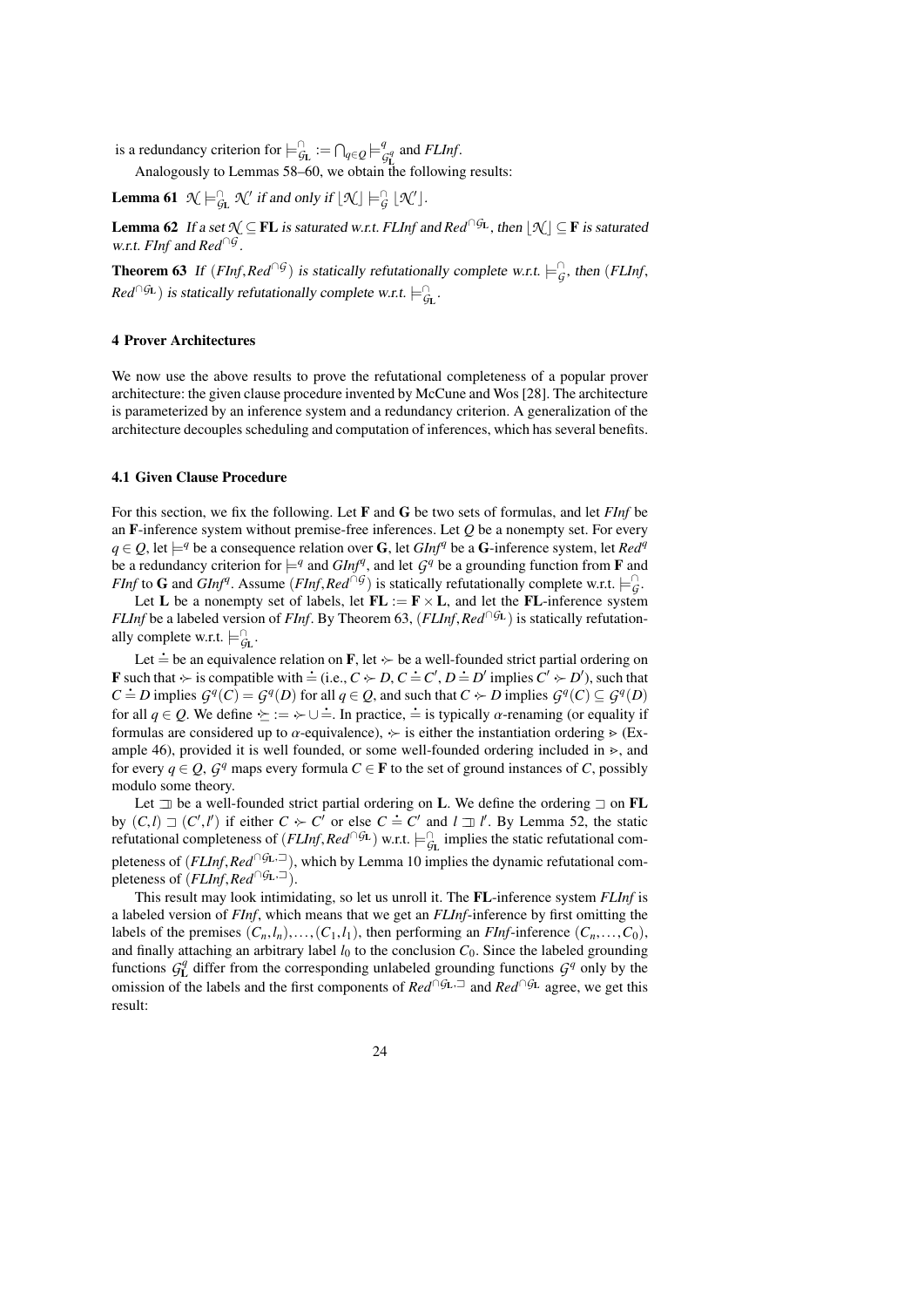**Lemma 64** An *FLInf*-inference *ι* is redundant w.r.t. *Red*<sup>∩*G*L, $\exists$ </sup> and  $\mathcal{N}$  if and only if the underlying *FInf*-inference  $\lfloor \iota \rfloor$  is redundant w.r.t. *Red*<sup>∩*G*</sup> and  $\lfloor \mathcal{H} \rfloor$ .

For  $Red_F^{\cap G_L}$ , we can show that a labeled formula  $(C, l)$  is redundant if (i) *C* itself is redundant w.r.t.  $Red_{\mathbf{F}}^{\cap G}$ , or if (ii) *C* is  $\rightarrow$ -subsumed, or if (iii) *C* is a variant of another formula that occurs with a  $\Box$ -smaller label. More formally:

<span id="page-24-1"></span>**Lemma 65** Let  $\mathcal{N} \subseteq \mathbf{FL}$ , and let  $(C, l)$  be a labeled formula. Then  $(C, l) \in \mathbb{Re} d_{\mathbb{F}}^{\cap G_L, \square}(\mathcal{N})$  if one of the following conditions hold:

- (i)  $C \in Red_{\mathbb{F}}^{\cap G}(\lfloor \mathcal{N} \rfloor);$
- (ii)  $C \succ C'$  for some  $C' \in [\mathcal{K}]$ ;
- <span id="page-24-2"></span>(iii)  $C \succeq C'$  for some  $(C', l') \in \mathcal{N}$  with  $l \sqsupseteq l'$ .

*Proof* (i) Let  $C \in \text{Red}_{F}^{\cap G}(\mathcal{X})$ . Then  $C \in \text{Red}_{F}^{q, G^q, \emptyset}(\mathcal{X})$  for every  $q \in \mathcal{Q}$ , which means that  $G^q(C) \subseteq Red^q(\mathcal{G}^q([\mathcal{N}]))$ . Now  $G^q(\mathcal{C},l) = G^q(C)$  and  $G^q([\mathcal{N}]) = G^q(\mathcal{N})$ ; hence  $G_{\mathbf{L}}^q(C,l) \subseteq \text{Red}_{\mathbf{F}}^q(G_{\mathbf{L}}^q(\mathcal{K}))$ , which implies  $(C,l) \in \text{Red}_{\mathbf{F}}^{q, \mathcal{G}_{\mathbf{L}}^q, \mathcal{I}}(\mathcal{K})$  for every  $q \in \mathcal{Q}$  and thus  $(C, l) \in Red_{\mathcal{F}}^{\cap \mathcal{G}_{\mathbf{L}}, \square}(\mathcal{K}).$ 

(ii) Assume that  $C \succ C'$  for some  $C' \in [\mathcal{N}]$ . Then there exists a label *l'* such that  $(C', l') \in$ Then there exists a label *l'* such that  $(C', l') \in \ell', l'$ . Furthermore,  $G^q(C) \subseteq G^q(C')$  for all  $q \in \ell'$  $\mathcal{N}$ . By the definition of  $\Box$ , we have  $(C, l) \Box (C', l)$ Q. Therefore  $G_{\mathbf{L}}^q(C,l) = G^q(C) \subseteq G^q(C') = G_{\mathbf{L}}^q(C',l')$ , which implies  $(C,l) \in Red_{\mathbf{F}}^{q,q}(\mathcal{F}_{\mathbf{L}}^q, \mathcal{F}_{\mathbf{L}}^q(\mathcal{F}_{\mathbf{L}}))$ for every  $q \in Q$  and thus  $(C, l) \in Red_{\mathcal{F}}^{\cap \mathcal{G}_{\mathbf{L}}, \square}(\mathcal{H})$ .

(iii) If  $C \succ C'$ , the result follows from (ii). Otherwise  $C = C'$  for some  $(C', l') \in \mathcal{N}$  with  $l \exists l'$ <br>  $l'$  Then  $(C, l) \supseteq (C' \ l')$  and  $G^q(C) = G^q(C')$  so  $G^q(C, l) = G^q(C) = G^q(C') = G^q(C' \ l')$ *l'*. Then  $(C, l) \sqsupset (C', l')$  and  $G^q(C) = G^q(C')$ , so  $G^q(L) = G^q(C) = G^q(C') = G^q(C', l')$ . This implies  $(C, l) \in Red_F^{q, G_L^q} \to (\mathcal{N})$  for every  $q \in Q$ ; therefore,  $(C, l) \in Red_F^{\cap G_L, \to}(\mathcal{N})$ .

The given clause procedure that lies at the heart of saturation provers can be presented and studied abstractly.<sup>[4](#page-24-0)</sup> We assume that the set of labels  $L$  contains at least two values, one of which is a distinguished  $\exists$ -smallest value denoted by active, and that the labeled version *FLInf* of *FInf* never assigns the label active to a conclusion.

The state of a prover is a set of labeled formulas. The label identifies to which formula set each formula belongs. The active label identifies the active formula set from the given clause procedure. The other, unspecified formula sets are considered passive. Given a set *N* and a label *l*, we define the projection  $\mathcal{N}\downarrow_l$  as consisting only of the formulas labeled by *l*.

The given clause prover GC is defined as the following transition system:

PROCESS 
$$
\mathcal{N} \cup \mathcal{M} \implies_{\mathsf{GC}} \mathcal{N} \cup \mathcal{M}'
$$
  
\nwhere  $\mathcal{M} \subseteq Red_F^{\cap \mathcal{G}_L, \supseteq} (\mathcal{N} \cup \mathcal{M}')$  and  $\mathcal{M}'_{\text{active}} = \emptyset$   
\nINFER  $\mathcal{N} \cup \{ (C, l) \} \implies_{\mathsf{GC}} \mathcal{N} \cup \{ (C, \text{active}) \} \cup \mathcal{M}$   
\nwhere  $l \neq \text{active}, \mathcal{M}_{\text{active}} = \emptyset$ , and  
\n
$$
FInf([\mathcal{N}_{\text{active}}], \{C\}) \subseteq Red_I^{\cap \mathcal{G}}([\mathcal{N}] \cup \{C\} \cup [\mathcal{M}])
$$

The initial state consists of the input formulas, paired with arbitrary labels different from active. A key invariant of the given clause procedure is that all inferences from active formulas are redundant w.r.t. the current set of formulas.

The PROCESS rule covers most operations performed in a theorem prover. By Lemma [65,](#page-24-1) this includes

<span id="page-24-0"></span><sup>4</sup> We keep the traditional term "given clause procedure" even though our framework is not restricted to clauses.

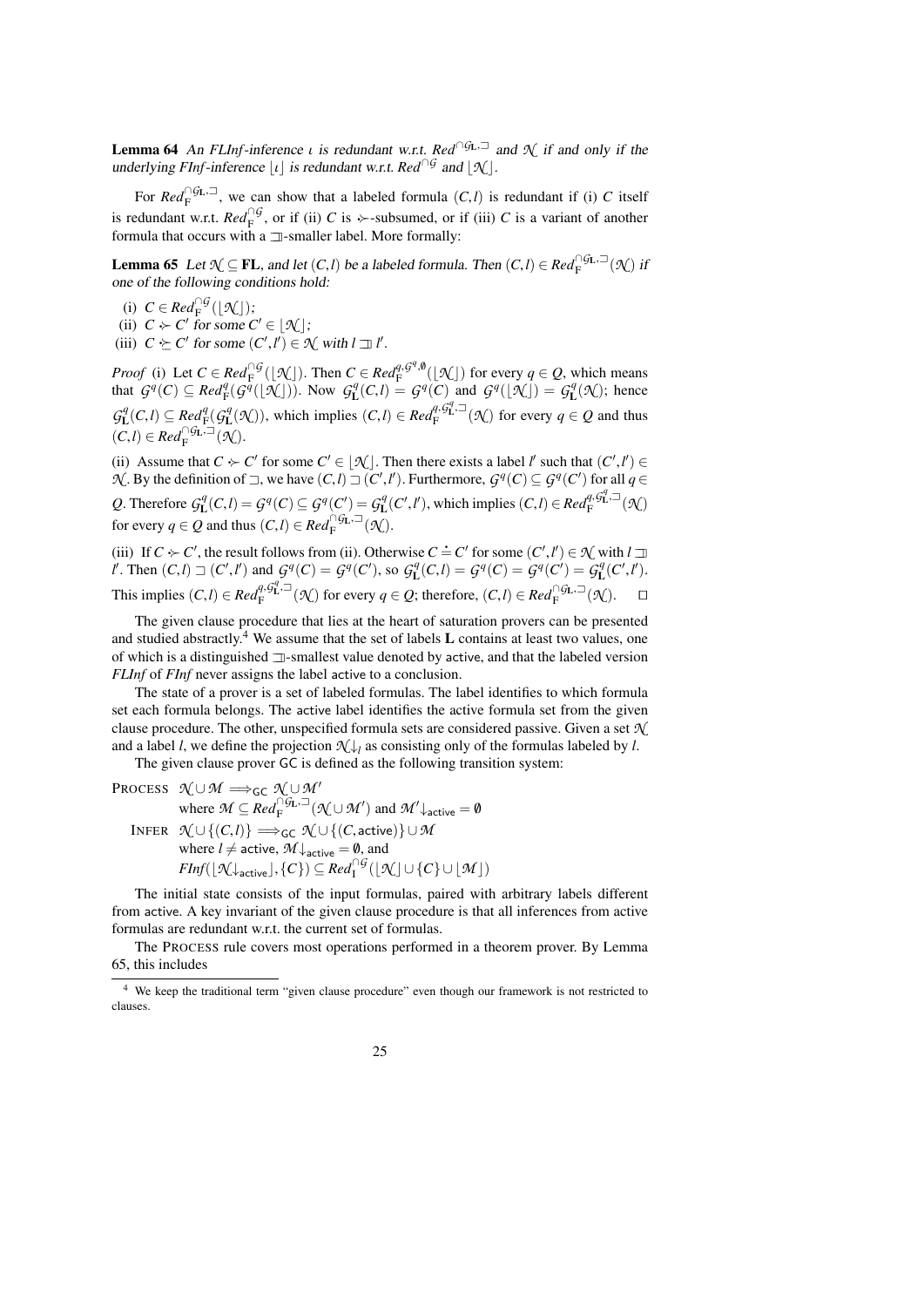- deleting *Red*<sup>∩G</sup>-redundant formulas with arbitrary labels and adding formulas that make other formulas  $Red_{\rm F}^{\cap G}$ -redundant (i.e., simplifying w.r.t.  $Red_{\rm F}^{\cap G}$ ), by (i);
- deleting formulas that are  $\rightarrow$ -subsumed by other formulas with arbitrary labels, by (ii);
- deleting formulas that are  $\rightarrow$ -subsumed by other formulas with smaller labels, by (iii);
- replacing the label of a formula by a smaller label different from active, also by (iii).

Like for  $R_{\text{red}}$ , in practice the added formulas would normally be entailed by *N*, but we impose no soundness restrictions.

INFER is the only rule that puts a formula in the active set. It relabels a passive formula *C* to active and ensures that all inferences between *C* and the active formulas, including *C* itself, become redundant. Recall that by Lemma [64,](#page-23-2)  $FLInf(\mathcal{N} \downarrow)$ <sub>active</sub>,  $\{(C, \text{active})\}$  ⊆  $\text{Red}_{1}^{\cap G_{L}}(\mathcal{N} \cup \{(C, \text{active})\} \cup \mathcal{M})$  if and only if *FInf*( $[\mathcal{N} \downarrow_{\text{active}}], \{C\})$  ⊆  $Red_1^{\cap G}(\lfloor \mathcal{N} \rfloor \cup \{C\} \cup \lfloor \mathcal{M} \rfloor)$ . By property (R4) of redundancy criteria, every inference is redundant if its conclusion is contained in the set of formulas, and typically, inferences are in fact made redundant by adding their conclusions to any of the passive sets. Then,  $\mathcal{M}$ equals  $concl(FInf(\lfloor \mathcal{N} \rfloor_{\text{active}}], \{C\})$ ). There are, however, some techniques commonly implemented in theorem provers for which we need INFER's side condition in full generality.

<span id="page-25-2"></span>**Lemma 66** Every  $\Longrightarrow$ <sub>GC</sub>-derivation is a  $\triangleright_{Red} \cap G$ <sub>L</sub>,  $\supset$ -derivation.

*Proof* We need to show that every labeled formula that is deleted in a  $\Rightarrow$ <sub>GC</sub>-step is *Red*<sup>∩*G*L,<sup> $\Box$ </sup>-redundant w.r.t. the remaining labeled formulas. For PROCESS, this is trivial. For</sup> INFER, the only deleted formula is  $(C, l)$ , which is  $Red^{\cap GL, \square}$ -redundant w.r.t.  $(C, \text{active})$  by part (iii) of Lemma 65, since  $l \square$  active. part (iii) of Lemma [65,](#page-24-1) since  $l \Box$  active.

Since  $(FLInf, Red \cap GL)$  is dynamically refutationally complete, it now suffices to show fairness to prove the refutational completeness of GC. Given  $k \in \mathbb{N} \cup \{\infty\}$ , let  $Inv_{\mathcal{N}}(k)$  denote the condition

$$
\mathit{FLInf}(\mathcal{N}_k\downarrow_{\mathsf{active}})\subseteq \bigcup_{i=0}^k \mathit{Red}^{\cap \mathcal{G}_L}_{\mathsf{I}}(\mathcal{N}_i).
$$

If  $(\mathcal{N}_i)_i$  is a  $\triangleright_{\text{Red}\cap\mathcal{G}_L}$  -derivation and  $k \in \mathbb{N}$ , by (R2) and (R3), the right-hand side is equal to  $Red_{\mathcal{I}}^{\cap\mathcal{G}_{\mathcal{L}}}(\mathcal{N}_k)$ . We will show that  $Inv_{\mathcal{N}}(i)$  is an invariant of GC and that it extends to the  $\text{limit, enabling us to establish fairness: } \text{FLInf}(\mathcal{K}_{\infty}) \subseteq \bigcup_i \text{Red}_1^{\cap \mathcal{G}_L}(\mathcal{K}_i).$ 

<span id="page-25-0"></span>**Lemma 67** Let  $(\mathcal{N}_i)_i$  be a  $\Longrightarrow$  GC-derivation. If  $\mathcal{N}_0 \downarrow$  active  $= \emptyset$ , then  $Inv_{\mathcal{N}}(k)$  holds for all indices *k*.

*Proof* BASE CASE: The hypothesis  $\mathcal{N}_0$   $\downarrow$ <sub>active</sub> = 0 and the exclusion of premise-free inferences ensure that  $FLInf(\downarrow_{\text{active}}) = \emptyset$  and hence  $Inv_{\mathcal{N}}(0)$  holds.

CASE PROCESS: Consider the step  $\mathcal{N}_k = \mathcal{N} \cup \mathcal{M} \implies_{\mathsf{GC}} \mathcal{N} \cup \mathcal{M}' = \mathcal{N}_{k+1}$ . We have the inclusion chain  $FLInf(\mathcal{N}_{k+1} \downarrow_{\text{active}}) \subseteq FLInf(\mathcal{N}_{k} \downarrow_{\text{active}}) \subseteq \bigcup_{i=0}^{k} Red_{1}^{\cap GL}(\mathcal{N}_{i}) \subseteq$  $\bigcup_{i=0}^{k+1} Red_i^{\cap} \mathcal{G}_L(\mathcal{N}_i)$ . The first inclusion relies on PROCESS's side condition that  $\mathcal{M}'\downarrow$  active  $=$ /0. The second inclusion corresponds to the induction hypothesis.

<span id="page-25-1"></span>CASE INFER: Consider the step  $\mathcal{N}_k = \mathcal{N} \cup \{(C, l)\} \Longrightarrow_{\mathsf{GC}} \mathcal{N} \cup \{(C, \mathsf{active})\} \cup \mathcal{M} = \mathcal{N}_{k+1}.$ We assume  $\iota \in \text{FLInf}(\mathcal{K}_{k+1} \downarrow_{\text{active}})$  for some  $\iota$  and show  $\iota \in \bigcup_{i=0}^{k+1} \text{Red}_{I}^{\cap \text{GL}}(\mathcal{K}_{i})$ . If  $\iota \in \text{FLI}(\mathcal{K}_{i})$ . *FLInf*( $\mathcal{N}$  ↓ active, (*C*, active)), then  $\iota \in Red_1^{O_1^{\times}(\mathcal{N}_{k+1})}$  by INFER's last side condition. Oth-<br>erwise  $\iota \in EI$  Inf( $\mathcal{N}$ ) by INFER's side condition that  $\mathcal{M}$  |  $\iota = \emptyset$ . By the induction erwise,  $\iota \in FLInf(\mathcal{N}_\text{active})$  by INFER's side condition that  $\mathcal{M}_\text{active} = \emptyset$ . By the induction hypothesis,  $\iota \in \bigcup_{i=0}^{k} Red_{1}^{\cap \mathcal{G}_{\mathbf{L}}}(\mathcal{K}_{i})$ . In both cases,  $\iota \in \bigcup_{i=0}^{k+1} Red_{1}^{\cap \mathcal{G}_{\mathbf{L}}}(\mathcal{K}_{i})$ .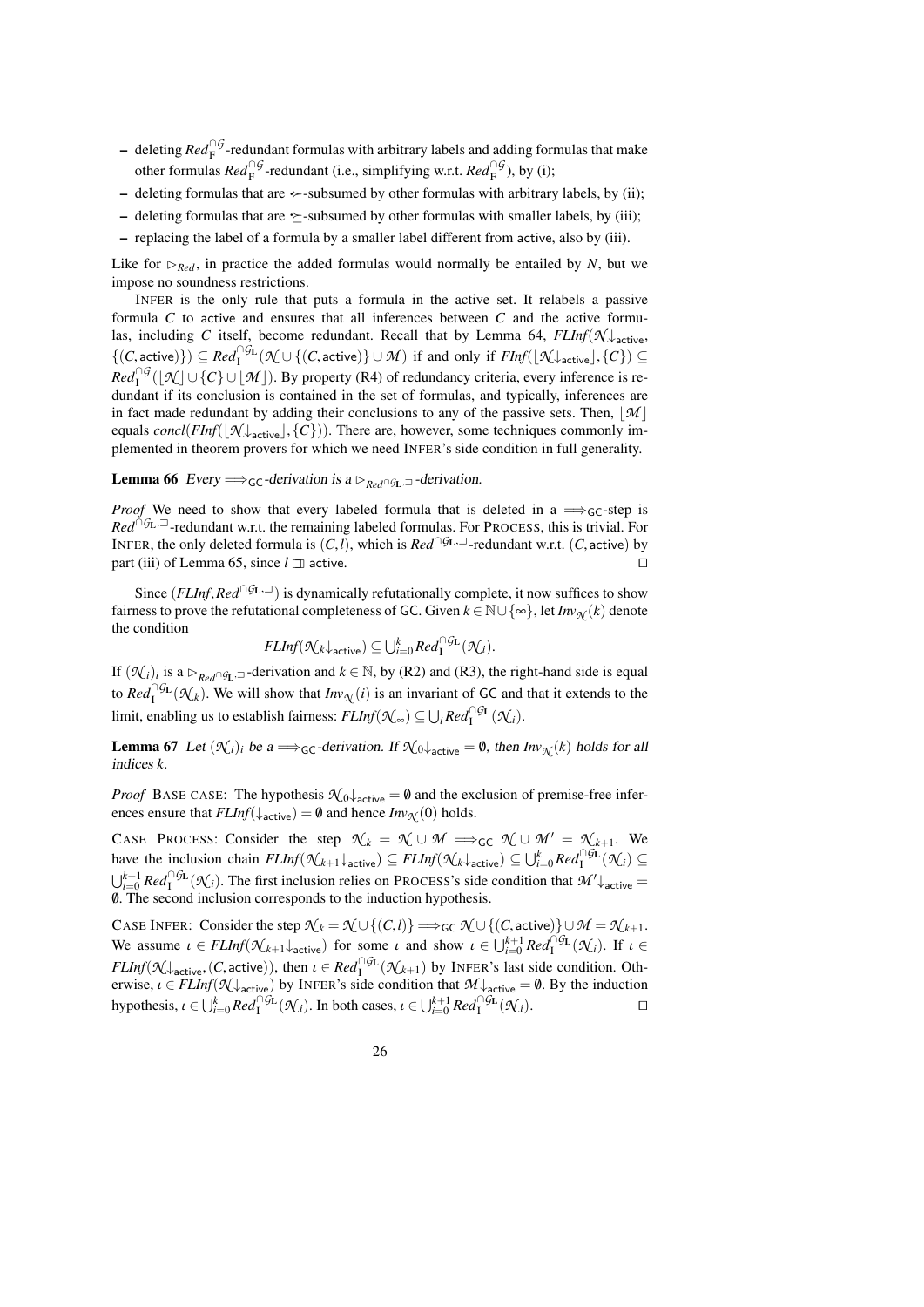**Lemma 68** Let  $(\mathcal{N}_i)_i$  be a nonempty  $P(\mathbf{FL})$ -sequence. If  $Inv_{\mathcal{N}}(i)$  holds for all indices *i*, then  $Inv_{\mathcal{N}}(\infty)$  holds.

*Proof* We assume  $\iota \in FLInf(\mathcal{N}_{\infty} \downarrow_{\text{active}})$  for some  $\iota$  and show  $\iota \in \bigcup_{i} Red_{1}^{\cap GL}(\mathcal{N}_{i})$ . For  $\iota$ to be in  $FLInf(\mathcal{N}_{\infty}\downarrow_{\text{active}})$ , all of its finitely many premises must be in  $\mathcal{N}_{\infty}\downarrow_{\text{active}}$ . Therefore, there must exist an index *k* such that  $\mathcal{N}_{k}\downarrow$ <sub>active</sub> contains all of them, and therefore  $u \in FLInf(\mathcal{K}_k\downarrow_{\text{active}}).$  Since  $Inv_{\mathcal{K}}(k)$  holds,  $u \in \bigcup_{i=0}^k Red_1^{\cap \mathcal{G}_L}(\mathcal{K}_i) \subseteq \bigcup_i Red_1^{\cap \mathcal{G}_L}(\mathcal{K}_i).$ 

<span id="page-26-0"></span>**Lemma 69** Let  $(\mathcal{K}_i)_i$  be a  $\Longrightarrow$  GC-derivation. If  $\mathcal{K}_0 \downarrow$  active = 0 and  $\mathcal{K}_0 \downarrow$  = 0 for all  $l \neq$ active, then  $(\mathcal{N}_i)_i$  is fair.

*Proof* By Lemmas [67](#page-25-0) and [68,](#page-25-1)  $FLInf(\mathcal{N}_{\infty} \downarrow_{\text{active}}) \subseteq \bigcup_i Red_i^{\cap G_L}(\mathcal{N}_i)$ . By the second hypothesis, this inclusion simplifies to  $FLInf(\mathcal{N}_{\infty}) \subseteq \bigcup_{i} Red_{I}^{\cap GL}(\mathcal{N}_{i}).$ 

<span id="page-26-1"></span>**Theorem 70** Let  $(\mathcal{N}_i)_i$  be a  $\Longrightarrow$  GC-derivation, where  $\mathcal{N}_0 \downarrow$  active  $= \emptyset$  and  $\mathcal{N}_0 \downarrow$   $= \emptyset$  for all *l* ≠ active. If  $\lfloor \mathcal{N}_0 \rfloor$   $\models^{\cap}_G {\bot}$  for some  $\bot \in \mathbf{F}_\bot$ , then some  $\mathcal{N}_i$  contains  $(\bot', l)$  for some  $\perp' \in \mathbf{F}_{\perp}$  and  $l \in \mathbf{L}$ .

*Proof* By Lemma [61,](#page-23-3)  $[\mathcal{N}_0] \models G$  { $\bot$ } is equivalent to  $\mathcal{N}_0 \models G$  { $(\bot, \text{active})$ }. By Lemmas [66](#page-25-2) and [69,](#page-26-0) we know that  $(\mathcal{N}_i)_i$  is a fair  $\triangleright_{Red} \cap g_L$ , $\preceq$ -derivation. Since  $(FLInf, Red \cap g_L, \preceq)$  is dynamically refutationally complete, we can conclude that some  $\mathcal{N}_i$  contains  $(1^t I)$  for dynamically refutationally complete, we can conclude that some  $\mathcal{N}_i$  contains  $(\perp', l)$  for some  $\perp' \in \mathbf{F}_{\perp}$  and  $l \in \mathbf{L}$ .

<span id="page-26-2"></span>Example 71 The following Otter loop [\[28,](#page-39-0) Section 2.3.1] prover OL is an instance of the given clause prover GC. This loop design is inspired by Weidenbach's prover without splitting from his *Handbook* chapter [\[46,](#page-39-13) Tables 4–6]. The prover's state is a five-tuple  $N$  |  $X$  |  $P$  |  $Y$  |  $A$  of formula sets. The  $N$ ,  $P$ , and  $A$  sets store the new, passive, and active formulas, respectively. The *X* and *Y* sets are subsingletons (i.e., sets of at most one element) that can store a chosen new or passive formula, respectively. Initial states are of the form  $N \mid \emptyset \mid \emptyset \mid \emptyset \mid \emptyset$ .

| CHOOSEN $N \uplus \{C\}   \emptyset   P   \emptyset   A \Longrightarrow_{\text{OL}} N   \{C\}   P   \emptyset   A$                   |
|--------------------------------------------------------------------------------------------------------------------------------------|
| DELETEFWD $N   {C}   P   \emptyset   A \Longrightarrow_{OL} N   \emptyset   P   \emptyset   A$                                       |
| if $C \in Red_{\mathbb{F}}^{\cap G}(P \cup A)$ or $C \succeq C'$ for some $C' \in P \cup A$                                          |
| SIMPLIFYFWD $N   {C}   P   \emptyset   A \Longrightarrow_{\mathsf{OL}} N   {C'}   P   \emptyset   A$                                 |
| if $C \in Red_{\mathbb{F}}^{\cap G}(P \cup A \cup \{C'\})$                                                                           |
| DELETEBWDP $N \mid \{C\} \mid P \cup \{C'\} \mid \emptyset \mid A \implies_{\text{OL}} N \mid \{C\} \mid P \mid \emptyset \mid A$    |
| if $C' \in Red_{\mathcal{F}}^{\cap G}(\{C\})$ or $C' \rightarrow C$                                                                  |
| SIMPLIFYBWDP $N   {C}   P \cup {C'}   \emptyset   A \Longrightarrow_{OL} N \cup {C''}   {C}   P   \emptyset   A$                     |
| if $C' \in Red_{\mathbb{F}}^{\cap G}(\{C,C''\})$                                                                                     |
| DELETEBWDA $N   \{C\}   P   \emptyset   A \oplus \{C'\} \implies_{\text{OL}} N   \{C\}   P   \emptyset   A$                          |
| if $C' \in Red_{\mathbb{F}}^{\cap G}(\lbrace C \rbrace)$ or $C' \succ C$                                                             |
| SIMPLIFYBWDA $N   \{C\}   P   \emptyset   A \oplus \{C'\} \Longrightarrow_{\mathsf{OL}} N \cup \{C''\}   \{C\}   P   \emptyset   A$  |
| if $C' \in Red_{\mathcal{F}}^{\cap G}(\{C, C''\})$                                                                                   |
| TRANSFER $N   {C}   P   \emptyset   A \Longrightarrow_{OL} N   \emptyset   P \cup {C}   \emptyset   A$                               |
| CHOOSEP $\emptyset   \emptyset   P \oplus \{C\}   \emptyset   A \Longrightarrow_{\mathsf{OL}} \emptyset   \emptyset   P   \{C\}   A$ |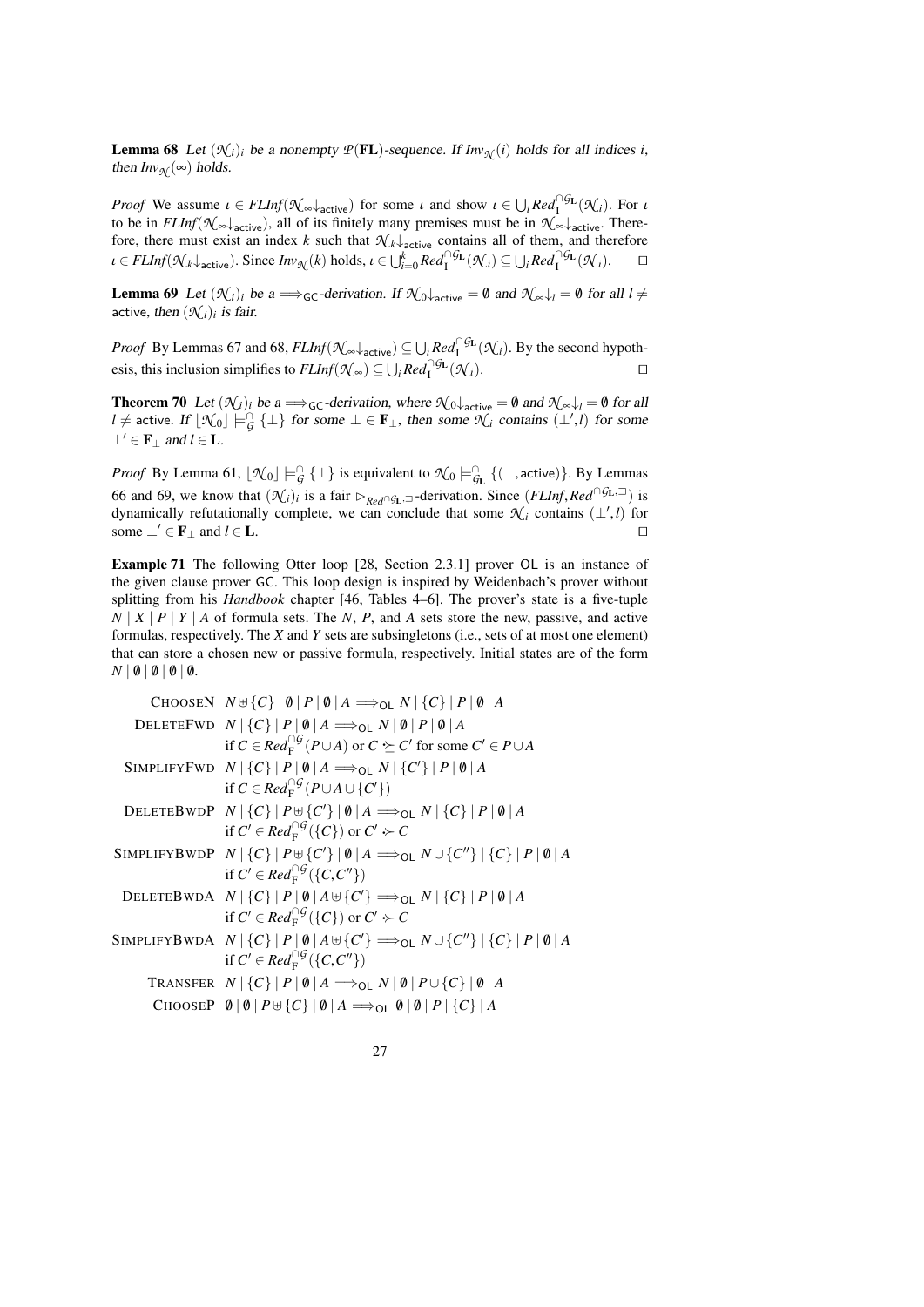$\text{INFER} \left[\begin{array}{c} \emptyset \ \vert \ \emptyset \ \vert \ \textit{P} \ \vert \ \{C\} \ \vert \ \textit{A} \Longrightarrow_{\text{OL}} \textit{M} \ \vert \ \emptyset \ \vert \ \textit{P} \ \vert \ \emptyset \ \vert \ \textit{A} \cup \{C\} \end{array} \right]$ if *FInf*(*A*, {*C*}) ⊆ *Red*<sup>∩*G*</sup>(*A*∪ {*C*}∪*M*)

Weidenbach identifies the *X* and *Y* components of OL's five-tuples; this is possible since the former is used only in his inner loop, whereas the latter is used only in his outer loop.

If we are interested in soundness, we can require that the formulas added by simplification and INFER are  $\approx$ -entailed by the formulas in the state before the transition. This can be relaxed to consistency preservation—e.g., for calculi that perform skolemization.

A reasonable strategy for applying the OL rules is presented below. It relies on a wellfounded ordering  $\succ$  on formulas to ensure that the simplification rules actually "simplify" their target, preventing nontermination of the inner loop. It also assumes that  $FInf(N, {C})$ is finite if *N* is finite.

- 1. Repeat while  $N \cup P \neq \emptyset$  and  $\bot \notin N \cup P \cup A$ :
	- 1.1. Repeat while  $N \neq \emptyset$ :
		- 1.1.1. Apply CHOOSEN to retrieve the next formula *C* from the state's *N* component, which is organized as a queue.
		- 1.1.2. Apply SIMPLIFYFWD as long as the simplified formula  $C'$  is  $\succ$ -smaller than the original formula *C*.
		- 1.1.3. If DELETEFWD is applicable, apply it.
		- 1.1.4. Otherwise:
			- 1.1.4.1. Apply DELETEBWDP and DELETEBWDA exhaustively.
			- 1.1.4.2. Apply SIMPLIFYBWDP and SIMPLIFYBWDA as long as the simplified formula  $C''$  is  $\succ$ -smaller than the original formula  $C'$ .
			- 1.1.4.3. Apply TRANSFER.
	- 1.2. If  $P \neq \emptyset$ :
		- 1.2.1. Apply CHOOSEP. Make sure that the choice of *C* is fair.
		- 1.2.2. Apply INFER with  $M = \text{concl}(FInf(A, \{C\}))$ .

Let  $(N_i | X_i | P_i | Y_i | A_i)_i$  be a  $\Rightarrow$  <sub>OL</sub>-derivation that follows the strategy, where  $N_0$ is finite and  $X_0 = P_0 = Y_0 = A_0 = \emptyset$ . If the outer loop terminates because  $\bot \in N \cup P \cup$ *A*, the condition of dynamic refutational completeness is trivially satisfied. Otherwise, the argument is as follows. With each application of a rule other than INFER, the state, viewed as a multiset of labeled formulas, decreases w.r.t. the multiset extension of a relation that compares formulas using  $\succ$  and breaks ties using  $\exists$  on the labels. This ensures no formula is left in *N* or *X* forever. The fair choice of *C* ensures that that no formula is left in *P* forever, and the application of INFER following CHOOSEP ensures the same about *Y*. As a result, we have  $N_{\infty} = X_{\infty} = P_{\infty} = Y_{\infty} = \emptyset$ . Therefore, by Theorem [70,](#page-26-1) OL is dynamically refutationally complete.

In most saturation calculi, *Red* is defined in terms of some total well-founded ordering  $\succ$ <sub>G</sub> on G. We can then define  $\succ$  so that  $C \succ C'$  if the smallest element of  $\mathcal{G}^q(C)$  is greater than the smallest element of  $G^q(C')$  w.r.t.  $\succ_G$ , for some arbitrary fixed  $q \in Q$ . This allows a wide range of simplifications implemented in resolution or superposition provers.

To ensure fairness, the heuristic used to apply CHOOSEP must guarantee that no formula remains indefinitely in *P*. Fair choice strategies typically rely on formula age, which can be represented through labels. Consider labeled formulas  $(C, t)$ , where *t* is the timestamp, and a labeled version of OL where formulas introduced by simplification or INFER are labeled with strictly increasing timestamps.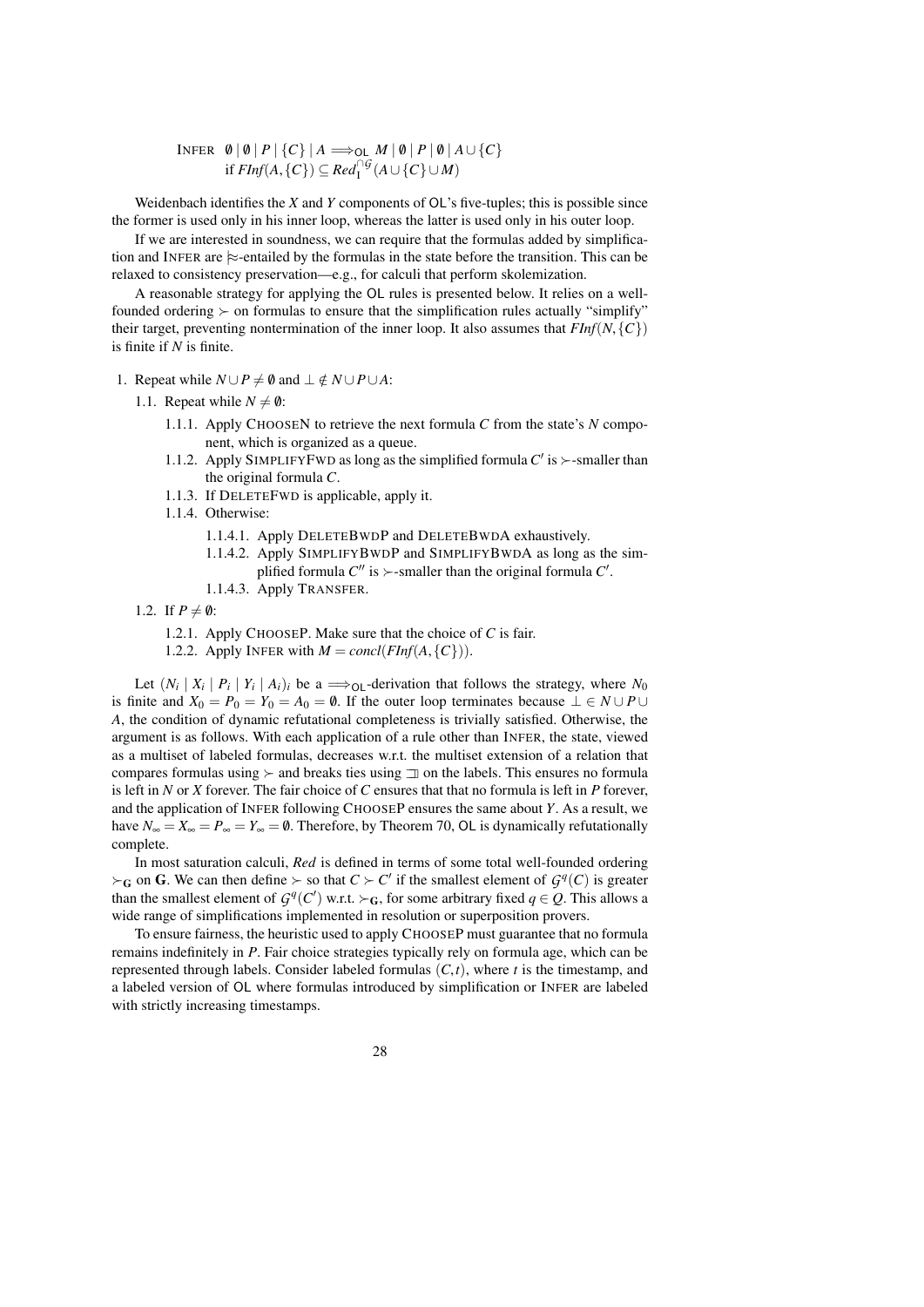Example 72 One fair formula choice strategy is to alternate between heuristically choosing *n* formulas and taking the formula with the smallest timestamp [\[28,](#page-39-0) Section 2.3.1].

*Proof* By contradiction. Assume  $P_{\infty} \neq \emptyset$ . Consider the formula  $(C, t) \in P_{\infty}$  with the smallest timestamp *t*. There exists an index *i* such that *C* is the formula with the smallest timestamp in  $P_i$ . After at most  $n+1$  applications of CHOOSEP, *C* will be chosen.

**Example 73** Another fair option is to use an N-valued weight function  $w$  that is strictly monotonic in the timestamp—i.e., for any unlabeled formula *C*, if  $t < t'$ , then  $w(C, t) < w(C, t')$ —and take a formula with the smallest weight [37] Section 41  $w(C, t')$ —and take a formula with the smallest weight [\[37,](#page-39-14) Section 4].

*Proof* Consider the labeled formula  $(C, t)$  with the smallest weight in  $P_{\infty}$ . The weight function satisfies the inequation  $n \leq w(D,n)$  for every *n* and every unlabeled *D*. Therefore, after  $w(C, t)$  applications of INFER, new formulas introduced by simplification or INFER all have a weight larger than  $(C, t)$ , and thus CHOOSEP will eventually have to choose  $(C, t)$ . a weight larger than  $(C, t)$ , and thus CHOOSEP will eventually have to choose  $(C, t)$ .

<span id="page-28-0"></span>Example 74 In its superposition module [\[20\]](#page-38-18), iProver implements a rule that eliminates the chosen passive clause, or *given clause*, if it is redundant w.r.t. a subset of its child clauses together with the active set. The following iProver loop prover IL captures this. It is based on GC and consists of all the OL transition rules and of the following rule:

REPLACE  $\emptyset | \emptyset | P | \{C\} | A \Longrightarrow_{\mathsf{IL}} M | \emptyset | P | \emptyset | A$ if either  $C \in Red_{\mathcal{F}}^{\cap G}(A \cup M)$  or else  $M = \{C'\}$  and  $C \succ C'$ 

As *<sup>M</sup>*, iProver would use a set of possibly simplified clauses from *concl*(*FInf*(*A*,{*C*})).

<span id="page-28-1"></span>Example 75 Bachmair and Ganzinger's resolution prover RP [\[6,](#page-38-0) Section 4.3] is another instance of GC. It embodies both a concrete prover architecture and a concrete inference system: ordered resolution with selection  $(O_S^{\succ})$ . States are triples *N* | *P* | *O* of finite clause sets consisting of new, processed, and old (active) clauses, respectively. The instantiation relies on three labels  $l_3 \rightrightarrows l_2 \rightrightarrows l_1$  = active. Subsumption can be supported as described in Example [46.](#page-18-3)

| TAUTO $N \cup \{C\}   P   O \Longrightarrow_{RP} N   P   O$                                                    |
|----------------------------------------------------------------------------------------------------------------|
| if $C$ is a tautology                                                                                          |
| DELETEFWD $N \cup \{C\}   P   O \implies_{RP} N   P   O$                                                       |
| if some clause in $P \cup O$ subsumes C                                                                        |
| REDUCEFWD $N \cup \{C \vee L\}$ $ P 0 \implies_{RP} N \cup \{C\}$ $ P 0$                                       |
| if there is a clause $D \vee L'$ in $P \cup O$ such that $\overline{L} = L' \sigma$ and $D \sigma \subseteq C$ |
| DELETEBWDP $N   P \cup \{C\}   O \Longrightarrow_{RP} N   P   O$                                               |
| if some clause in N properly subsumes $C$                                                                      |
| REDUCEBWDP $N   P \cup \{ C \vee L \}   O \Longrightarrow_{RP} N   P \cup \{ C \}   O$                         |
| if there is a clause $D \vee L'$ in N such that $\overline{L} = L' \sigma$ and $D \sigma \subset C$            |
| DELETEBWDO $N   P   O \cup \{C\} \implies_{RP} N   P   O$                                                      |
| if some clause in N properly subsumes $C$                                                                      |
| REDUCEBWDO $N   P   O \cup \{ C \vee L \} \Longrightarrow_{RP} N   P \cup \{ C \}   O$                         |
| if there is a clause $D \vee L'$ in N such that $\overline{L} = L' \sigma$ and $D \sigma \subset C$            |
| CHOOSE $N \cup \{C\}$   $P \mid O \Longrightarrow_{RP} N \mid P \cup \{C\} \mid O$                             |
| INFER $\emptyset   P \cup \{C\}   O \Longrightarrow_{RP} N   P   O \cup \{C\}$                                 |
| if $N = \text{concl}(\mathsf{O}_{\mathsf{S}}^{\succ}(O, C))$                                                   |
|                                                                                                                |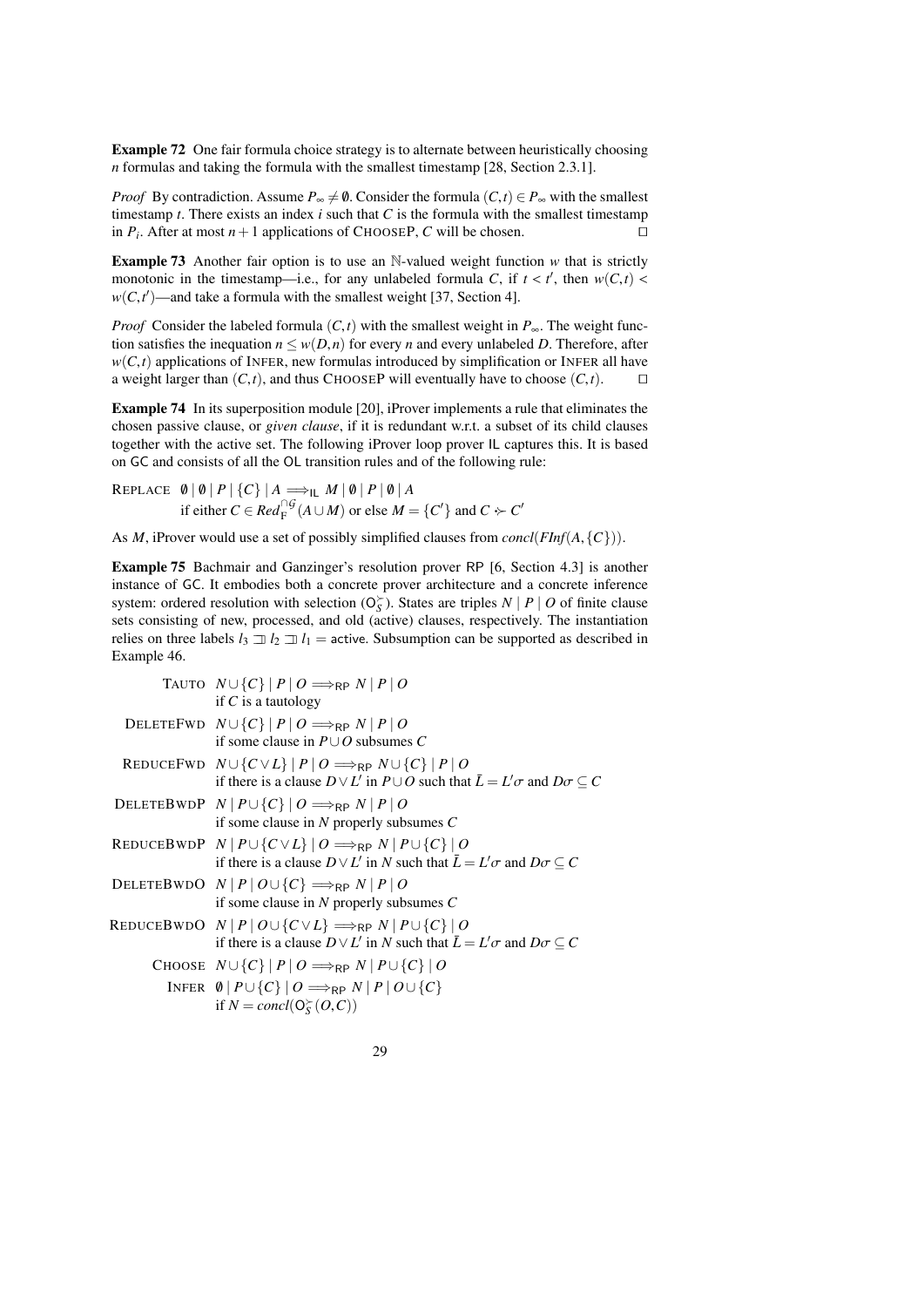Let  $(N_i | P_i | O_i)_i$  be a  $\Longrightarrow_{RP}$ -derivation, where  $P_0 = O_0 = \emptyset$ . Since the transition system excluding INFER terminates [\[37,](#page-39-14) Section 4] and we can always apply CHOOSE to empty *N*, we have  $N_{\infty} = \emptyset$ . The key restriction that is needed to ensure fairness is that the choice of *C* in INFER must be fair. This ensures  $P_{\infty} = \emptyset$ . Thus, by Theorem [70,](#page-26-1) RP is dynamically refutationally complete. Incidentally, our version of RP repairs a small mistake in Bachmair and Ganzinger's definition of the notation *Inf*(*N*,{*C*}), used in the INFER rule [\[36,](#page-39-6) Section 7.1].

### <span id="page-29-0"></span>4.2 Delayed Inferences

The given clause prover GC presented in the previous subsection is sufficient to describe a prover based on an Otter loop as well as a basic DISCOUNT loop prover—which differs from the Otter loop prover OL in that the passive formulas are neither simplified or deleted using SIMPLIFYBWDP or DELETEBWDP, nor are they used to simplify or delete other formulas in SIMPLIFYFWD or DELETEFWD. To describe a DISCOUNT loop prover with orphan formula deletion, however, we need to extend GC.

An *orphan* formula is a passive formula generated by an inference for which at least one premise is no longer active. To model orphan formula deletion, we need to decouple the scheduling of inferences and their computation. The same scheme can be used to model provers based on inference systems that contain premise-free inferences or that may generate infinitely many conclusions from finitely many premises. Yet another use of the scheme is to save memory: A delayed inference can be stored more compactly than a new formula, as a tuple of premises together with instructions on how to compute the conclusion.

The lazy given clause prover LGC generalizes GC. It is defined as the following transition system on pairs  $(T, \mathcal{N})$ , where *T* ("to do") is a set of *scheduled* inferences and  $\mathcal{N}$  is a set of labeled formulas. We use the same assumptions as for GC except that we now permit premise-free inferences in *FInf*.

| PROCESS $(T, \mathcal{N} \cup \mathcal{M}) \Longrightarrow_{\mathsf{LGC}} (T, \mathcal{N} \cup \mathcal{M}')$                                             |
|-----------------------------------------------------------------------------------------------------------------------------------------------------------|
| where $\mathcal{M} \subseteq \text{Red}_{F}^{\cap \mathcal{G}_{L},\square}(\mathcal{N} \cup \mathcal{M}')$ and $\mathcal{M}'_{\text{active}} = \emptyset$ |
| SCHEDULEINFER $(T, \mathcal{N} \cup \{(C, l)\}) \Longrightarrow_{\mathsf{LGC}} (T \cup T', \mathcal{N} \cup \{(C, \mathsf{active})\})$                    |
| where $l \neq$ active and $T' = FInf( \mathcal{H}_{\text{active}} , \{C\})$                                                                               |
| COMPUTEINFER $(T \cup \{\iota\}, \mathcal{N}) \Longrightarrow_{\mathsf{LGC}} (T, \mathcal{N} \cup \mathcal{M})$                                           |
| where $\mathcal{M}_{\text{active}} = \emptyset$ and $\iota \in \text{Red}_{\mathbb{F}}^{\cap \mathcal{G}}( \mathcal{N} \cup \mathcal{M} )$                |
| DELETEORPHANS $(T \cup T', \mathcal{N}) \implies_{\mathsf{LGC}} (T, \mathcal{N})$                                                                         |
| where $T' \cap FInf( \mathcal{N}_{\text{active}} ) = \emptyset$                                                                                           |

Initial states are states  $(T, \mathcal{N})$  such that *T* consists of all premise-free inferences of *FInf* and  $N$  contains the input formulas paired with arbitrary labels different from active. A key invariant of LGC is that all inferences from active formulas are either scheduled in *T* or redundant w.r.t. *N* .

PROCESS has the same behavior as the corresponding GC rule, except for the additional *T* component, which it ignores.

The INFER rule of GC is split into two parts in LGC: SCHEDULEINFER relabels a passive formula *C* to active and puts all inferences between *C* and the active formulas, including *C* itself, into the set *T*. COMPUTEINFER removes an inference from *T* and ensures that it becomes redundant by adding appropriate labeled formulas to  $\mathcal{N}$  (typically the conclusion of the inference).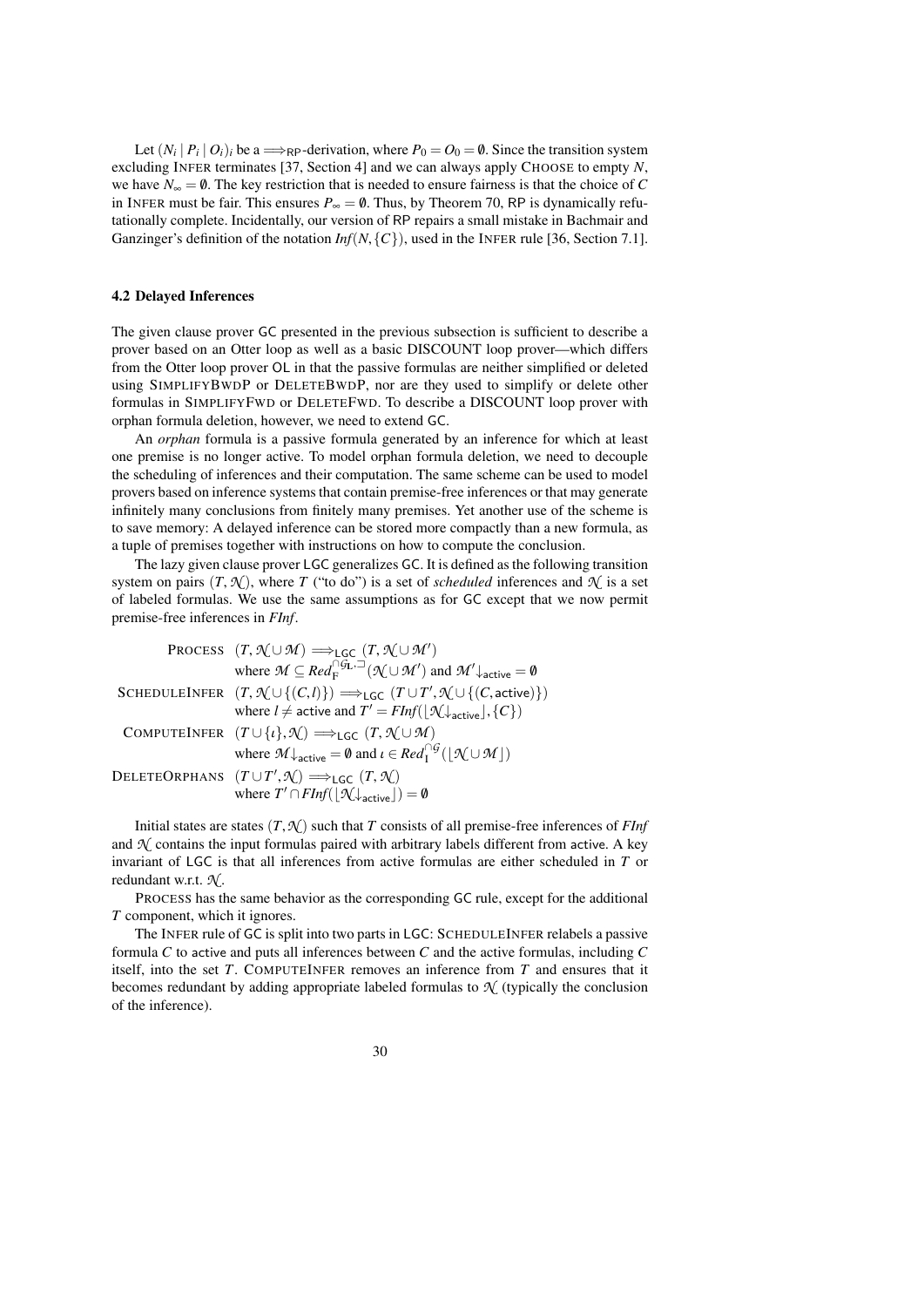DELETEORPHANS can delete scheduled inferences from *T* if some of their premises have been deleted from  $\mathcal{N}_{\text{active}}$  in the meantime by an application of PROCESS. Note that the rule cannot delete premise-free inferences, since the side condition is then trivially false.

Abstractly, the *T* component of the state is a set of inferences  $(C_n, \ldots, C_0)$ . In an actual implementation, it can be represented in different ways: as a set of compactly encoded recipes for computing the conclusion  $C_0$  from the premises  $(C_n, \ldots, C_1)$  as in Waldmeis-ter [\[24\]](#page-38-3), or as a set of explicit formulas  $C_0$  with information about their parents  $(C_n, \ldots, C_1)$ as in E [\[39\]](#page-39-1). In the latter case, some presimplifications may be performed on  $C_0$ ; this could be modeled more faithfully by defining *T* as a set of pairs  $(\iota, \text{simp}(C_0))$ .

<span id="page-30-0"></span>**Lemma 76** If  $(T_i, \mathcal{N}_i)$  *i* is an  $\Longrightarrow$   $_{\text{LGC}}$ -derivation, then  $(\mathcal{N}_i)$  *i* is a  $\triangleright_{\text{Red} \cap \mathcal{G}_L}$  -derivation.

*Proof* We must show that every labeled formula that is deleted in an  $\implies$ <sub>LGC</sub>-step from the *N* component is *Red*<sup>∩*G*L,<sup> $\Box$ </sup>-redundant w.r.t. the remaining labeled formulas. For PROCESS</sup> this is trivial. For SCHEDULEINFER, the only deleted formula is  $(C, l)$ , which is  $Red<sup>∩G<sub>L</sub>,\square</sup>$ . redundant w.r.t. (*C*, active) by part (iii) of Lemma [65,](#page-24-1) since  $l \perp n$  active. Finally, the rules COMPUTEINEER and DELETEORPHANS do not delete any formulas. COMPUTEINFER and DELETEORPHANS do not delete any formulas.

Given  $k \in \mathbb{N} \cup \{\infty\}$ , let  $Inv_{T,\mathcal{N}}(k)$  denote the condition

$$
\mathit{FLInf}(\mathcal{N}_k\downarrow_\mathsf{active}) \subseteq \lceil T_k \rceil \cup \bigcup_{i=0}^k \mathit{Red}^{\cap \mathsf{GL}}_1(\mathcal{N}_i)
$$

where  $\iota \in [T]$  if and only if  $|\iota| \in T$  for every  $\iota$  and every *T*. We will show that  $Inv_{T,N}(\iota)$  is an invariant of LGC and that it extends to the limit, enabling us to establish fairness.

**Lemma 77** Let  $(T_i, \mathcal{N}_i)$  be an  $\Longrightarrow$  LGC-derivation. If  $\mathcal{N}_0 \downarrow$  active  $= \emptyset$  and  $T_0 \supseteq FInf(\emptyset)$ , then  $I_{\text{Prox}}(k)$  holds for all indices k *Inv*<sub>*T*</sub>, $\mathcal{N}(k)$  holds for all indices *k*.

*Proof* BASE CASE: The hypotheses ensure that  $FLInf(\mathcal{N}_0 \downarrow_{\text{active}}) = FLInf(\emptyset) \subseteq [T_0]$ .

CASE PROCESS: This case is essentially as in the proof of Lemma [67.](#page-25-0)

CASE SCHEDULEINFER: Consider the step  $(T_k, \mathcal{N}_k) = (T, \mathcal{N} \cup \{ (C, l) \}) \implies \text{LGC}(T \cup T')$ <br> $\mathcal{N} \cup \{ (C \text{ active}) \} = (T_{k+1}, \mathcal{N}_{k+1})$  We assume  $l \in E[Inf(\mathcal{N}_{k+1}, l_{k+1})]$  for some *l* and show  $\mathcal{H} \cup \{ (C, \text{active}) \} = (T_{k+1}, \mathcal{N}_{k+1})$ . We assume  $\iota \in \mathcal{F}LInf(\mathcal{N}_{k+1} \downarrow_{\text{active}})$  for some  $\iota$  and show  $\iota \in [T \cup T'] \cup \bigcup_{i=0}^{k+1} \text{Red}_{1}^{\cap G_{L}}(\mathcal{K}_{i})$ . If  $\iota \in \text{FLInf}(\mathcal{K}_{\text{active}}(C, \text{active}))$ , then  $\lfloor \iota \rfloor \in T'$  by definition of  $T'$  and thus  $\iota \in [T \cup T']$ . Otherwise  $\iota \in \text{ELInf}(\mathcal{K})$ tion of *T'* and thus  $\iota \in [T \cup T']$ . Otherwise,  $\iota \in FLInf(\mathcal{N}_\text{active})$ . By the induction hypothe- $\text{cis}, \iota \in [T] \cup \bigcup_{i=0}^{k} \text{Red}_{1}^{\cap \text{GL}}(\mathcal{K}_{i}).$  In both cases,  $\iota \in [T \cup T'] \cup \bigcup_{i=0}^{k+1} \text{Red}_{1}^{\cap \text{GL}}(\mathcal{K}_{i}).$ 

CASE COMPUTEINFER: Consider the step  $(T_k, \mathcal{N}_k) = (T \cup \{t\}, \mathcal{N}) \implies_{\text{LGC}} (T, \mathcal{N} \cup \mathcal{N}) - (T_{k+1}, \mathcal{N}_{k+1})$ . We assume  $t \in \text{ELInf}(\mathcal{N}_{k+1} |_{\mathcal{N} \cup \mathcal{N}})$  for some  $t$  and show  $t \in [T] \cup$  $M$  =  $(T_{k+1}, \mathcal{N}_{k+1})$ . We assume  $\iota \in FLInf(\mathcal{N}_{k+1} \downarrow_{\text{active}})$  for some  $\iota$  and show  $\iota \in [T] \cup$  $\bigcup_{i=0}^{k+1} Red_i^{\cap} \mathcal{G}_L(\mathcal{N}_i)$ . By COMPUTEINFER's side condition that  $\mathcal{M} \downarrow$  active  $= \emptyset$ , we have that  $\iota \in FLInf(\mathcal{N} \downarrow_{\text{active}}).$  By the induction hypothesis,  $\iota \in [T \cup \{\iota'\}] \cup \bigcup_{i=0}^{k} Red_{I}^{\cap \mathcal{G}_{L}}(\mathcal{N}_{i}).$  If  $\iota \in [\{\iota'\}]$ , then  $\iota \in \mathbb{R}e d_{\Pi}^{\cap \mathcal{G}_L}(\mathcal{N} \cup \mathcal{M})$  by COMPUTEINFER's last side condition. Otherwise,  $\iota \in [T] \cup \bigcup_{i=0}^{k} Red_{1}^{\cap}G_{\mathbf{L}}(\mathcal{K}_{i})$ . In both cases,  $\iota \in [T] \cup \bigcup_{i=0}^{k+1} Red_{1}^{\cap}G_{\mathbf{L}}(\mathcal{K}_{i})$ .

CASE DELETEORPHANS: Consider the transition  $(T_k, \mathcal{N}_k) = (T \cup T', \mathcal{N}) \implies_{\text{LGC}} (T, \mathcal{N})$ <br>  $= (T_{k+1}, \mathcal{N}_{k+1})$ . We assume  $k \in \text{FLInf}(\mathcal{N}^k)$ . (for some  $k$ , By the induction hypothesis)  $=(T_{k+1}, \mathcal{N}_{k+1})$ . We assume  $\iota \in FLInf(\mathcal{N}\downarrow_{\text{active}})$  for some  $\iota$ . By the induction hypothesis,  $\iota \in [T \cup T'] \cup \bigcup_{i=0}^{k+1} \text{Re} d_1^{\cap \text{GL}}(\mathcal{A}_i)$ . Since  $\iota \notin [T']$  by DELETEORPHANS's side condition, we contain have  $\iota \in [T] \cup \bigcup_{i=0}^{k+1} Red_1^{\cap \mathcal{G}_L}$  $(\mathcal{N}_i)$ .

**Lemma 78** Let  $(T_i, \mathcal{N}_i)$  be a nonempty  $(\mathcal{P}(FInf) \times \mathcal{P}(FL))$ -sequence. If  $Inv_{T, \mathcal{N}}(i)$  holds for all indices i then  $Inv_{T, \mathcal{N}}(i)$  holds for all indices *i*, then  $Inv_{T,\mathcal{N}}(\infty)$  holds.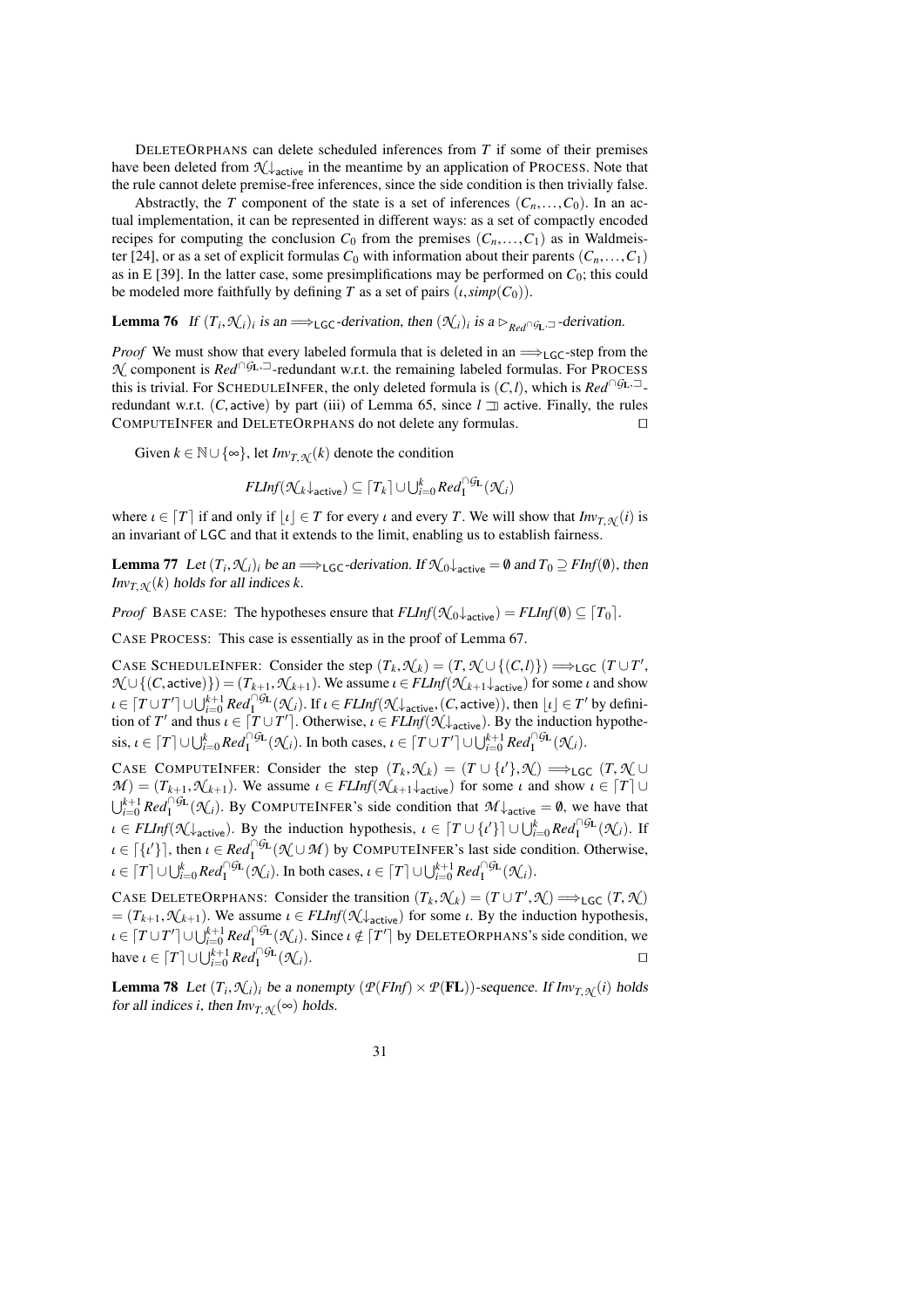*Proof* We assume  $\iota \in FLInf(\mathcal{K}_{\infty} \downarrow_{\text{active}})$  for some  $\iota$  and show  $\iota \in [T_{\infty}] \cup \bigcup_{i} Red_{i}^{\cap GL}(\mathcal{K}_{i})$ . Assume  $\iota \notin [T_{\infty}]$ . Clearly, there must exist an index *k* such that  $\mathcal{N}_k \downarrow_{\text{active}}$  contains all of *i*'s premises and  $\iota \notin [T_{\iota}]$ . Therefore  $\iota \in EIInf(\mathcal{N}_{\iota} | \ldots)$ . Since  $Inv_{\iota}(\iota)$  holds  $\iota \in$ of *ι*'s premises and  $\iota \notin [T_k]$ . Therefore  $\iota \in FLInf(\mathcal{N}_k\downarrow_{\text{active}})$ . Since  $Inv_{T,\mathcal{N}}(k)$  holds,  $\iota \in \iota_{k-0}^kRel_{\lambda}^{\mathcal{N}_{\text{GL}}(\mathcal{N}_i)} \subset \iota_{k-0}^kRel_{\lambda}^{\mathcal{N}_{\text{GL}}(\mathcal{N}_i)}$ .  $\bigcup_{i=0}^k Red_1^{\cap G_{\mathbf{L}}}(\mathcal{K}_i) \subseteq \bigcup_i Red_1^{\cap G_{\mathbf{L}}}$  $(\mathcal{N}_i)$ .

<span id="page-31-0"></span>**Lemma 79** Let  $(T_i, \mathcal{N}_i)$  be an  $\Longrightarrow$  LGC-derivation. If  $\mathcal{N}_0 \downarrow$  active  $T_0 \supseteq \mathcal{N}_i$  for all  $l \neq$ active,  $T_0 \supseteq \text{FInf}(\emptyset)$ , and  $T_{\infty} = \emptyset$ , then  $(\mathcal{N}_i)_i$  is fair.

*Proof* By Lemmas [67](#page-25-0) and [68,](#page-25-1)  $FLInf(\mathcal{N}_{\infty} \downarrow_{\text{active}}) \subseteq [T_{\infty}] \cup \bigcup_i Red_i^{\cap G_L}(\mathcal{N}_i)$ . By the second and fourth hypotheses, this inclusion simplifies to  $FLInf(\mathcal{N}_{\infty}) \subseteq \bigcup_i Red_1^{\cap \mathcal{G}_L}(\mathcal{N}_i)$ . □

<span id="page-31-2"></span>**Theorem 80** Let  $(T_i, \mathcal{N}_i)_i$  be an  $\Longrightarrow$  LGC-derivation, where  $\mathcal{N}_0 \downarrow_{\text{active}} = \emptyset$ ,  $\mathcal{N}_{\infty} \downarrow_l = \emptyset$  for all  $l \neq \text{active}, T_0 \supseteq F\text{Inf}(\emptyset)$ , and  $T_{\infty} = \emptyset$ . If  $[\mathcal{N}_0] \models^{\Box}_{\mathcal{G}} {\{\perp\}}$  for some  $\bot \in \mathbf{F}_{\bot}$ contains  $(\perp', l)$  for some  $\perp' \in \mathbf{F}_{\perp}$  and  $l \in \mathbf{L}$ .

*Proof* By Lemma [61,](#page-23-3)  $[\mathcal{N}_0] \models G$  { $\bot$ } is equivalent to  $\mathcal{N}_0 \models G$  { $(\bot, \text{active})$ }. By Lemmas [76](#page-30-0) and [79,](#page-31-0) we know that  $(\mathcal{N}_i)_i$  is a fair  $\triangleright_{Red \cap G_L} \supseteq$ -derivation. Since  $(FLInf, Red \cap G_L, \supseteq)$  is dynamically refutationally complete, we can conclude that some  $\mathcal{N}_i$  contains  $(1', l)$  for dynamically refutationally complete, we can conclude that some  $\mathcal{N}_i$  contains  $(\perp', l)$  for some  $\perp' \in \mathbf{F}_\perp$  and  $l \in \mathbf{L}$ .

<span id="page-31-1"></span>Example 81 The following DISCOUNT loop [\[1\]](#page-38-2) prover DL is an instance of the lazy given clause prover LGC. This loop design is inspired by Schulz's description of E [\[39\]](#page-39-1) but omits E's presimplification of *concl*(*ι*). The prover's state is a four-tuple  $T | P | Y | A$ , where  $T$ is a set of inferences and *P*, *Y*, *A* are sets of formulas. The *T*, *P*, and *A* sets correspond to the scheduled inferences, the passive formulas, and the active formulas, respectively. The *Y* set is a subsingleton that can store a chosen passive formula. Initial states have the form  $T | P | \emptyset | \emptyset$ , where *T* is the set of all premise-free inferences of *FInf*.

COMPUTEINFER 
$$
T \oplus \{i\} | P | \emptyset | A \Rightarrow_{DL} T | P | \{C\} | A
$$

\nif  $i \in Red_1^{\cap G}(A \cup \{C\})$ 

\nChoose  $T | P \oplus \{C\} | \emptyset | A \Rightarrow_{DL} T | P | \{C\} | A$ 

\nDELETEFWD  $T | P | \{C\} | A \Rightarrow_{DL} T | P | \emptyset | A$ 

\nif  $C \in Red_F^{\cap G}(A)$  or  $C \succeq C'$  for some  $C' \in A$ 

\nSIMPLIFYFWD  $T | P | \{C\} | A \Rightarrow_{DL} T | P | \{C'\} | A$ 

\nif  $C \in Red_F^{\cap G}(A \cup \{C'\})$ 

\nDELETEBWD  $T | P | \{C\} | A \oplus \{C'\} \Rightarrow_{DL} T | P | \{C\} | A$ 

\nif  $C' \in Red_F^{\cap G}(\{C\})$  or  $C' \sim C$ 

\nSIMPLIFYBWD  $T | P | \{C\} | A \oplus \{C'\} \Rightarrow_{DL} T | P \cup \{C''\} | \{C\} | A$ 

\nif  $C' \in Red_F^{\cap G}(\{C, C''\})$ 

\nSCHEDULEINFER  $T | P | \{C\} | A \Rightarrow_{DL} T \cup T' | P | \emptyset | A \cup \{C\}$ 

\nif  $T' = \text{FInf}(A, \{C\})$ 

\nDELETEORPHANS  $T \oplus T' | P | Y | A \Rightarrow_{DL} T | P | Y | A$ 

\nif  $T' \cap \text{FInf}(A) = \emptyset$ 

A reasonable strategy for applying the DL rules is presented below. It relies on a wellfounded ordering  $\succ$  on formulas to make sure that the simplification rules actually simplify their target in some sense, preventing infinite looping. It assumes that  $FInf(N, \{C\})$  is finite whenever *N* is finite.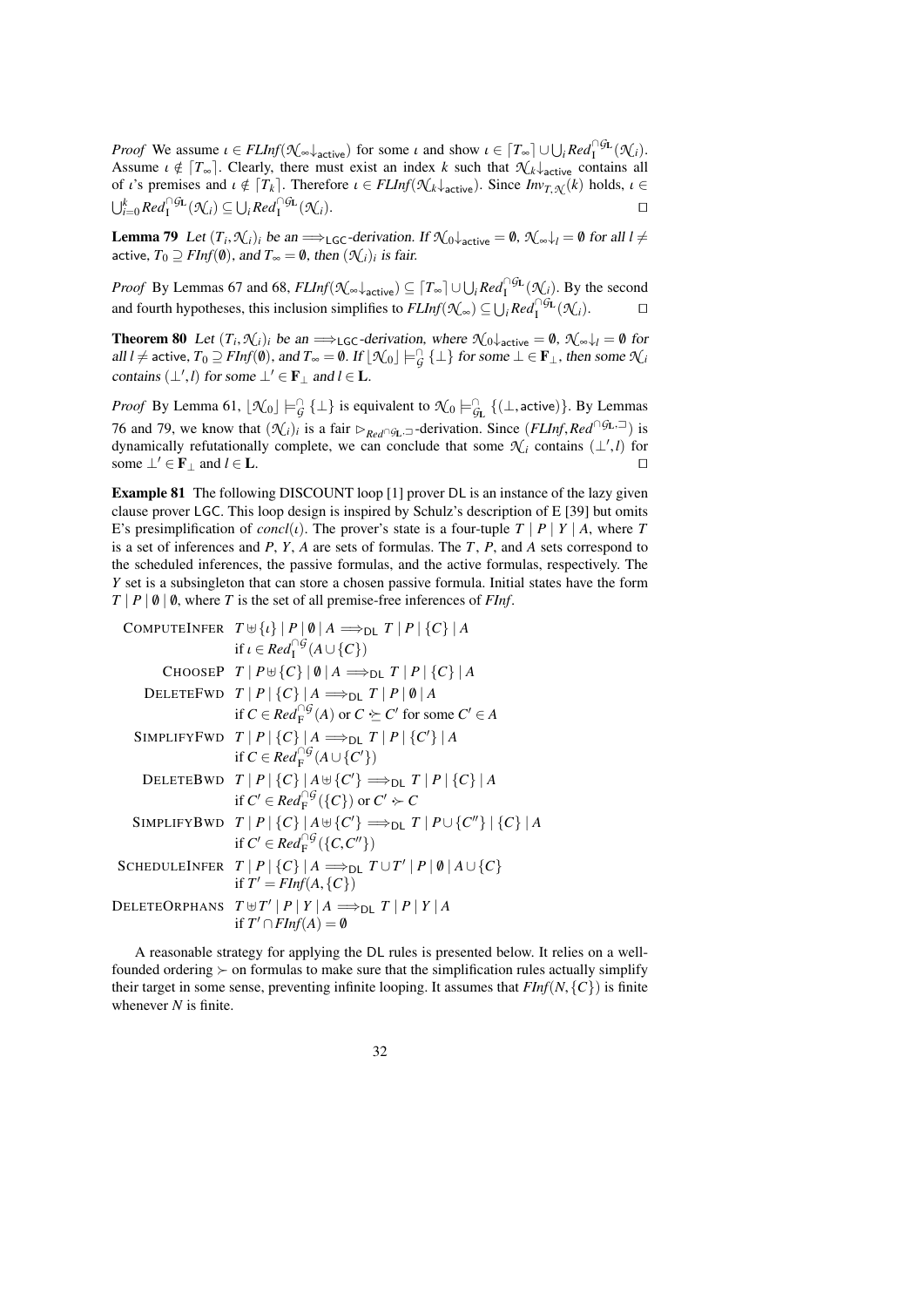- 1. Repeat while  $T \cup P \neq \emptyset$  and  $\bot \notin Y \cup A$ :
	- 1.1. Apply COMPUTEINFER or CHOOSEP to retrieve the next conclusion of an inference from *T* or the next formula from *P*, where *T* and *P* are organized as a single priority queue, to ensure fairness.
	- 1.2. Apply SIMPLIFYFWD as long as the simplified formula  $C'$  is  $\succ$ -smaller than the original formula *C*.
	- 1.3. If DELETEFWD is applicable, apply it.
	- 1.4. Otherwise:
		- 1.4.1. Apply DELETEBWD exhaustively.
		- 1.4.2. Apply SIMPLIFYBWD as long as the simplified formula  $C''$  is  $\succ$ -smaller than the original formula  $C'$ .
		- 1.4.3. Apply DELETEORPHANS.
		- 1.4.4. Apply SCHEDULEINFER.

The instantiation of LGC relies on three labels  $l_3 \rightrightarrows l_2 \rightrightarrows l_1$  = active corresponding to the sets *<sup>P</sup>*,*Y*,*A*, respectively.

<span id="page-32-0"></span>Example 82 Higher-order unification can give rise to infinitely many incomparable unifiers. As a result, in  $\lambda$ -superposition [\[13\]](#page-38-4), performing all inferences between two clauses can lead to infinitely many conclusions, which need to be enumerated fairly. The Zipperposition prover [\[13\]](#page-38-4), which implements the calculus, performs this enumeration in an extended DISCOUNT loop.

Infinitary inference rules are also useful to reason about the theory of datatypes and codatatypes. Superposition with (co)datatypes [\[19\]](#page-38-19) includes *n*-ary ACYCL and UNIQ rules, which had to be restricted and complemented with axioms so that they could be implemented in Vampire [\[27\]](#page-39-15). In Zipperposition, it would be possible to support the rules in full generality, eliminating the need for the axioms.

Abstractly, a Zipperposition loop prover ZL operates on states  $T \mid P \mid Y \mid A$ , where  $T$ is organized as a finite set of possibly infinite sequences  $(i<sub>i</sub>)<sub>i</sub>$  of inferences and the other components are as in DL (Example [81\)](#page-31-1). The CHOOSEP, DELETEFWD, SIMPLIFYFWD, DELETEBWD, and SIMPLIFYBWD rules are essentially as in DL. The other rules follow:

| COMPUTEINFER $T \cup \{(i_i)_i\}   P   \emptyset   A \implies_{Z } T \cup \{(i_i)_{i\geq 1}\}   P \cup \{C\}   \emptyset   A$ |
|-------------------------------------------------------------------------------------------------------------------------------|
| if $\iota_0 \in \text{Red}_{\mathsf{I}}^{\cap \mathcal{G}}(\mathsf{A} \cup \{\mathcal{C}\})$                                  |
| SCHEDULEINFER $T   P   {C}   A \implies_{ZL} T \cup T'   P   \emptyset   A \cup {C}$                                          |
| if T' is a finite set of sequences $(\iota_i^j)_i$ of inferences such that the set of                                         |
| all $\iota_i^j$ equals $FInf(A, \{C\})$                                                                                       |
| DELETEORPHAN $T \uplus \{(t_i)_i\}   P   Y   A \Longrightarrow_{Z} T   P   Y   A$                                             |
| if $\iota_i \notin \text{FInf}(A)$ for all i                                                                                  |

COMPUTEINFER works on the first element of sequences. SCHEDULEINFER adds new sequences to *T*. Typically, these sequences store  $FInf(A, \{C\})$ , which may be countably infinite, in such a way that all inferences in one sequence have identical premises and can be removed together by DELETEORPHAN. The same rule can also be used to remove empty sequences from *T*, since the side condition is then vacuously true, thereby providing a form of garbage collection.

A subtle difference with DL is that COMPUTEINFER puts the formula *C* in *P* instead of *Y*. This gives more flexibility for scheduling; for example, a prover can pick several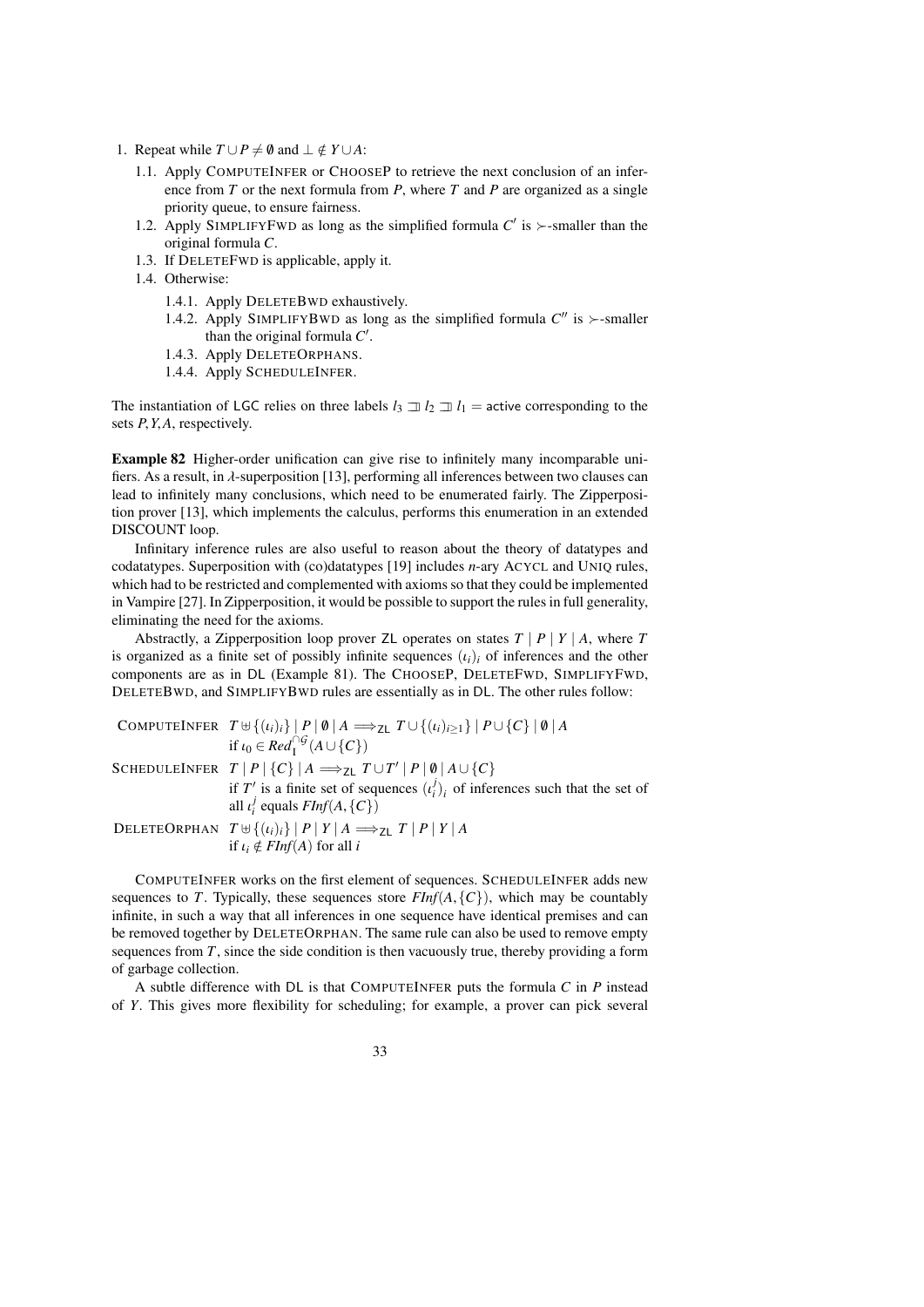formulas from the same sequence and then choose the most suitable one—not necessarily the first one—to move to the active set.

To produce fair derivations, a prover needs to choose the sequence in COMPUTEINFER fairly and to choose the formula in CHOOSEP fairly. In combination, this achieves a form of dovetailing. The prover could use a simple algorithm, such as round-robin, for COMPUTE-INFER and employ more sophisticated heuristics for CHOOSEP.

The implementation in Zipperposition uses a slightly more complicated representation for *T*, with sequences of subsingletons of inferences. Thus, each sequence element is either a single inference  $\iota$  or the empty set, which signifies that no new unifier was found up to a certain depth.

Remark 83 The above approach to orphan formula deletion works because formulas recognized as orphans, belonging to the  $T$  state component, cannot have been used to make other formulas or inferences redundant—only passive and active formulas are considered by the redundancy criterion. If formulas from the *P* or *A* set could be detected as orphans, we could lose refutational completeness. To see this, consider the abstract scenario in which a formula *C* that is crucial for a refutation is subsumed by *D*, which is in turn deleted for being an orphan formula. Then *C* is lost forever even if is not an orphan formula.

Nevertheless, the idea of detecting orphan formulas outside the scheduled inferences in *T* can be salvaged as follows: Annotate each formula *D* with its parentage, and whenever *D* is used to simplify other clauses or to make other inferences redundant, remember this fact. Only consider *D* an orphan formula if it has lost a parent and if it has never beeen used to delete other formulas or to make other inferences redundant.

### 4.3 Integrating Saturation Calculi

The prover architectures described above can be instantiated with saturation calculi that use a redundancy criterion obtained as an intersection of lifted redundancy criteria. Some saturation calculi are defined in such a way that this requirement is trivially satisfied. For others, some reformulation of the redundancy criterion may be necessary.

Example 84 As explained in Examples [54](#page-20-2) and [55,](#page-21-0) redundancy criteria for calculi with se-lection functions [\[5,](#page-38-6)6] or constraints [\[29,](#page-39-2) [30\]](#page-39-10) can be defined as intersections  $Red^{\cap G}$  of lifted redundancy criteria.

Example 85 In Bachmair and Ganzinger's associative–commutative (AC) superposition calculus [\[4\]](#page-38-20), the redundancy of general clauses and inferences is defined using a grounding function  $G$  that maps every clause  $C$  to the set of its ground instances  $C\theta$  and every inference  $\iota$  to the set of its ground instances  $\iota\theta$ . ("Instance" means "syntactic instance" here, that is, not "instance modulo AC".) In principle, one could now apply  $(G, \Box)$ -lifting, where we choose  $\exists$  as the instantiation ordering modulo AC. This would be pointless, though, since in the definition of  $\text{Red}_{F}^{\tilde{G},\square}$  the ordering  $\square$  is used only if D is a common syntactic instance of C and C'. Note that, for example,  $C = f(c + (c + z)) \approx b$  is an AC-instance of  $C' = f((x + x) + y) \approx b$ , but since *C* and *C*<sup>'</sup> have no common syntactic ground instances, this fact is never exploited in  $Red_F^{G, \square}$ . We can repair this by redefining *G* so that it maps every *i* to the set of its syntactic ground instances  $\hat{u}\theta$ , as before, but *C* to the set of all *D* that are AC-equal to some ground instance *<sup>C</sup>*θ. This qualifies as a grounding function as well, and since Bachmair and Ganzinger's definition of redundancy for ground clauses is invariant under AC, the new definition of redundancy for general clauses is equivalent to the old one.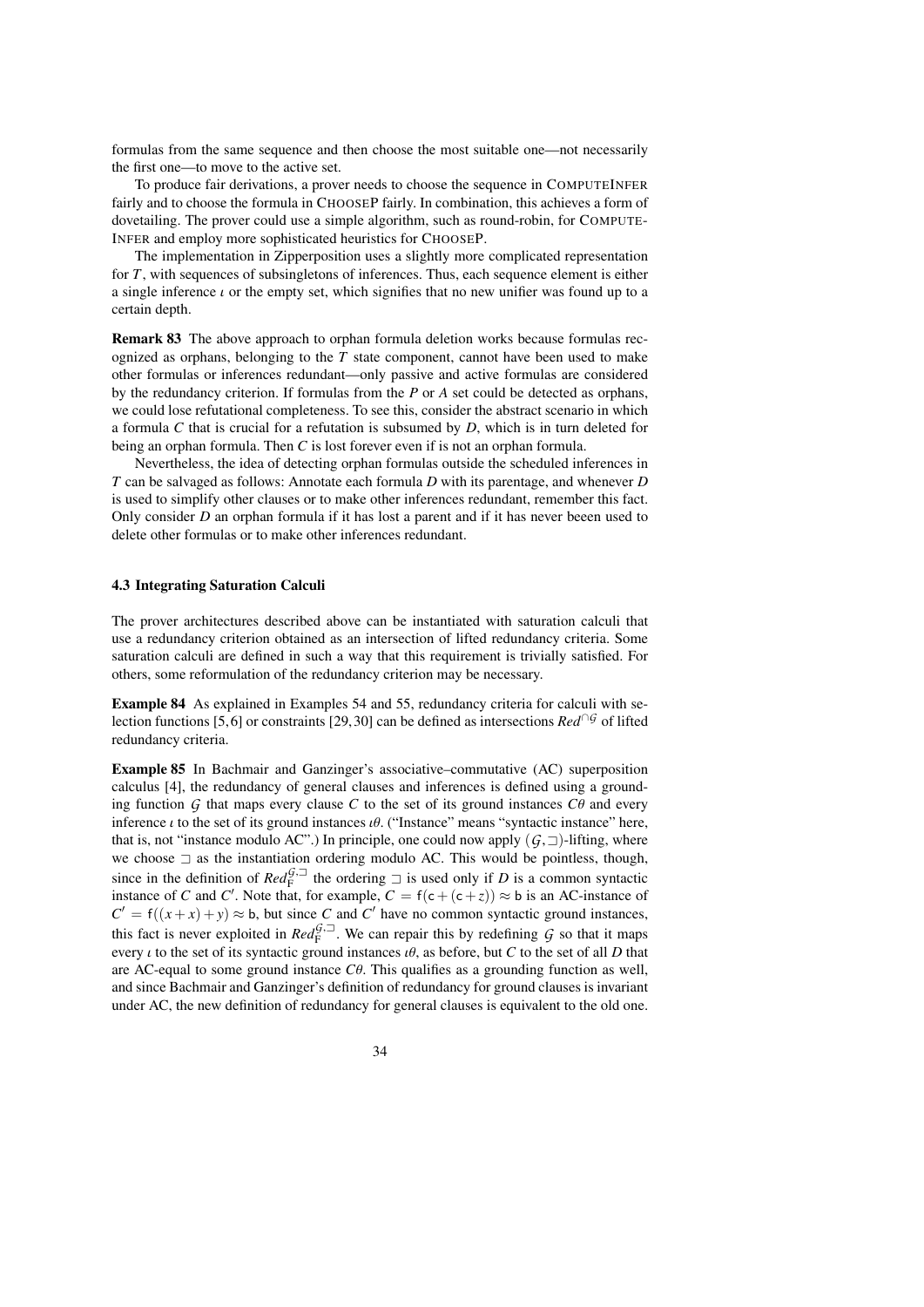Example 86 Waldmann [\[44\]](#page-39-3) considers a superposition calculus modulo Ψ-torsion-free cancellative abelian monoids. Redundant clauses and inferences are defined in the standard way by lifting, except for the ABSTRACTION inference rule: According to Waldmann's definition, a ground instance of an ABSTRACTION inference  $\iota = (C_2, C_1, C_0)$  is an ABSTRAC-TION inference  $(C_2\theta, C_1\theta, C_0\theta)$  where  $C_2\theta$  and  $C_1\theta$  are ground. But the conclusion of an ABSTRACTION inference is never ground, and this applies also to  $C_0\theta$ . When defining redundancy for such inferences, it is therefore necessary to further instantiate the abstraction variable *y* in  $C_0\theta$  using a substitution  $\rho$  that maps *y* to a sufficiently small ground term. To obtain a grounding function *G* as defined in Section [3.1,](#page-13-0) we need to redefine  $G(t)$  as the set of all inferences  $(C_2\theta, C_1\theta, C_0\theta\rho)$ , rather than the set of all  $(C_2\theta, C_1\theta, C_0\theta)$ .

Example 87 The definition of redundancy for Bachmair, Ganzinger, and Waldmann's hierarchic superposition calculus [\[8\]](#page-38-7) is mostly standard, using a grounding function that maps every clause *C* to a subset  $G(C)$  of the set of its ground instances and every hierarchic superposition inference  $\iota$  to a set  $G(\iota)$  of ground standard superposition inferences. There is one exception, namely, CLOSE inferences, which derive  $\perp$  from a list of premises that is inconsistent w.r.t. some base (background) theory. For these inferences,  $G(t) =$  *undef*.

Baumgartner and Waldmann's variant of hierarchic superposition [\[10\]](#page-38-14) uses a slightly different definition of redundancy: A clause *C* is redundant if  $G(C) \subseteq Red_F(G(N) \cup Th) \cup$ *Th*; a non-CLOSE inference  $\iota$  is redundant if  $G(\iota) \subseteq Red_1(G(N) \cup Th)$ , where *Th* is a fixed set of ground base clauses and *Red* is the usual redundancy criterion for ground standard superposition. To convert this into the format required in Section [3.1,](#page-13-0) we can define  $Red^{Th}_{\mathcal{F}}(M) := Red_{\mathcal{F}}(M \cup Th) \cup Th$ , and  $Red^{Th}_{\mathcal{I}}(M) := Red_{\mathcal{I}}(M \cup Th)$ . It is easy to check that  $Red^{Th} := (Red^{Th}_1, Red^{Th}_1)$  is also a redundancy criterion and that the properties above are<br>equivalent to  $G(C) \subseteq Red^{Th}(G(N))$  and  $G() \subseteq Red^{Th}(G(N))$ . For  $CLOSE$  inferences we equivalent to  $\mathcal{G}(C) \subseteq \mathbb{R}ed_F^{Th}(\mathcal{G}(N))$  and  $\mathcal{G}(\iota) \subseteq \mathbb{R}ed_I^{Th}(\mathcal{G}(N))$ . For CLOSE inferences, we have again  $\mathcal{G}(\iota) = \iota \iota \iota \iota \iota \iota$ have again  $G(t) =$  *undef*.

Example 88 For saturation calculi whose refutational completeness proof is based on some kind of lifting of ground instances, the requirement to use a redundancy criterion obtained as an intersection of lifted redundancy criteria is rather natural. The outlier is unfailing completion [\[2\]](#page-38-5).

Unfailing completion predates the introduction of Bachmair–Ganzinger-style redundancy, but it can be incorporated into that framework. The formulas are the rewrite rules and equations. The only inferences are orientation and critical pair computation; the other inferences of the unfailing completion calculus (e.g., simplifications of equations or rules) must be considered as simplifications in our framework, rather than as inferences. With these definitions, formulas and inferences are redundant if for every rewrite proof using that rewrite rule, equation, or critical peak, there exists a smaller rewrite proof.<sup>[5](#page-34-0)</sup>

The requirement that the redundancy criterion must be obtained by lifting (which is necessary to introduce the labeling) can then be trivially fulfilled by "self-lifting"—i.e., by defining  $G := F$  and  $\rightarrow := \emptyset$  and by taking  $G$  as the function that maps every formula or inference to the set of its  $\alpha$ -renamings.

Note that this definition of redundancy differs from the usual definition of redundancy for superposition. For example, with a term ordering satisfying  $f(c) \succ f(b) \succ f(a) \succ c \succ b$ a, the equations  $c \approx b$  and  $c \approx a$  make  $f(b) \approx f(a)$  redundant in the superposition calculus (since they are smaller in the induced clause ordering), but they do not make  $f(b) \approx f(a)$ redundant in unfailing completion (since the rewrite proof  $f(b) \leftrightarrow f(c) \leftrightarrow f(a)$ ) using  $c \approx b$ and  $c \approx a$  is larger than the rewrite proof  $f(b) \leftrightarrow f(a)$  using  $f(b) \approx f(a)$ ).

<span id="page-34-0"></span><sup>5</sup> Proofs are compared using a proof ordering—that is, the multiset extension of an ordering that compares individual proof steps  $s \rightarrow_R t$ ,  $s \leftarrow_R t$ , or  $s \leftrightarrow_E t$ .

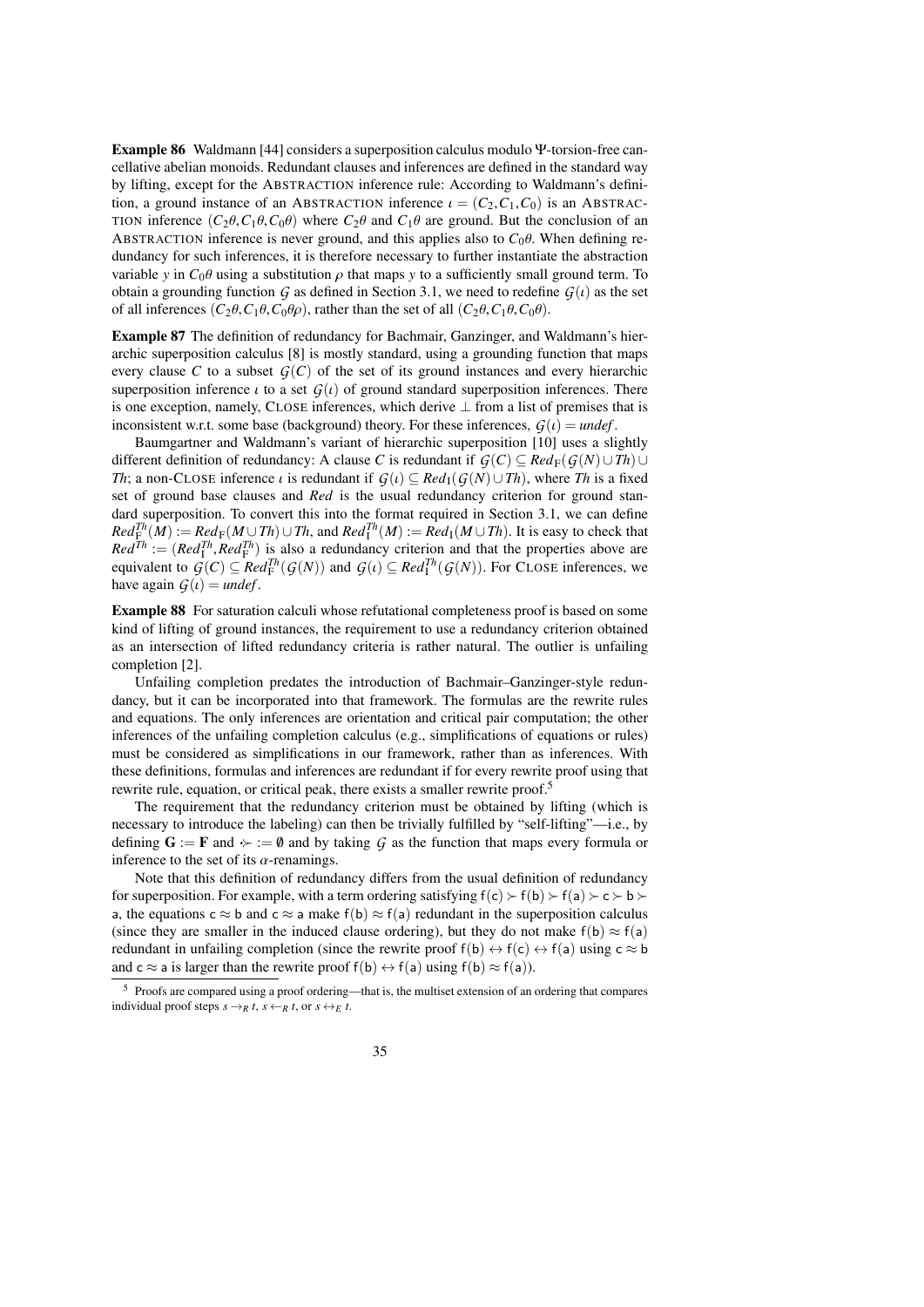### <span id="page-35-0"></span>5 Isabelle Development

The framework described in the previous sections has been formalized in Isabelle/HOL [\[31,](#page-39-16) [32\]](#page-39-7), including all the theorems and lemmas, the prover architectures GC and LGC, and the example prover RP. The Isabelle theory files are available in the *Archive of Formal Proofs* [\[16](#page-38-21)[,40\]](#page-39-17). The development is also part of the IsaFoL (Isabelle Formalization of Logic) [\[17\]](#page-38-22) effort, which aims at developing a reusable computer-checked library of results about automated reasoning.

The main theory files of the development are listed below:

- Calculus.thy collects basic definitions and lemmas about consequence relations, inference systems, and redundancy criteria, including the equivalence of static and dynamic refutational completeness.
- Calculus\_Variations.thy contains alternative notions of inferences, redundancy, saturation, and completeness found in the literature.
- Intersection\_Calculus.thy introduces calculi equipped with a family of redundancy criteria, whose intersection is taken.
- Lifting\_to\_Non\_Ground\_Calculi.thy gathers the results on nonground liftings of calculi without and with well-founded orderings  $\Box_D$ .
- Labeled\_Lifting\_to\_Non\_Ground\_Calculi.thy contains the labeled extensions of the previous liftings.
- Given\_Clause\_Architectures.thy and Given\_Clause\_Architectures\_Revisited .thy include results about the given clause prover GC and its extension LGC with delayed inferences. The invariant-based proofs presented in this paper are found in the latter theory file.
- FO\_Ordered\_Resolution\_Prover\_Revisited.thy re-proves the ordered resolution prover RP refutationally complete using our framework, providing a modular alternative to the Isabelle formalization by Schlichtkrull et al. [\[36,](#page-39-6) [38\]](#page-39-18).

The development relies heavily on Isabelle's locales [\[9\]](#page-38-23). These are contexts that fix variables and make assumptions about these. Definitions and lemmas occurring inside the locale may then refer to them. With locales, the definitions and lemmas look similar to or even simpler than how they are stated on paper, but the proofs often become more complicated: Layers of locales may hide definitions, and often these need to be manually unfolded in several steps before the desired lemma can be proved. A pathological example is Lemma [64,](#page-23-2) which obviously holds by construction from a human perspective but whose Isabelle proof required more than a hundred lines of code.

We chose to represent basic nonempty sets such as  $\bf{F}$  and  $\bf{L}$  by types. This lightened the development in two ways. First, it relieved us from having to thread through nonemptiness conditions. Second, objects are automatically typed appropriately based on the context, meaning that lemmas could be stated without explicit hypotheses that given objects are formulas, labels, or indices. On the other hand, for sets such as F<sup>⊥</sup> and *FInf* that are subsets of other sets, it was natural to use simply typed sets. Derivations, which describe the dynamic behavior of a calculus, are represented by the same lazy list codatatype [\[18\]](#page-38-24) and auxiliary definitions that were used by Schlichtkrull et al.

The framework's design and its mechanization were carried out largely in parallel. This resulted in more work on the mechanization side because changes had to be propagated,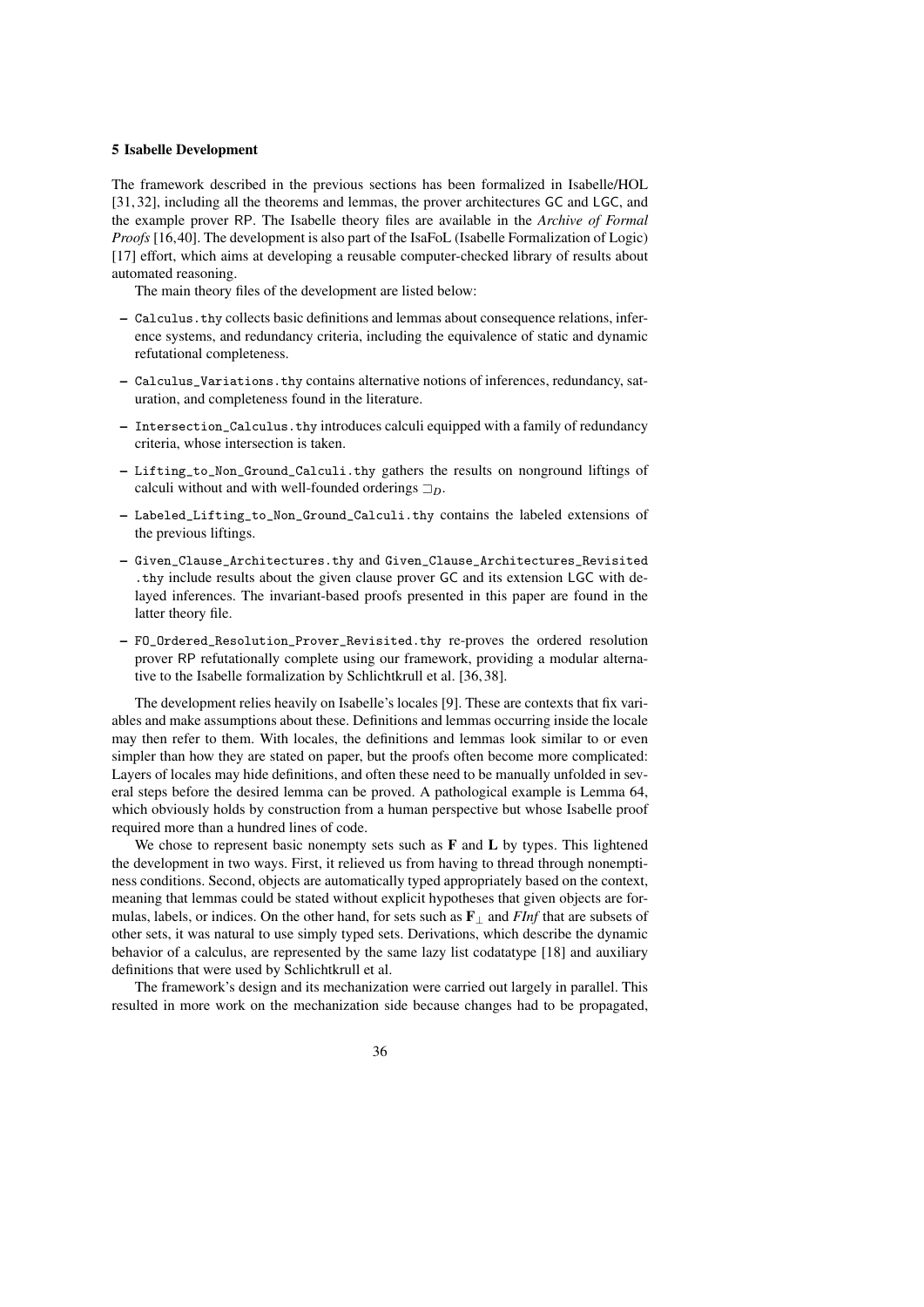but it also helped detect missing conditions and shape the theory itself. For example, an earlier version of the framework considered only single lifted redundancy criteria instead of intersections of lifted redundancy criteria (Section [3.3\)](#page-19-0); our first attempt at verifying RP in Isabelle using the framework made it clear that the theory was not quite general enough yet to support selection functions (Example [54\)](#page-20-2).

### 6 Conclusion

We presented a formal framework for saturation theorem proving inspired by Bachmair and Ganzinger's *Handbook* chapter [\[6\]](#page-38-0). Users can conveniently derive a dynamic refutational completeness result for a concrete prover based on a statically refutationally complete calculus. The key was to strengthen the standard redundancy criterion so that all prover operations, including subsumption deletion, can be justified by inference or redundancy. The framework is mechanized in Isabelle/HOL and can be used to verify actual provers.

To employ the framework, users must provide a statically complete saturation calculus expressible as the lifting (*FInf*,  $Red^{\mathcal{G}}$ ) or (*FInf*,  $Red^{\cap \mathcal{G}}$ ) of a ground calculus (*GInf*,  $Red$ ), where *Red* qualifies as a grounding function of where *Red* qualifies as a redundancy criterion and *G* qualifies as a grounding function or grounding function family. The framework can be used to derive two main results:

- 1. After defining a well-founded ordering  $\exists$  or a family of well-founded orderings that capture instantiation, invoke Theorem [53](#page-20-0) to show (*FInf*,*Red*∩*G*,=) dynamically complete.
- 2. Based on the previous step, invoke Theorem [70](#page-26-1) or [80](#page-31-2) to derive the dynamic completeness of a prover architecture building on the given clause procedure, such as the Otter, iProver, DISCOUNT, or Zipperposition loop (Example [71,](#page-26-2) [74,](#page-28-0) [81,](#page-31-1) or [82\)](#page-32-0).

The framework can also help establish the static completeness of the nonground calculus. For many calculi (with the notable exceptions of constraint and hierarchic superposition), Theorem [32](#page-14-0) or [50](#page-19-3) can be used to lift the static completeness of  $(GInf, Red)$  to  $(FInf, Red^{\mathcal{G}})$ <br>or  $(FInf, Rad^{\mathcal{G}})$ or  $(FInf, Red^{\cap G})$ .<br>The main mi

The main missing piece of the framework is a generic treatment of clause splitting. Until recently, the only formal treatment of splitting, by Fietzke and Weidenbach [\[22\]](#page-38-25), hardcodes both the underlying calculus and the splitting strategy. Voronkov's AVATAR architecture [\[42\]](#page-39-19) is more flexible and yields truly impressive empirical results, but he and his collaborators left the question of AVATAR's refutational completeness open. Ebner, Blanchette, and Tourret [\[21\]](#page-38-11) recently provided an answer by introducing and instantiating a generic splitting framework based on our saturation framework.

Acknowledgment We thank Alexander Bentkamp for discussions about prover architectures for higherorder logic and for feedback from instantiating the framework, especially concerning Theorem [50.](#page-19-3) We thank Mathias Fleury and Christian Sternagel for their help with the Isabelle development. Finally, we thank Gabriel Ebner, Robert Lewis, Visa Nummelin, Dmitriy Traytel, and the anonymous reviewers for their comments and suggestions.

Blanchette's research has received funding from the European Research Council (ERC) under the European Union's Horizon 2020 research and innovation program (grant agreement No. 713999, Matryoshka). He also benefited from the Netherlands Organization for Scientific Research (NWO) Incidental Financial Support scheme and he has received funding from the NWO under the Vidi program (project No. 016.Vidi.189.037, Lean Forward).

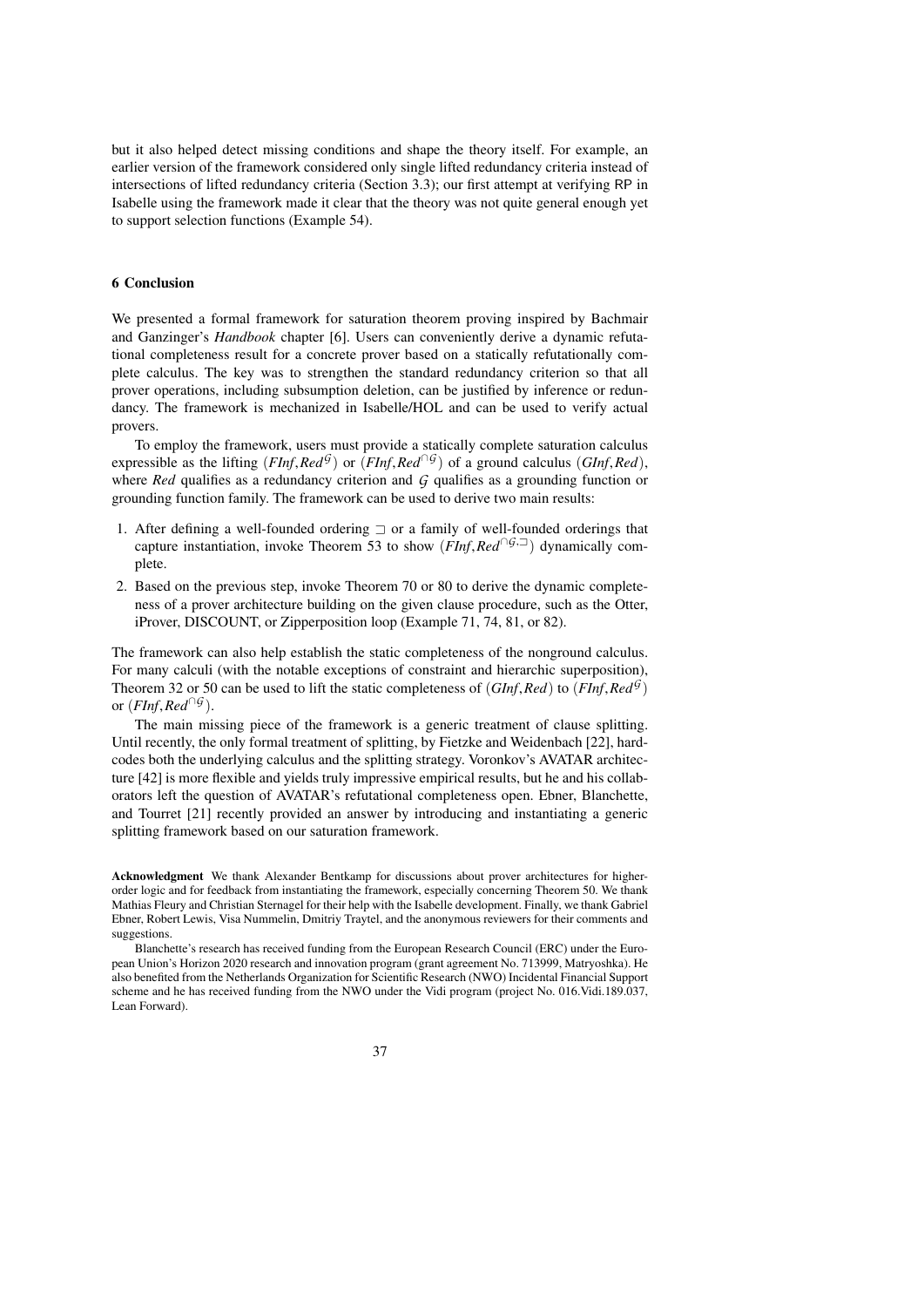### Index

 $\models$ , [3](#page-2-1)  $\models$ *G*, [14](#page-13-1)<br> $\models$ <sup>*q*</sup>, [12](#page-11-1)  $\models^q_{\mathcal{G}^q}$ , [20](#page-19-0)  $\models \frac{\check{q}}{\mathcal{G}_{\mathbf{L}}}^q$ , [23](#page-22-2)  $\models$ <sup>∩</sup>, [12](#page-11-1) |=<sup>∩</sup> *G* , [20](#page-19-0)  $\vDash$ , [4](#page-2-2) ⊥, [3](#page-2-1)  $\frac{1}{2}$ , [24](#page-23-4) ·>, [19](#page-18-3)  $\geq$ , [19](#page-18-3)  $\div$ , [24](#page-23-4)  $\triangleright$ -derivation, [6](#page-4-0)  $\triangleright_{Red}$ , [6](#page-4-0)  $\Box = (\Box_D)_{D \in \mathbf{G}}, 16, 24$  $\Box = (\Box_D)_{D \in \mathbf{G}}, 16, 24$  $\Box = (\Box_D)_{D \in \mathbf{G}}, 16, 24$  $\Box$ , [24](#page-23-4)  $[T]$ , [31](#page-30-0)  $\lbrack t \rbrack, \lbrack \mathcal{K} \rbrack, 23$  $\lbrack t \rbrack, \lbrack \mathcal{K} \rbrack, 23$ <br> $(a_i)_i, 5$  $(a_i)_i, 5$  $(C1)$ – $(C4)$ , [3](#page-2-3)  $(G1)$ – $(G3)$ , [14](#page-13-2)  $(G, \Box)$ -lifting of *Red*, [17](#page-15-0)  $(L1)$ – $(L2)$ , [23](#page-22-3)  $(R1)$ – $(R4)$ , [4](#page-3-1) *A*-sequence, [5](#page-4-0) active, [25](#page-24-2) *C*, *D*, [3](#page-2-4) conclusion, [4](#page-2-2)  $concl(\iota)$ , [4](#page-2-2) consequence relation, [3](#page-2-1) DISCOUNT loop prover, [32](#page-31-1) DL, [32](#page-31-1) dynamically refutationally complete, [6](#page-4-0) F, [3](#page-2-1)  $\mathbf{F}_{\perp}$ , [3](#page-2-1) fair, [6](#page-4-0) FL, [23](#page-21-1)  $FL_{\perp}$ , [23](#page-21-1) formulas, [3](#page-2-1) G, [14](#page-13-0) *G*, [14](#page-13-0)  $\tilde{\textit{G}}$ -lifting of  $\models$ , [14](#page-13-1) *G*-lifting of *Red*, [15](#page-13-3) GC, [25](#page-24-2) *gen*, [20](#page-19-1) *GInf*, [14](#page-13-0) *GInf<sup>q</sup>* , [20](#page-19-0) given clause prover, [25](#page-24-2) *G*L, [23](#page-22-4)  $\tilde{G}^q$ , [20](#page-19-0)  $\tilde{g}_{\mathbf{L}}^{q}$ , [23](#page-22-2) grounding function, [14](#page-13-0)  $IL, 29$  $IL, 29$ *Inf*, [4](#page-2-2)

*Inf*(*N*), [4](#page-2-2)  $Inf(N, M)$ , [4](#page-2-2) inference, [4](#page-2-2) inference system, [4](#page-2-2) instantiation (quasi-)ordering, [19](#page-18-3) intersections of liftings, [20](#page-19-0) intersections of redundancy criteria, [12](#page-11-1)  $Inv_{\mathcal{N}}$ , [26](#page-25-2) *Inv*<sub>*T*</sub>, $\chi$ </sub>, [31](#page-30-0) ι, [4](#page-2-2) iProver loop prover, [29](#page-28-0) L, [23](#page-21-1) labeled version, [23](#page-21-1) label, [22](#page-21-1) lazy given clause prover, [30](#page-29-0)  $LGC, 30$  $LGC, 30$ liftable, [15](#page-14-2) lifting, [13](#page-12-0) limit, [6](#page-4-0) *N*, *M*, [3](#page-2-1) *N* , *M* , [23](#page-21-1) *N*<sup>↓</sup>*l*</sub>, [25](#page-24-2) *N*∞, [6](#page-4-0)<br>**O***s*<sup>*'*</sup>, [29](#page-28-1) OL, [27](#page-26-2) orphan formula, [30](#page-29-0) Otter loop prover, [27](#page-26-2) premise, [4](#page-2-2) *Q*, [12](#page-11-1) *q*, [12](#page-11-1)  $Red = (Red<sub>I</sub>, Red<sub>F</sub>), 4$  $Red = (Red<sub>I</sub>, Red<sub>F</sub>), 4$ <br>  $Red' = (Red'_c, Red_{F})$  $Red' = (Red'_1, Red_F), 9$  $Red' = (Red'_1, Red_F), 9$ <br>*R*<sub>d</sub> $G$  (*R*<sub>d</sub> $G$ <sup>*R*</sup><sub>d</sub> $G$ )</sub>  $Red^{\mathcal{G}} = (Red^{\mathcal{G}}_1, Red^{\mathcal{G}}_F), 15$  $Red^{\mathcal{G}} = (Red^{\mathcal{G}}_1, Red^{\mathcal{G}}_F), 15$ <br>  $R^{-1}$ <sup>(*G*</sup>) = (*R*<sub>i</sub><sup>*G*</sup>) = *A*<sup>*G*</sup>) = *A*<sup>*G*</sup>) = *A*<sup>*G*</sup>) = *A*<sup>*G*</sup>) = *A*<sup>*G*</sup>) = *A*<sup>*G*</sup>  $Red^{G, \square} = (Red_{\mathrm{I}}^G, Red_{\mathrm{F}}^{G, \square}), 17$  $Red^{G, \square} = (Red_{\mathrm{I}}^G, Red_{\mathrm{F}}^{G, \square}), 17$  $Red^{G, \square} = (Red^{G}_{I}, Red^{G, \square}_{F}),$ <br>  $Red^{q} = (Red^{q}_{I}, Red^{q}_{F}), 12, 20$  $Red^{q} = (Red^{q}_{I}, Red^{q}_{F}), 12, 20$  $Red^{q} = (Red^{q}_{I}, Red^{q}_{F}), 12, 20$ <br>  $R = \frac{q_{I}G^{q}}{r}$  $Red^{q, G^q, \emptyset} = (Red^{q, \hat{G}^q}_I)$  $\frac{q, \dot{G}^q}{I}$ ,  $Red_F^{q, G^q, \emptyset}$ , [20](#page-19-0)<br> $\frac{q, G^q}{I}$ ,  $\frac{q, G^q, \square}{I}$ , 20  $Red^{q, G^q, \square} = (Red^{q, G^q}_{\mathbb{I}})$  $Red^{q, G^q, \square} = (Red_1^{q, G^q}, Red_F^{q, G^q, \square}), 20$  $Red^{q, G^q, \square} = (Red_1^{q, G^q}, Red_F^{q, G^q, \square}), 20$ <br>  $Red^{\cap} = (Red_1^{\cap}, Red_F^{\cap}), 12$  $Red^{\cap} = (Red_1^{\cap}, Red_F^{\cap}), 12$ <br>  $Red^{\cap}$ <br>  $Red^{\cap}$  $Red^{\cap G}$ , [20](#page-19-0)<br> *Red*<sup>∩G,⊐</sup>, 20  $Red^{\cap}G_L$ , [24](#page-22-2) reduced redundancy criterion, [8](#page-7-2) reducedly refutationally complete, [8](#page-7-2) redundancy criterion, [4](#page-2-2) redundant, [4](#page-3-2) RP, [29](#page-28-1) saturated, [5](#page-4-0) standard redundancy criterion, [5](#page-4-2) statically refutationally complete, [5](#page-4-0) *T*, [30](#page-29-0) tiebreaker ordering, [16](#page-15-0) trivial redundancy criterion, [5](#page-4-1) *undef* , [14](#page-13-0) Zipperposition loop prover, [33](#page-32-0)  $Z\hat{L}$ , [33](#page-32-0)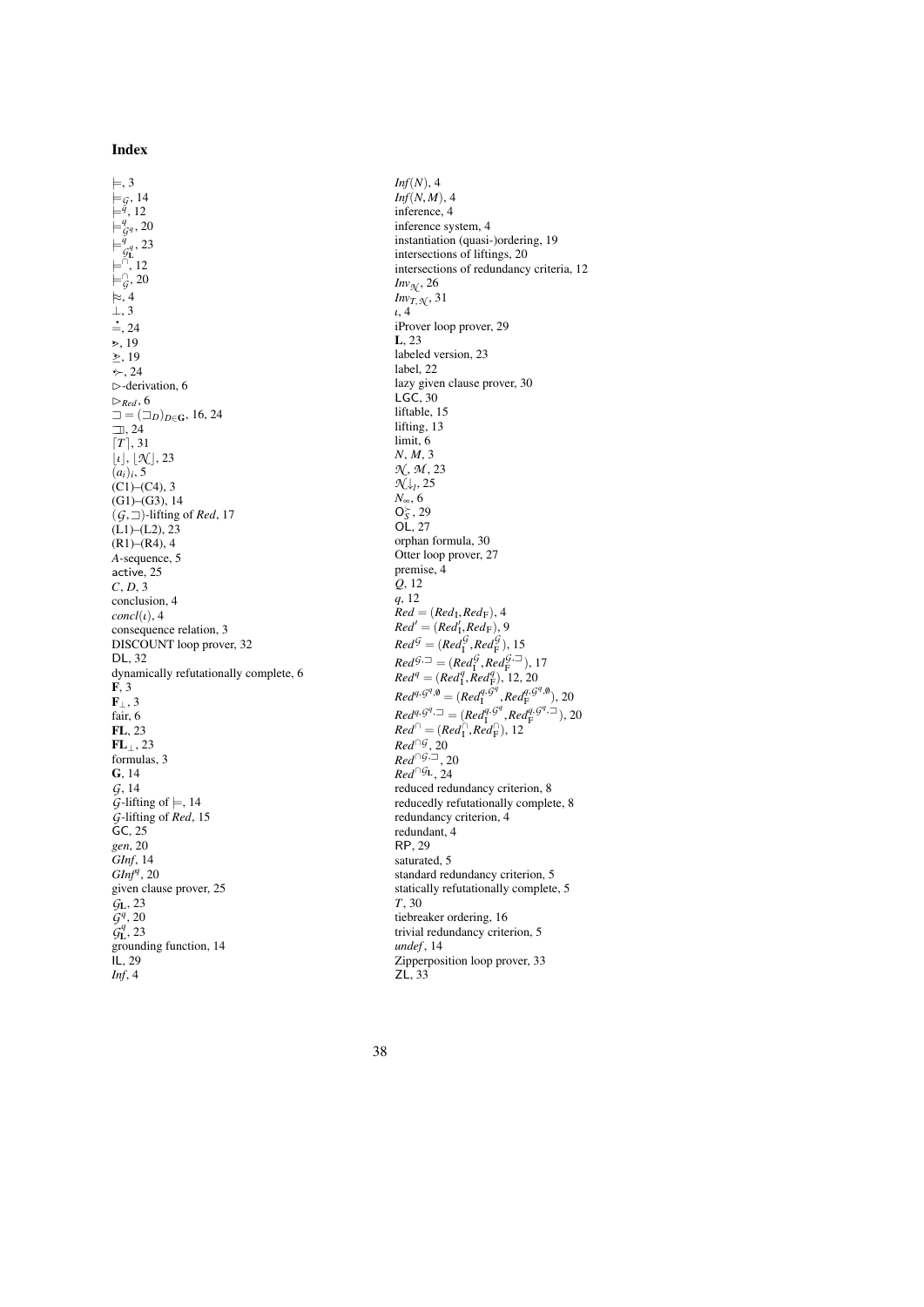### References

- <span id="page-38-2"></span>1. Avenhaus, J., Denzinger, J., Fuchs, M.: DISCOUNT: A system for distributed equational deduction. In: J. Hsiang (ed.) RTA-95, *LNCS*, vol. 914, pp. 397–402. Springer (1995)
- <span id="page-38-5"></span>2. Bachmair, L., Dershowitz, N., Plaisted, D.A.: Completion without failure. In: H. Aït-Kaci, M. Nivat (eds.) Rewriting Techniques—Resolution of Equations in Algebraic Structures, vol. 2, pp. 1–30. Academic Press (1989)
- <span id="page-38-1"></span>3. Bachmair, L., Ganzinger, H.: On restrictions of ordered paramodulation with simplification. In: M.E. Stickel (ed.) CADE-10, *LNCS*, vol. 449, pp. 427–441. Springer (1990). DOI 10.1007/3-540-52885- 7\\_105
- <span id="page-38-20"></span>4. Bachmair, L., Ganzinger, H.: Associative-commutative superposition. In: N. Dershowitz, N. Lindenstrauss (eds.) CTRS-94, *LNCS*, vol. 968, pp. 1–14. Springer (1994)
- <span id="page-38-6"></span>5. Bachmair, L., Ganzinger, H.: Rewrite-based equational theorem proving with selection and simplification. J. Log. Comput. 4(3), 217–247 (1994)
- <span id="page-38-0"></span>6. Bachmair, L., Ganzinger, H.: Resolution theorem proving. In: A. Robinson, A. Voronkov (eds.) Handbook of Automated Reasoning, vol. I, pp. 19–99. Elsevier and MIT Press (2001)
- <span id="page-38-16"></span>7. Bachmair, L., Ganzinger, H., Waldmann, U.: Superposition with simplification as a desision procedure for the monadic class with equality. In: G. Gottlob, A. Leitsch, D. Mundici (eds.) KGC '93, *LNCS*, vol. 713, pp. 83–96. Springer (1993). DOI 10.1007/BFb0022557
- <span id="page-38-7"></span>8. Bachmair, L., Ganzinger, H., Waldmann, U.: Refutational theorem proving for hierarchic first-order theories. Appl. Algebra Eng. Commun. Comput. 5, 193–212 (1994)
- <span id="page-38-23"></span>9. Ballarin, C.: Locales: A module system for mathematical theories. J. Autom. Reason. 52(2), 123–153 (2014)
- <span id="page-38-14"></span>10. Baumgartner, P., Waldmann, U.: Hierarchic superposition revisited. In: C. Lutz, U. Sattler, C. Tinelli, A. Turhan, F. Wolter (eds.) Description Logic, Theory Combination, and All That—Essays Dedicated to Franz Baader on the Occasion of His 60th Birthday, *LNCS*, vol. 11560, pp. 15–56. Springer (2019)
- <span id="page-38-12"></span>11. Benanav, D.: Simultaneous paramodulation. In: M.E. Stickel (ed.) CADE-10, *LNCS*, vol. 449, pp. 442– 455. Springer (1990)
- <span id="page-38-10"></span>12. Bentkamp, A., Blanchette, J., Tourret, S., Vukmirovic, P.: Superposition for full higher-order logic. In: ´ A. Platzer, G. Sutcliffe (eds.) CADE-28, *LNCS*, vol. 12699, pp. 396–412. Springer (2021)
- <span id="page-38-4"></span>13. Bentkamp, A., Blanchette, J., Tourret, S., Vukmirovic, P., Waldmann, U.: Superposition with lambdas. ´ J. Autom. Reason. (to appear)
- <span id="page-38-9"></span>14. Bentkamp, A., Blanchette, J.C., Cruanes, S., Waldmann, U.: Superposition for lambda-free higher-order logic. Log. Meth. Comput. Sci. (to appear)
- <span id="page-38-8"></span>15. Bhayat, A.: Automated theorem proving in higher-order logic. Ph.D. thesis, University of Manchester  $(2021)$
- <span id="page-38-21"></span>16. Blanchette, J., Tourret, S.: Extensions to the comprehensive framework for saturation theorem proving. Archive of Formal Proofs 2021 (2021). URL [https://www.isa-afp.org/entries/Saturation\\_](https://www.isa-afp.org/entries/Saturation_Framework_Extensions.html) [Framework\\_Extensions.html](https://www.isa-afp.org/entries/Saturation_Framework_Extensions.html)
- <span id="page-38-22"></span>17. Blanchette, J.C.: Formalizing the metatheory of logical calculi and automatic provers in Isabelle/HOL (invited talk). In: A. Mahboubi, M.O. Myreen (eds.) CPP 2019, pp. 1–13. ACM (2019)
- <span id="page-38-24"></span>18. Blanchette, J.C., Hölzl, J., Lochbihler, A., Panny, L., Popescu, A., Traytel, D.: Truly modular (co)datatypes for Isabelle/HOL. In: G. Klein, R. Gamboa (eds.) ITP 2014, *LNCS*, vol. 8558, pp. 93– 110. Springer (2014)
- <span id="page-38-19"></span>19. Blanchette, J.C., Peltier, N., Robillard, S.: Superposition with datatypes and codatatypes. In: D. Galmiche, S. Schulz, R. Sebastiani (eds.) IJCAR 2018, *LNCS*, vol. 10900, pp. 370–387. Springer (2018)
- <span id="page-38-18"></span>20. Duarte, A., Korovin, K.: Implementing superposition in iProver (system description). In: IJCAR (2), *LNCS*, vol. 12167, pp. 388–397. Springer (2020)
- <span id="page-38-11"></span>21. Ebner, G., Blanchette, J., Tourret, S.: A unifying splitting framework. In: A. Platzer, G. Sutcliffe (eds.) CADE-28, *LNCS*, vol. 12699, pp. 344–360. Springer (2021)
- <span id="page-38-25"></span>22. Fietzke, A., Weidenbach, C.: Labelled splitting. Ann. Math. Artif. Intell. 55(1–2), 3–34 (2009)
- <span id="page-38-17"></span>23. Ganzinger, H., Stuber, J.: Superposition with equivalence reasoning and delayed clause normal form transformation. Information and Computation  $199(1-2)$ , 3-23 (2005)
- <span id="page-38-3"></span>24. Hillenbrand, T., Löchner, B.: The next WALDMEISTER loop. In: A. Voronkov (ed.) CADE-18, *LNCS*, vol. 2392, pp. 486–500. Springer (2002)
- <span id="page-38-15"></span>25. Huet, G.P.: A mechanization of type theory. In: N.J. Nilsson (ed.) IJCAI-73, pp. 139–146. William Kaufmann (1973)
- <span id="page-38-13"></span>26. Järvisalo, M., Biere, A., Heule, M.: Blocked clause elimination. In: J. Esparza, R. Majumdar (eds.) TACAS 2010, *LNCS*, vol. 6015, pp. 129–144. Springer (2010)